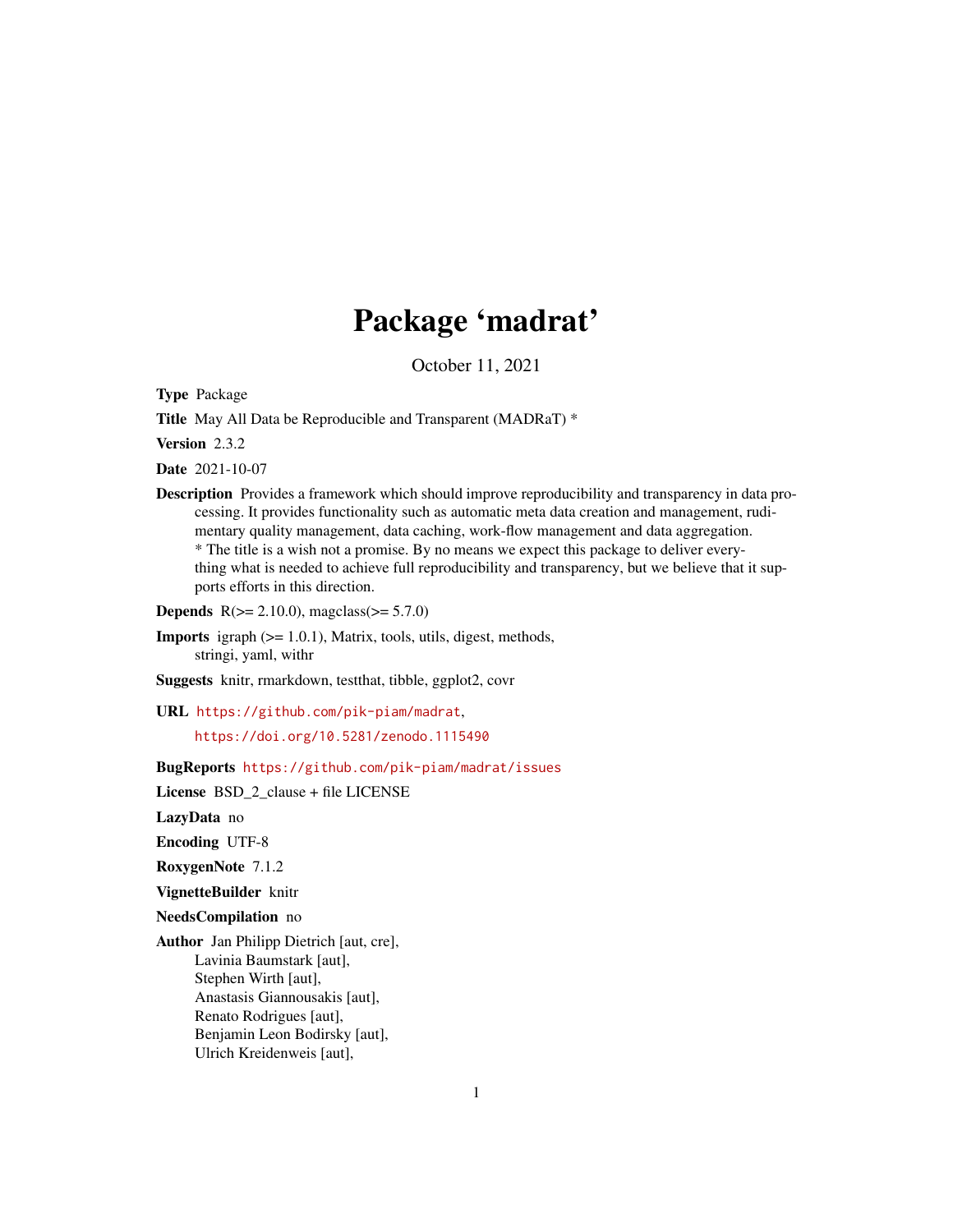David Klein [aut], Pascal Führlich [aut]

Maintainer Jan Philipp Dietrich <dietrich@pik-potsdam.de>

Repository CRAN

Date/Publication 2021-10-11 07:40:14 UTC

# R topics documented:

| 3              |
|----------------|
| $\overline{3}$ |
| $\overline{4}$ |
| 5              |
| 6              |
| $\overline{7}$ |
| 8              |
| 10             |
| 11             |
| 11             |
| 12             |
| 13             |
| 14             |
| 15             |
| 16             |
| 17             |
| 18             |
| 19             |
| 20             |
| 21             |
| 22             |
| 22             |
| 23             |
| 24             |
| 25             |
| 26             |
| 26             |
| 27             |
| 27             |
| 28             |
| 29             |
| 30             |
| 31             |
| 32             |
| 33             |
| 33             |
| 36             |
| - 39           |
| 40             |
|                |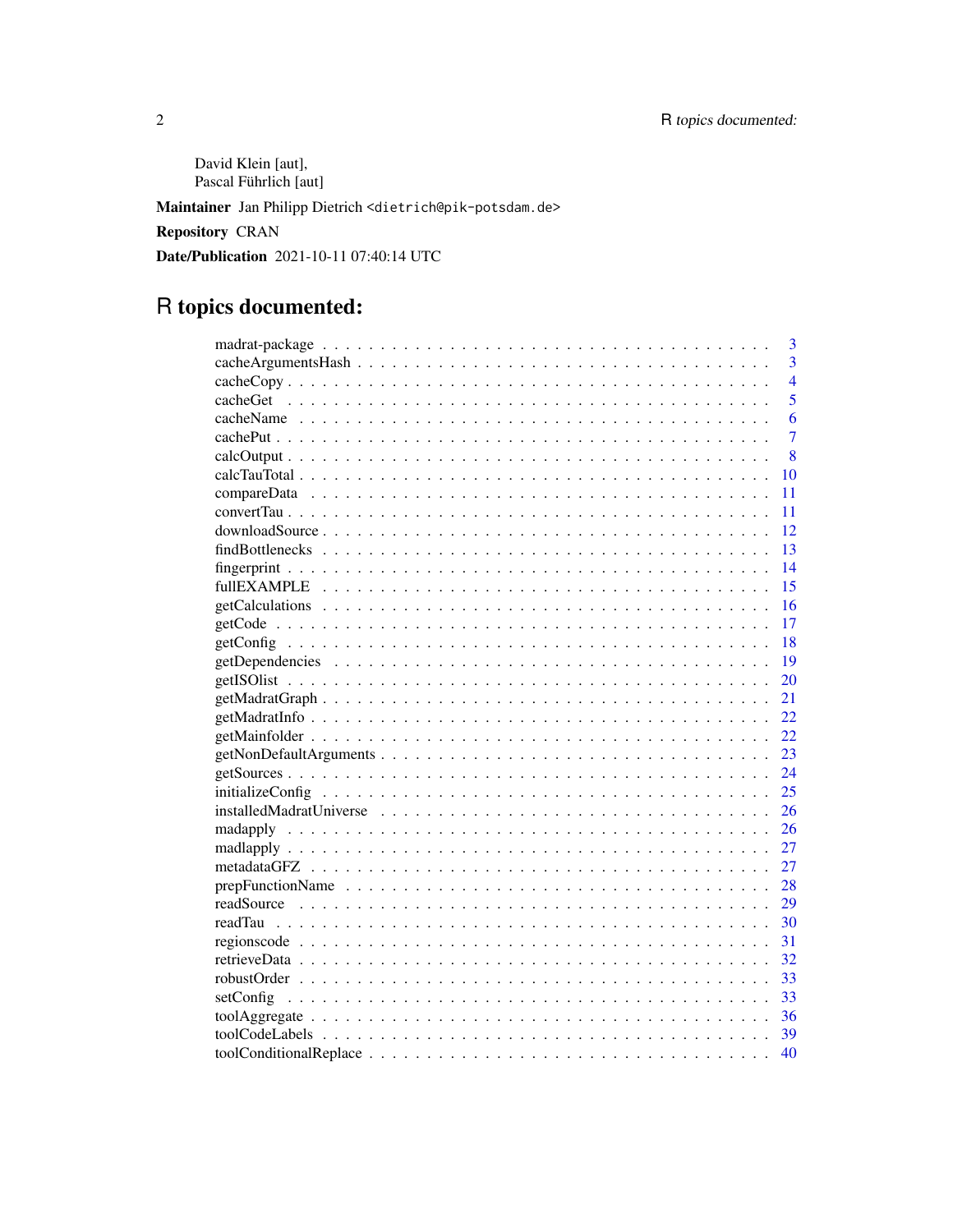<span id="page-2-0"></span>

| Index | 56 |
|-------|----|

madrat-package *May All Data be Reproducible And Transparent (madrat) \**

## Description

Package provides a basic framework which should improve reproducibility and transparency in data processing. It provides functionality such as automatic meta data creation and management, rudimentary quality management, data caching, work-flow management an data aggregation.

## Details

\* The title is a wish not a promise. By no means we expect this package to deliver everything what is needed to achieve full reproducibility and transparency, but we believe that it supports efforts in this direction.

<span id="page-2-1"></span>cacheArgumentsHash *Tool: cacheArgumentsHash*

## Description

Calculate hash from given function arguments for given call

#### Usage

cacheArgumentsHash(call, args = NULL)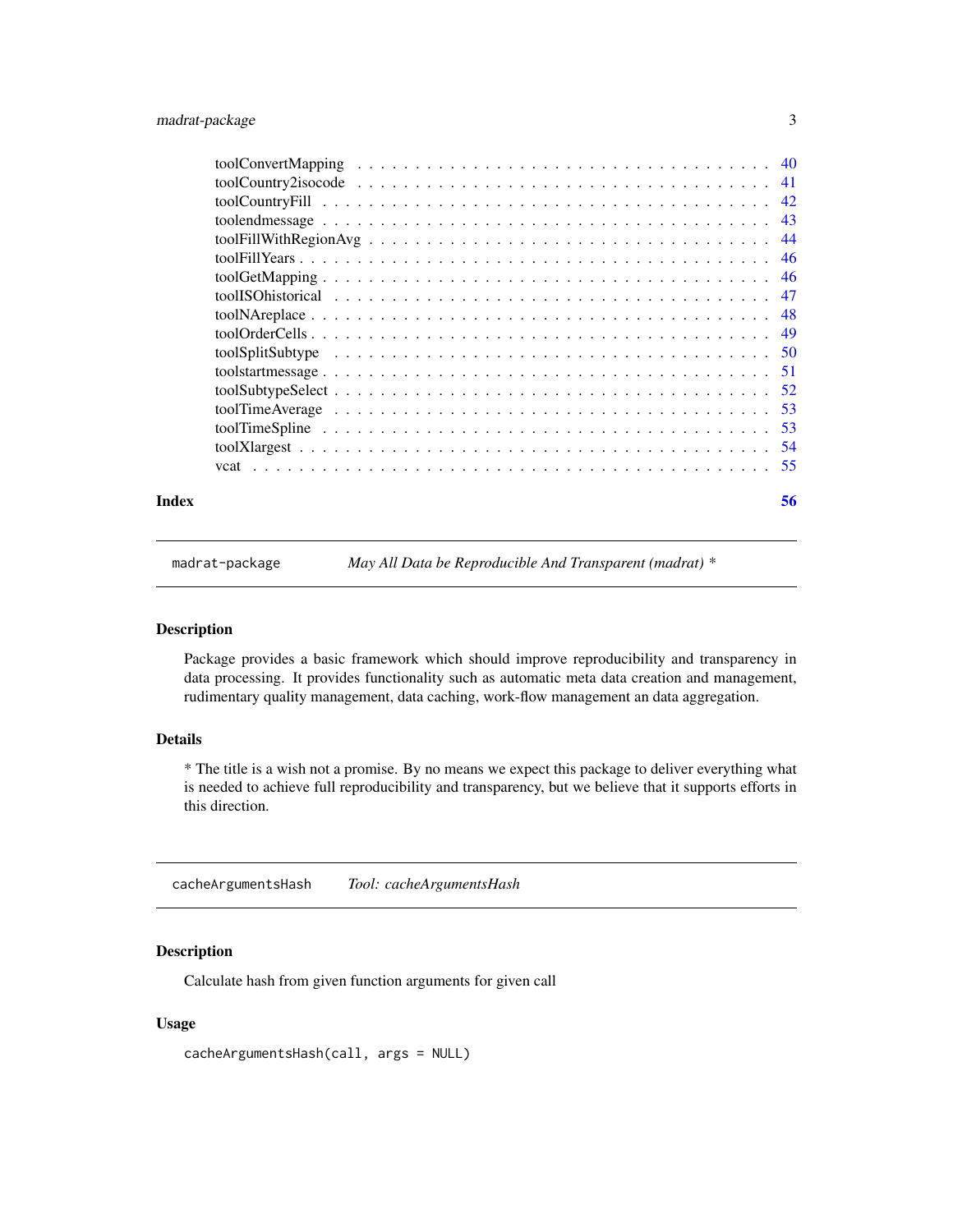## <span id="page-3-0"></span>Arguments

| call | A function as a string or symbol. Passing a vector of functions is possible, but                                                                        |
|------|---------------------------------------------------------------------------------------------------------------------------------------------------------|
|      | is only intended for corresponding read/correct/convert functions. If multiple                                                                          |
|      | functions in a vector define arguments with the same name but different default<br>values only the default defined in the first function is considered. |
|      |                                                                                                                                                         |
| args | A list of named arguments used to call the given function(s). If duplicates of<br>arguments exists the first occurrence of the argument will be used.   |

## Value

A hash representing the given arguments hash for the given call. NULL, if no argument deviates from the default argument settings.

### Author(s)

Jan Philipp Dietrich

## See Also

[cachePut](#page-6-1), [cacheName](#page-5-1), [getNonDefaultArguments](#page-22-1)

## Examples

```
madrat:::cacheArgumentsHash("madrat:::readTau", args = list(subtype = "historical"))
madrat:::cacheArgumentsHash("madrat:::readTau", args = list(subtype = "paper"))
calls <- c(madrat:::readTau, madrat:::convertTau)
madrat:::cacheArgumentsHash(calls, args = list(subtype = "historical"))
```
cacheCopy *cacheCopy*

#### Description

Copy cache files which were used for a given preprocessing

## Usage

```
cacheCopy(file, target = NULL, filter = NULL)
```
## Arguments

| file   | path to a log file or content of a log as character vector             |
|--------|------------------------------------------------------------------------|
| target | folder to which the files should be copied. If NULL no data is copied. |
| filter | regular expression to filter the cache files shown in the log file.    |

## Value

A vector of cache files which match the given log information and filter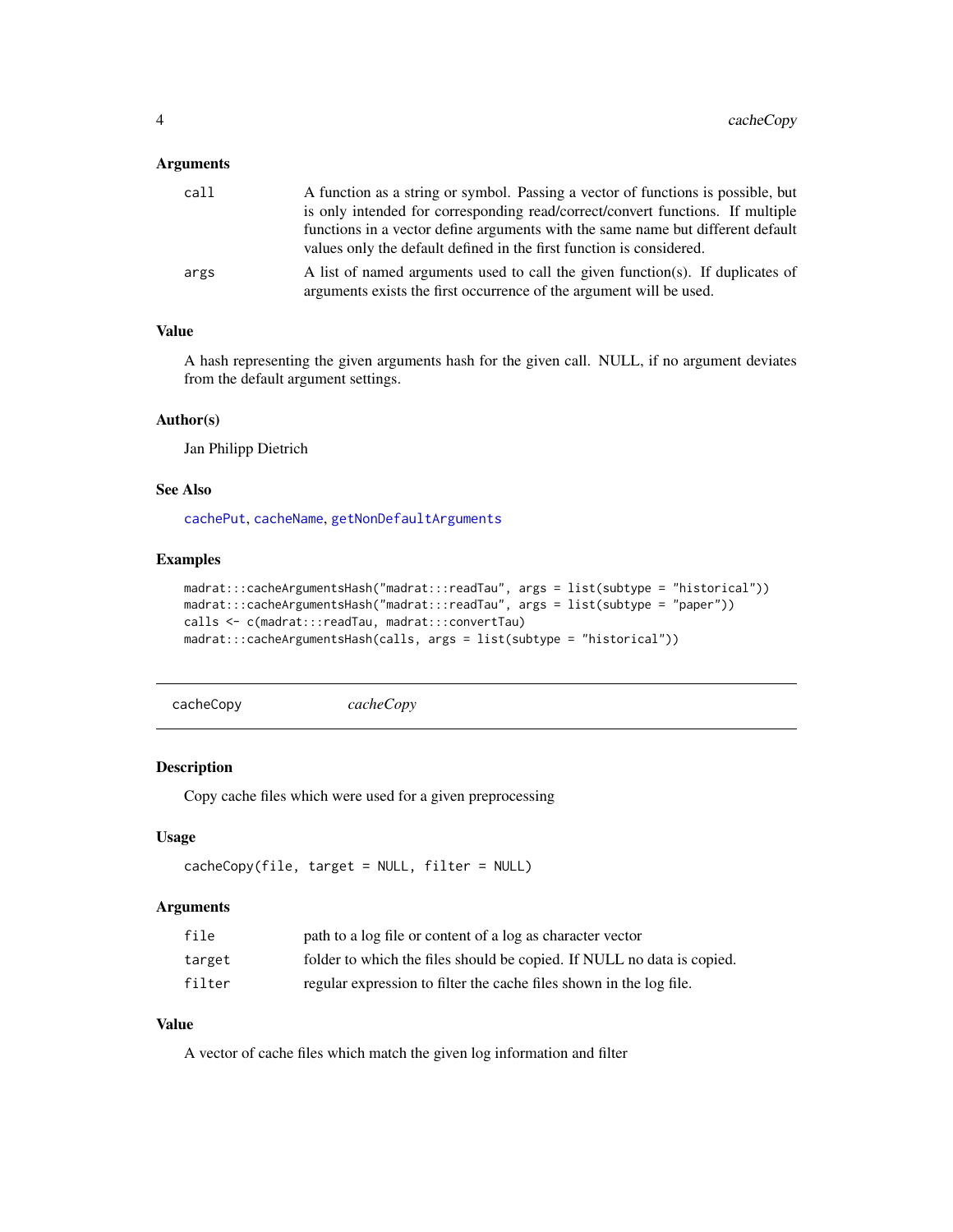#### <span id="page-4-0"></span>cacheGet 5

## Author(s)

Jan Philipp Dietrich

cacheGet *Tool: cacheGet*

## Description

Load fitting cache data (if available)

## Usage

```
cacheGet(prefix, type, args = NULL, graph = NULL, ...)
```
## Arguments

| prefix   | function prefix (e.g. "calc" or "read")                                                               |
|----------|-------------------------------------------------------------------------------------------------------|
| type     | output type (e.g. "TauTotal")                                                                         |
| args     | a list of named arguments used to call the given function                                             |
| graph    | A madrat graph as returned by getMadratGraph. Will be created with getMadratGraph<br>if not provided. |
| $\cdots$ | Additional arguments for getMadratGraph in case that no graph is provided<br>(otherwise ignored)      |

## Value

cached data, if cache is available, otherwise NULL

## Author(s)

Jan Philipp Dietrich

## See Also

[cachePut](#page-6-1), [cacheName](#page-5-1)

```
madrat:::cacheGet("calc","TauTotal", packages="madrat")
```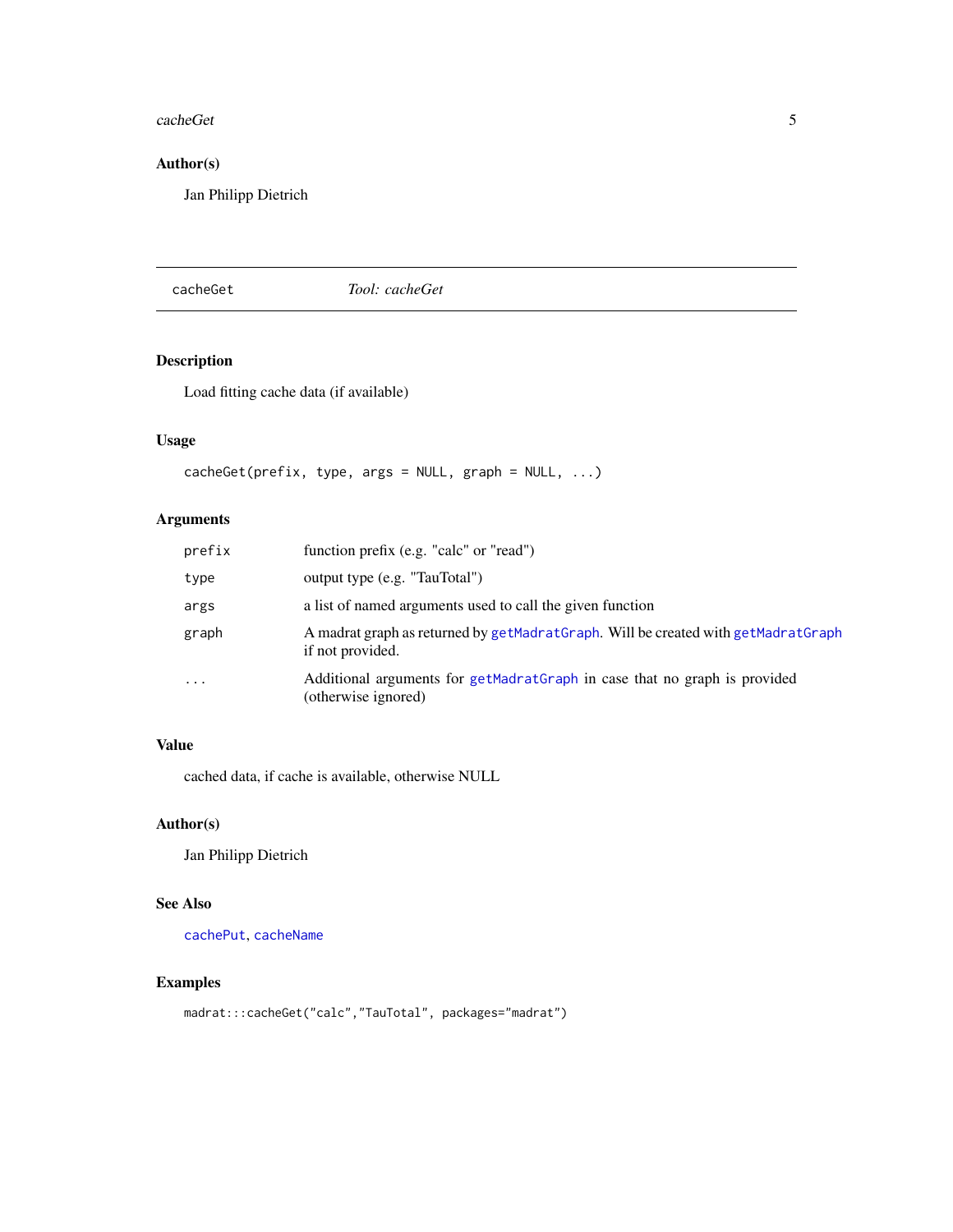<span id="page-5-1"></span><span id="page-5-0"></span>

#### Description

Load fitting cache data (if available)

## Usage

```
cacheName(
  prefix,
  type,
  args = NULL,
  graph = NULL,
  mode = "put",packages = getConfig("packages"),
  globalenv = getConfig("globalenv")
)
```
## Arguments

| prefix    | function prefix (e.g. "calc" or "read")                                                                                                                                                                                                                                                                                                                    |
|-----------|------------------------------------------------------------------------------------------------------------------------------------------------------------------------------------------------------------------------------------------------------------------------------------------------------------------------------------------------------------|
| type      | output type (e.g. "TauTotal")                                                                                                                                                                                                                                                                                                                              |
| args      | a list of named arguments used to call the given function                                                                                                                                                                                                                                                                                                  |
| graph     | A madrat graph as returned by getMadratGraph. Will be created with getMadratGraph<br>if not provided.                                                                                                                                                                                                                                                      |
| mode      | Context in which the function is used. Either "get" (loading) or "put" (writing).<br>In case of "put" the potential file name is returned. When set to "get", a file name<br>will only be returned if the file exists (otherwise NULL) and in combination<br>which setConfig(forcecache=TRUE) even a cache file with deviating hash<br>might get selected. |
| packages  | A character vector with packages for which the available Sources/Calculations<br>should be returned                                                                                                                                                                                                                                                        |
| globalenv | Boolean deciding whether sources/calculations in the global environment should<br>be included or not                                                                                                                                                                                                                                                       |

## Value

cached data, if cache is available, otherwise NULL

## Note

setConfig(forcecache=TRUE) strongly affects the behavior of cacheName. In read model it will also return cache names with deviating hashes if no fitting cache file is found (in that case it will just return the newest one). In write mode the hash in the name will be left out since due to cache forcing it cannot be guaranteed that the cache file agrees with the state represented by the hash.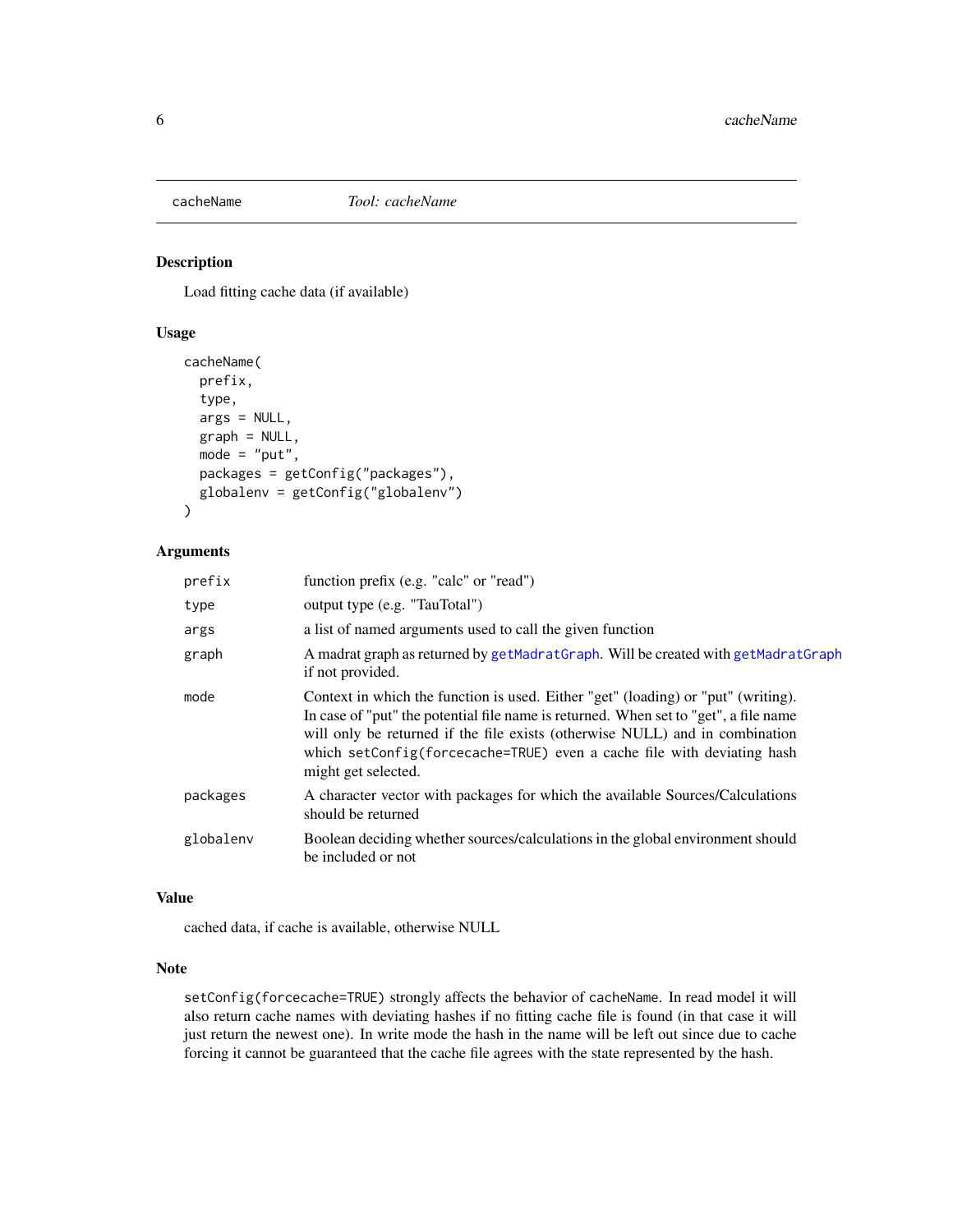#### <span id="page-6-0"></span>cachePut 7

## Author(s)

Jan Philipp Dietrich

## See Also

[cachePut](#page-6-1), [cacheName](#page-5-1)

## Examples

madrat:::cacheName("calc", "TauTotal")

<span id="page-6-1"></span>cachePut *Tool: cachePut*

## Description

Save data to cache

## Usage

 $cachePut(x, prefix, type, args = NULL, graph = NULL, ...)$ 

## Arguments

| $\mathsf{x}$ | data that should be written to cache                                                                 |
|--------------|------------------------------------------------------------------------------------------------------|
| prefix       | function prefix (e.g. "calc" or "read")                                                              |
| type         | output type (e.g. "TauTotal")                                                                        |
| args         | a list of named arguments used to call the given function                                            |
| graph        | A madrat graph as returned by getMadratGraph Will be created with getMadratGraph<br>if not provided. |
| $\cdot$      | Additional arguments for getMadratGraph in case that no graph is provided<br>(otherwise ignored)     |

## Author(s)

Jan Philipp Dietrich

#### See Also

[cachePut](#page-6-1), [cacheName](#page-5-1)

```
## Not run:
  example <- 1
  madrat:::cachePut(example, "calc","Example", packages="madrat")
## End(Not run)
```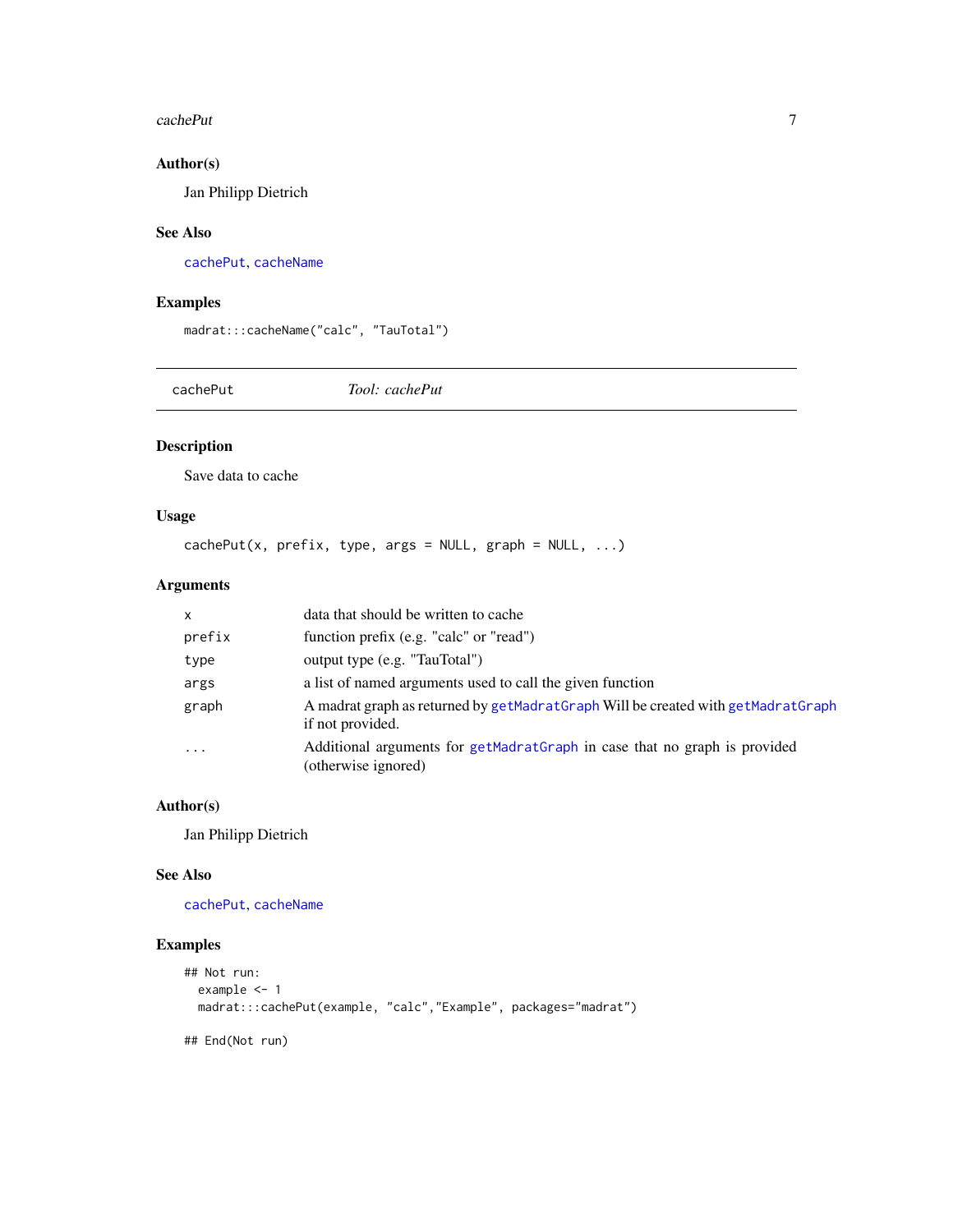<span id="page-7-1"></span><span id="page-7-0"></span>calcOutput *calcOutput*

## Description

Calculate a specific output for which a calculation function exists. The function is a wrapper for specific functions designed for the different possible output types.

## Usage

```
calcOutput(
  type,
  aggregate = TRUE,
 file = NULL,
 years = NULL,
 round = NULL,
  supplementary = FALSE,
  append = FALSE,
 na_warning = TRUE,
  try = FALSE,
  ...
)
```
## Arguments

| type          | output type, e.g. "TauTotal". A list of all available source types can be retrieved<br>with function getCalculations.                                                                                                                                                                                                     |
|---------------|---------------------------------------------------------------------------------------------------------------------------------------------------------------------------------------------------------------------------------------------------------------------------------------------------------------------------|
| aggregate     | Boolean indicating whether output data aggregation should be performed or not,<br>"GLO" (or "glo") for aggregation to one global region, "REG+GLO" (or "reg-<br>glo") for a combination of regional and global data.                                                                                                      |
| file          | A file name. If given the output is written to that file in the outputfolder as<br>specified in the config.                                                                                                                                                                                                               |
| years         | A vector of years that should be returned. If set to NULL all available years are<br>returned.                                                                                                                                                                                                                            |
| round         | A rounding factor. If set to NULL no rounding will occur.                                                                                                                                                                                                                                                                 |
| supplementary | boolean deciding whether supplementary information such as weight should be<br>returned or not. If set to TRUE a list of elements will be returned!                                                                                                                                                                       |
| append        | boolean deciding whether the output data should be appended in the existing<br>file. Works only when a file name is given in the function call.                                                                                                                                                                           |
|               |                                                                                                                                                                                                                                                                                                                           |
| na_warning    | boolean deciding whether NAs in the data set should create a warning or not                                                                                                                                                                                                                                               |
| try           | if set to TRUE the calculation will only be tried and the script will continue even<br>if the underlying calculation failed. If set to TRUE calculation will stop with<br>an error in such a case. This setting will be overwritten by the global setting<br>debug=TRUE, in which try will be always interpreted as TRUE. |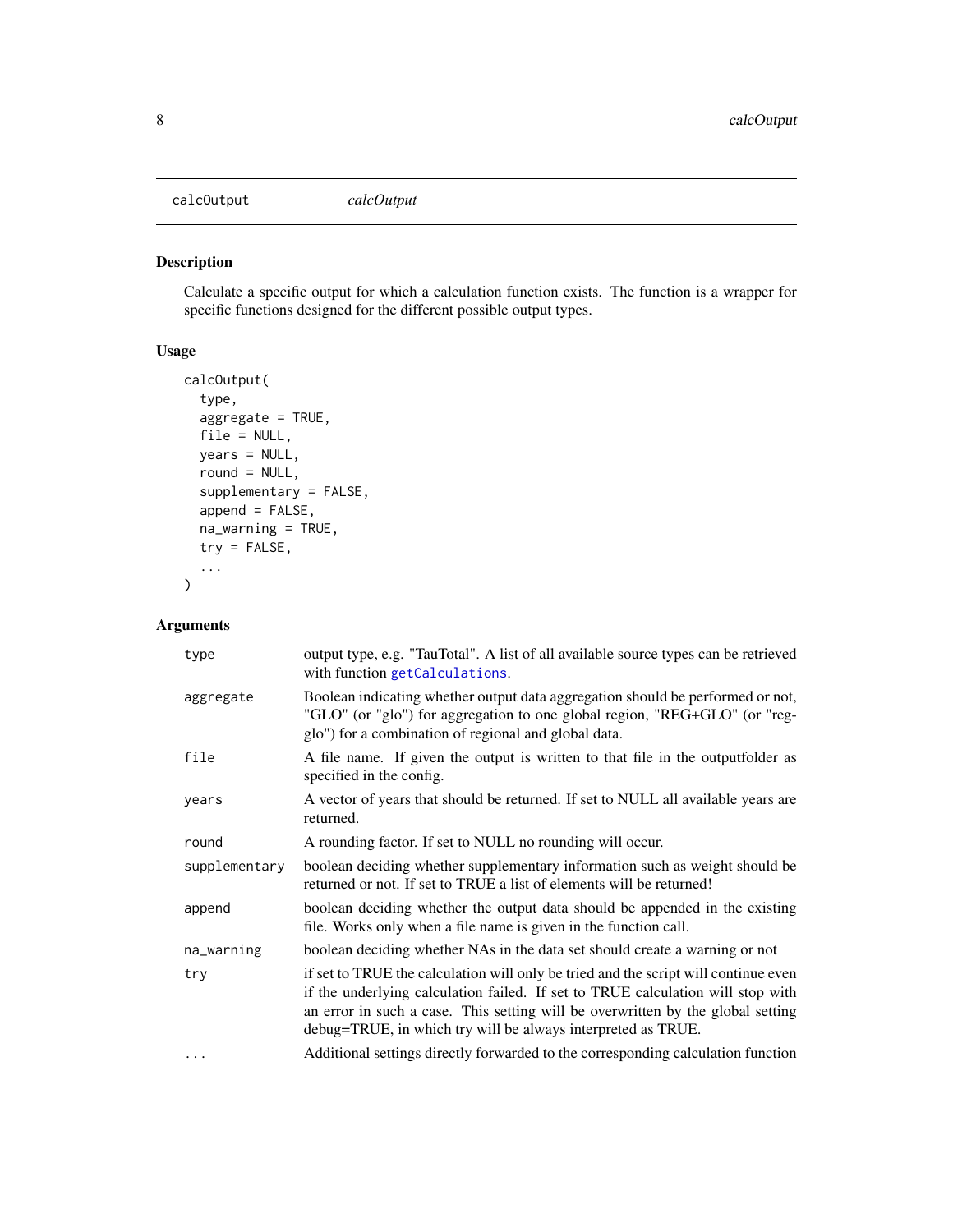#### calcOutput 99 and 200 million control of the control of the control of the control of the control of the control of the control of the control of the control of the control of the control of the control of the control of t

#### Value

magpie object with the requested output data either on country or on regional level depending on the choice of argument "aggregate" or a list of information if supplementary is set to TRUE.

#### **Note**

The underlying calc-functions are required to provide a list of information back to calcOutput. Following list entries should be provided:

- x the data itself as magclass object
- weight a weight for the spatial aggregation
- unit unit of the provided data
- description a short description of the data
- note (optional) additional notes related to the data
- class (optional  $\lvert$  default = "magpie") Class of the returned object. If set to something other than "magpie" most functionality, such as aggregation or unit tests will not be available and is switched off!
- isocountries (optional | default = TRUE (mostly) or FALSE (if global)) a boolean indicating whether data is in iso countries or not (the latter will deactivate several features such as aggregation)
- mixed\_aggregation (optional | default = FALSE) boolean which allows for mixed aggregation (weighted mean mixed with summations). If set to TRUE weight columns filled with NA will lead to summation, otherwise they will trigger an error.
- min (optional) Minimum value which can appear in the data. If provided calcOutput will check whether there are any values below the given threshold and warn in this case
- max (optional) Maximum value which can appear in the data. If provided calcOutput will check whether there are any values above the given threshold and warn in this case
- structure.spatial (optional) regular expression describing the name structure of all names in the spatial dimension (e.g. "^[A-Z]{3}\$"). Names will be checked against this regular expression and disagreements will be reported via a warning.
- structure.temporal (optional) regular expression describing the name structure of all names in the temporal dimension (e.g. " $\gamma$ [0-9]{4}\$"). Names will be checked against this regular expression and disagreements will be reported via a warning.
- structure.data (optional) regular expression describing the name structure of all names in the data dimension (e.g. " $\Gamma_{a-z}$ )\*\\.[a-z]\*\$"). Names will be checked against this regular expression and disagreements will be reported via a warning.
- aggregationFunction (optional  $\lvert$  default = toolAggregate) Function to be used to aggregate data from country to regions. The function must have the argument x for the data itself and rel for the relation mapping between countries and regions and must return the data as magpie object in the spatial resolution as defined in rel.
- aggregationArguments (optional) List of additional, named arguments to be supplied to the aggregation function. In addition to the arguments set here, the function will be supplied with the arguments x, rel and if provided/deviating from the default also weight and mixed\_aggregation.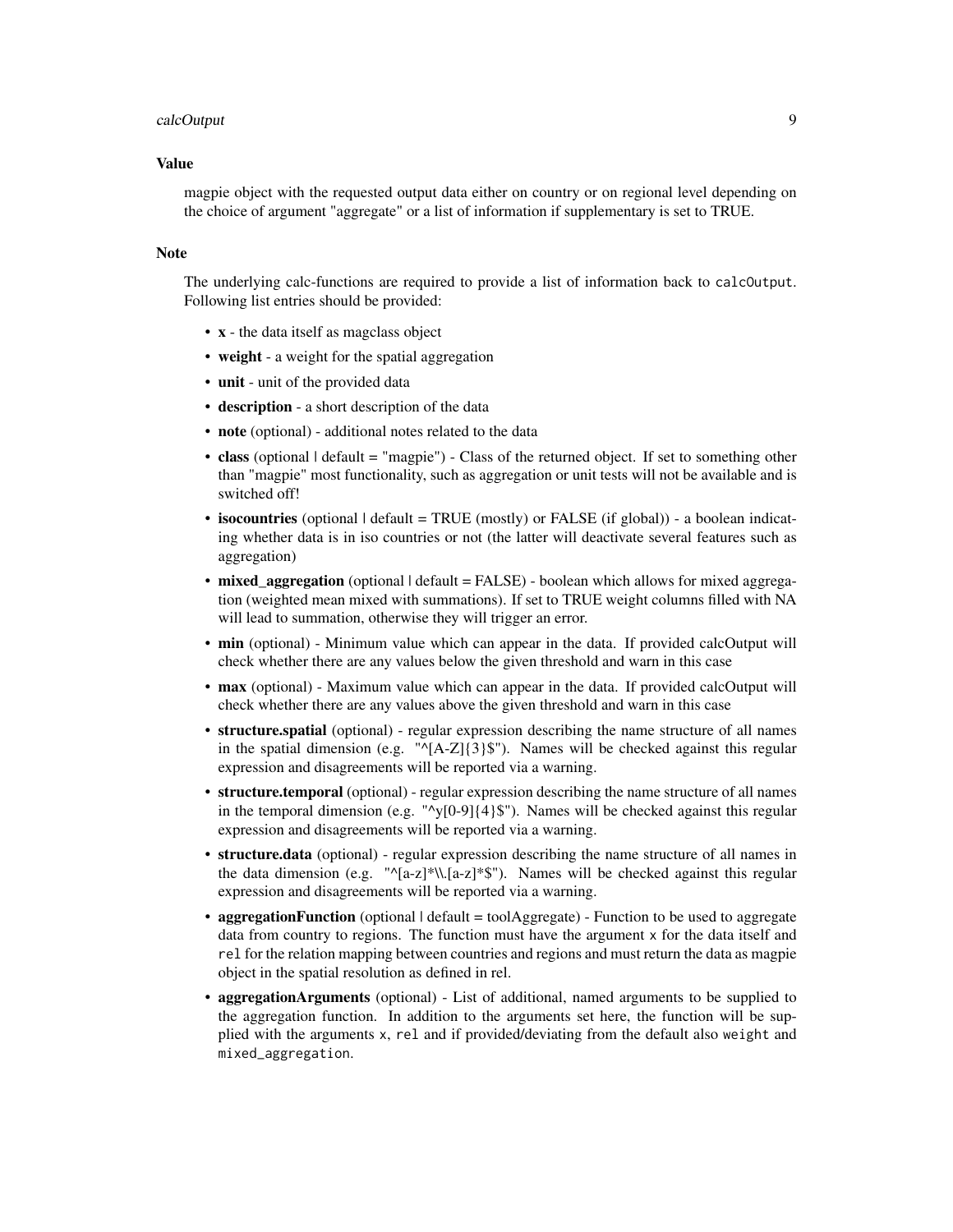## Author(s)

Jan Philipp Dietrich

## See Also

[setConfig](#page-32-1), [calcTauTotal](#page-9-1),

#### Examples

## Not run:

a <- calcOutput(type = "TauTotal")

## End(Not run)

<span id="page-9-1"></span>calcTauTotal *Calculate total tau*

#### Description

This function prepares total tau values for use. As the source data already provides all required information this function purely removes not required data and moves xref values to the weighting object which is required for aggregation.

## Usage

```
calcTauTotal(source = "paper")
```
## Arguments

source data source, either "paper" (default) or "historical".

## Value

Total tau data and corresponding weights as a list of two MAgPIE objects

#### Author(s)

Jan Philipp Dietrich

#### See Also

[calcOutput](#page-7-1), [readTau](#page-29-1), [convertTau](#page-10-1)

<span id="page-9-0"></span>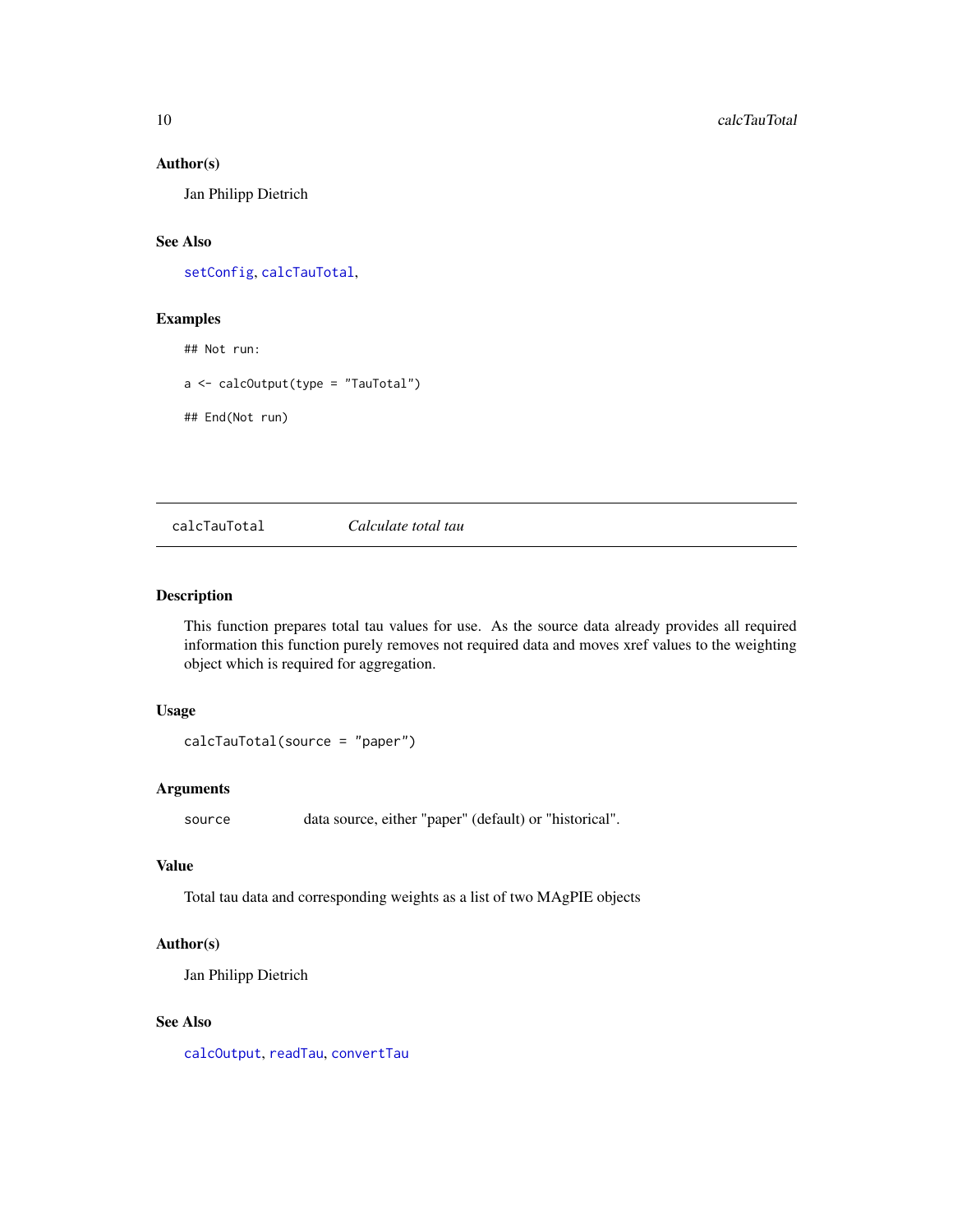## <span id="page-10-0"></span>compareData 11

## Examples

```
## Not run:
calcOutput("TauTotal")
```
## End(Not run)

compareData *compareData*

## Description

Compares the content of two data archives and looks for similarities and differences

## Usage

```
compareData(x, y, tolerance = 10^x-5)
```
## Arguments

| X         | Either a tgz file or a folder containing data sets       |
|-----------|----------------------------------------------------------|
| <b>V</b>  | Either a tgz file or a folder containing data sets       |
| tolerance | tolerance level below which differences will get ignored |

## Author(s)

Jan Philipp Dietrich

#### See Also

[setConfig](#page-32-1), [calcTauTotal](#page-9-1),

<span id="page-10-1"></span>

## Description

Convert landuse intensity data (tau) to data on ISO country level.

## Usage

convertTau(x)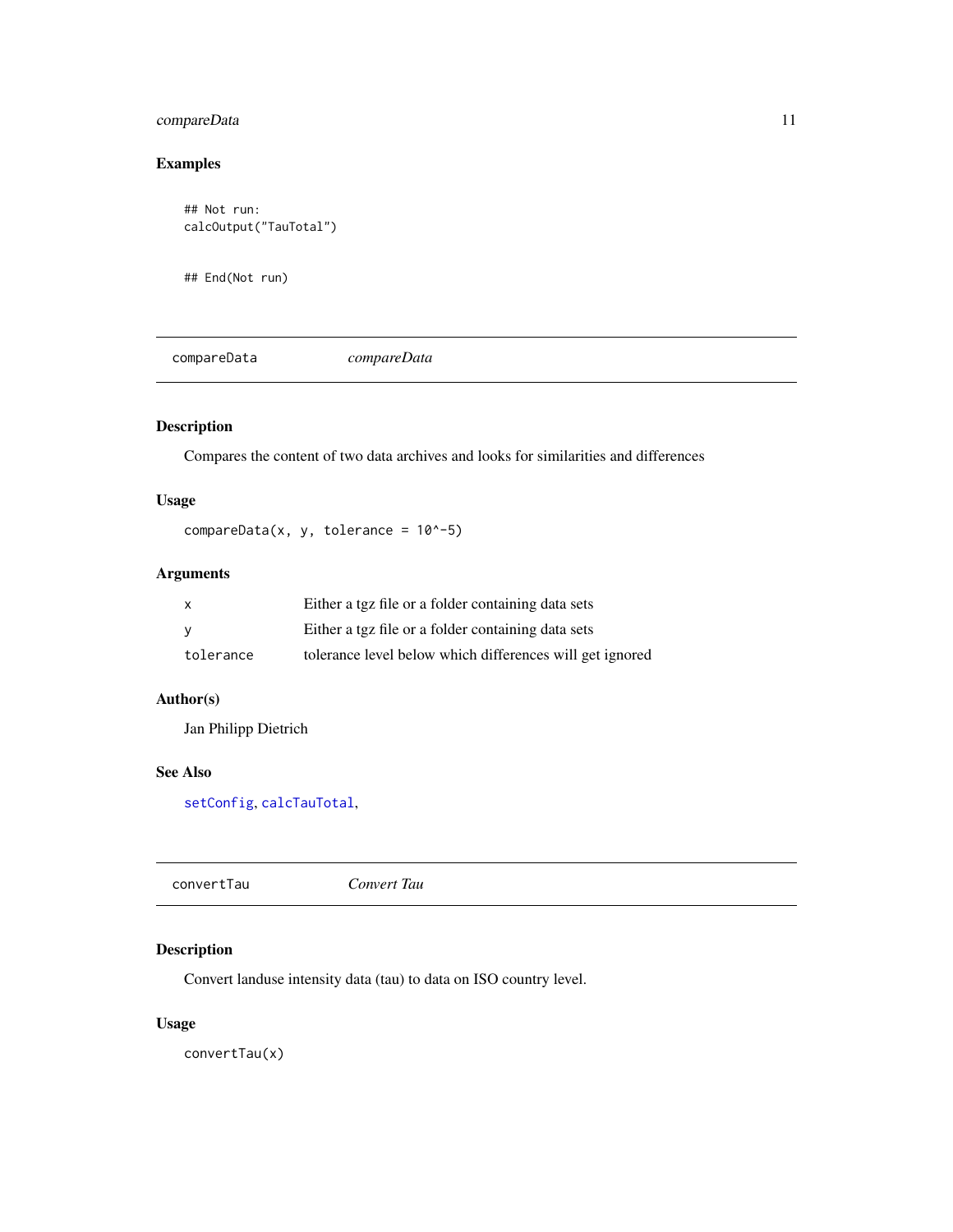#### <span id="page-11-0"></span>Arguments

x MAgPIE object containing tau values and corresponding weights xref at 0.5deg cellular level.

## Value

Tau data and weights as MAgPIE object aggregated to country level

#### Author(s)

Jan Philipp Dietrich

<span id="page-11-1"></span>downloadSource *downloadSource*

## Description

Download a source. The function is a wrapper for specific functions designed for the different possible source types.

#### Usage

```
downloadSource(type, subtype = NULL, overwrite = FALSE)
```
#### **Arguments**

| type      | source type, e.g. "IEA". A list of all available source types can be retrieved with<br>function getSources("download").                                                                    |
|-----------|--------------------------------------------------------------------------------------------------------------------------------------------------------------------------------------------|
| subtype   | For some sources there are subtypes of the source, for these source the subtype<br>can be specified with this argument. If a source does not have subtypes, subtypes<br>should not be set. |
| overwrite | Boolean deciding whether existing data should be overwritten or not.                                                                                                                       |

#### **Note**

The underlying download-functions are required to provide a list of information back to downloadSource. Following list entries should be provided:

- url full path to the file that should be downloaded
- title title of the data source
- **author** author(s) of the data set
- license license of the data set. Put unknown if not specified.
- description description of the data source
- unit unit(s) of the data
- doi (optional) a DOI URL to the data source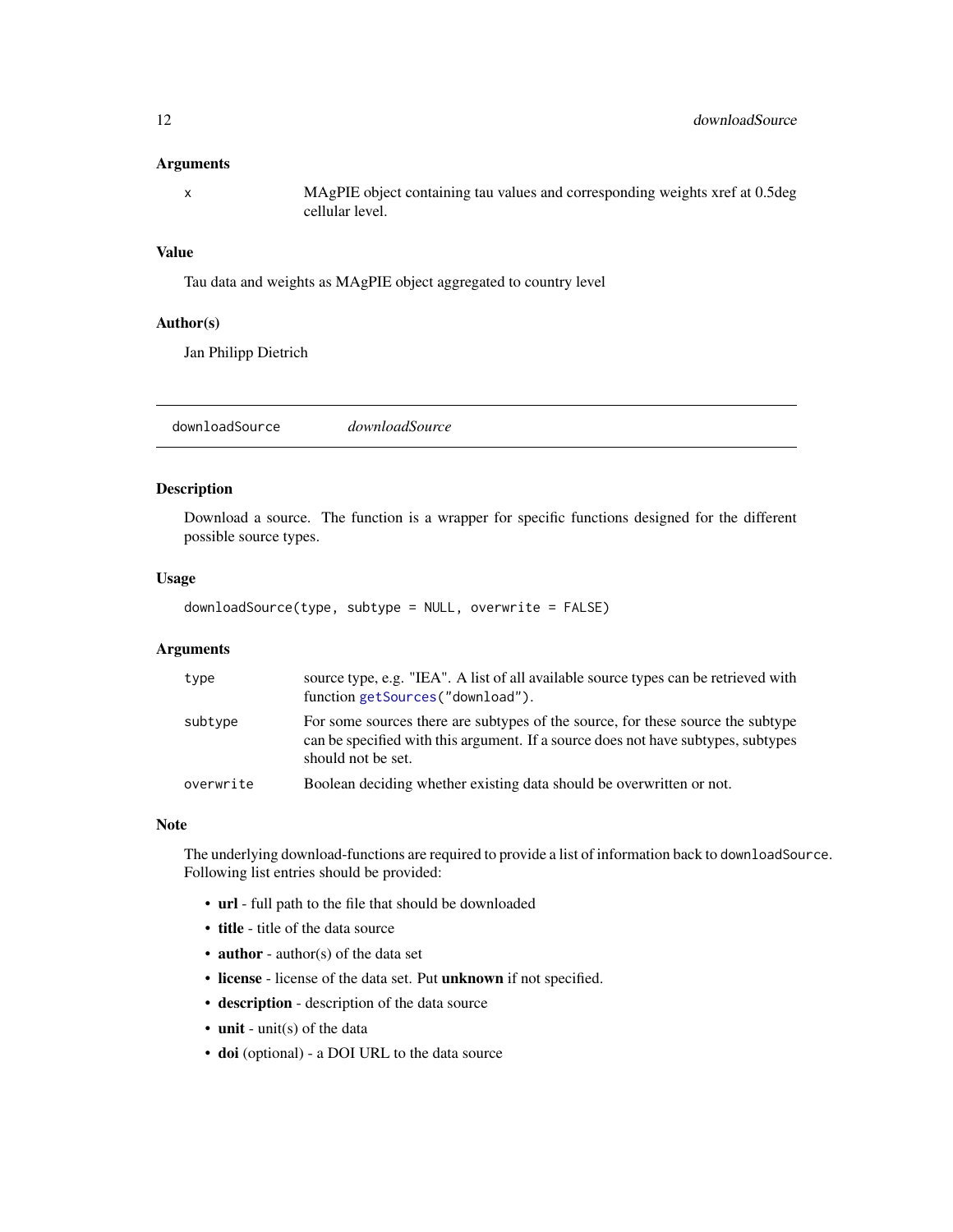#### <span id="page-12-0"></span>findBottlenecks 13

- version (optional) version number of the data set
- release\_date (optional) release date of the data set
- reference (optional) A reference for the data set (e.g. a paper, if the data was derived from it)

This user-provided data is enriched by automatically derived metadata:

- call Information about the used madrat function call to download the data will check whether there are any values below the given threshold and warn in this case
- accessibility A measure of quality for the accessibility of the data. Currently it distinguished between iron (manual access), silver (automatic access via URL) and gold (automatic access via DOI).

Besides the names above (user-provided and automatically derived) it is possible to add custom metadata entries by extending the return list with additional, named entries.

#### Author(s)

Jan Philipp Dietrich, David Klein

#### See Also

[setConfig](#page-32-1), [readSource](#page-28-1)

#### Examples

```
## Not run:
a <- downloadSource("Tau", subtype="historical")
```
## End(Not run)

findBottlenecks *findBottlenecks*

## Description

Analyzes a log from a retrieveData run, extracts runtime information for all called functions and identifies most critical bottlenecks.

#### Usage

```
findBottlenecks(file, unit = "min", cumulative = TRUE)
```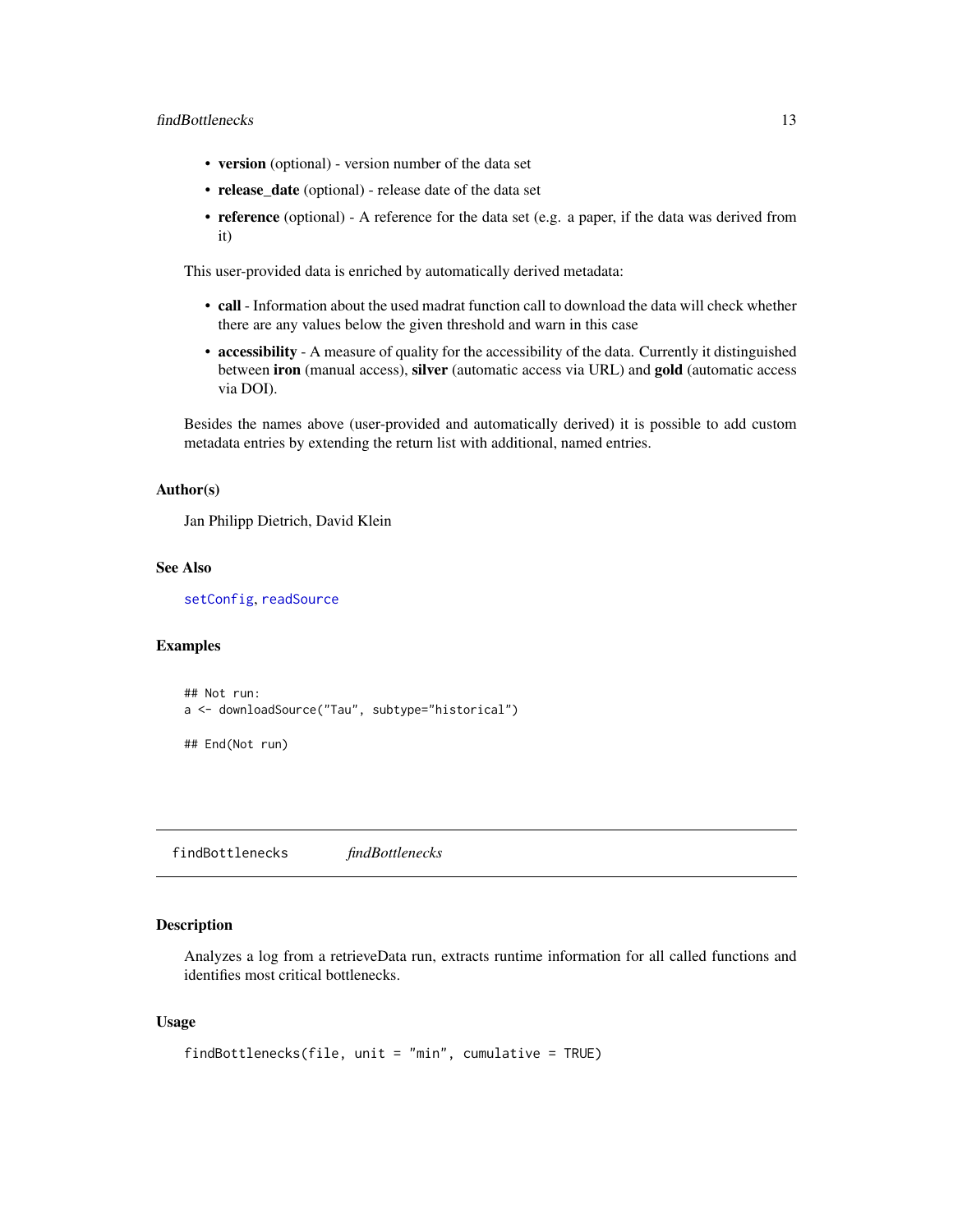#### <span id="page-13-0"></span>Arguments

| file       | path to a log file or content of a log as character vector                         |
|------------|------------------------------------------------------------------------------------|
| unit       | unit for runtime information, either "s" (seconds), "min" (minutes) or "h" (hours) |
| cumulative | boolean deciding whether calls to the same function should be aggregated or not    |

## Value

A data.frame sorted by net runtime showing for the different data processing functions their total runtime "time" (including the execution of all sub-functions) and net runtime "net" (excluding the runtime of sub-functions) and their share of total runtime.

#### Author(s)

Jan Philipp Dietrich

<span id="page-13-1"></span>fingerprint *Tool: fingerprint*

#### Description

Function which creates a unique fingerprint for a madrat function based on the code of the function itself, other madrat functions which are called by this function and of all source folders involved in the process. The fingerprint can serve as an indication whether the workflow for the given function has been most likely changed, or not. If all involved source folders and the code of all involved functions remains the same, also the fingerprint will stay the same, otherwise it will change. Hence, it can be to figure out whether a cache file can be used for further calculations, or whether the calculation should be redone.

#### Usage

fingerprint(name, details = FALSE, graph = NULL, ...)

#### Arguments

| name      | Name of the function to be analyzed                                                                                                |
|-----------|------------------------------------------------------------------------------------------------------------------------------------|
| details   | Boolean indicating whether additional details in form of an attribute with under-<br>lying hash information should be added or not |
| graph     | A madrat graph as returned by getMadratGraph. Will be created with getMadratGraph<br>if not provided.                              |
| $\ddotsc$ | Additional arguments for getMadratGraph in case that no graph is provided<br>(otherwise ignored)                                   |

#### Value

A md5-based fingerprint of all provided sources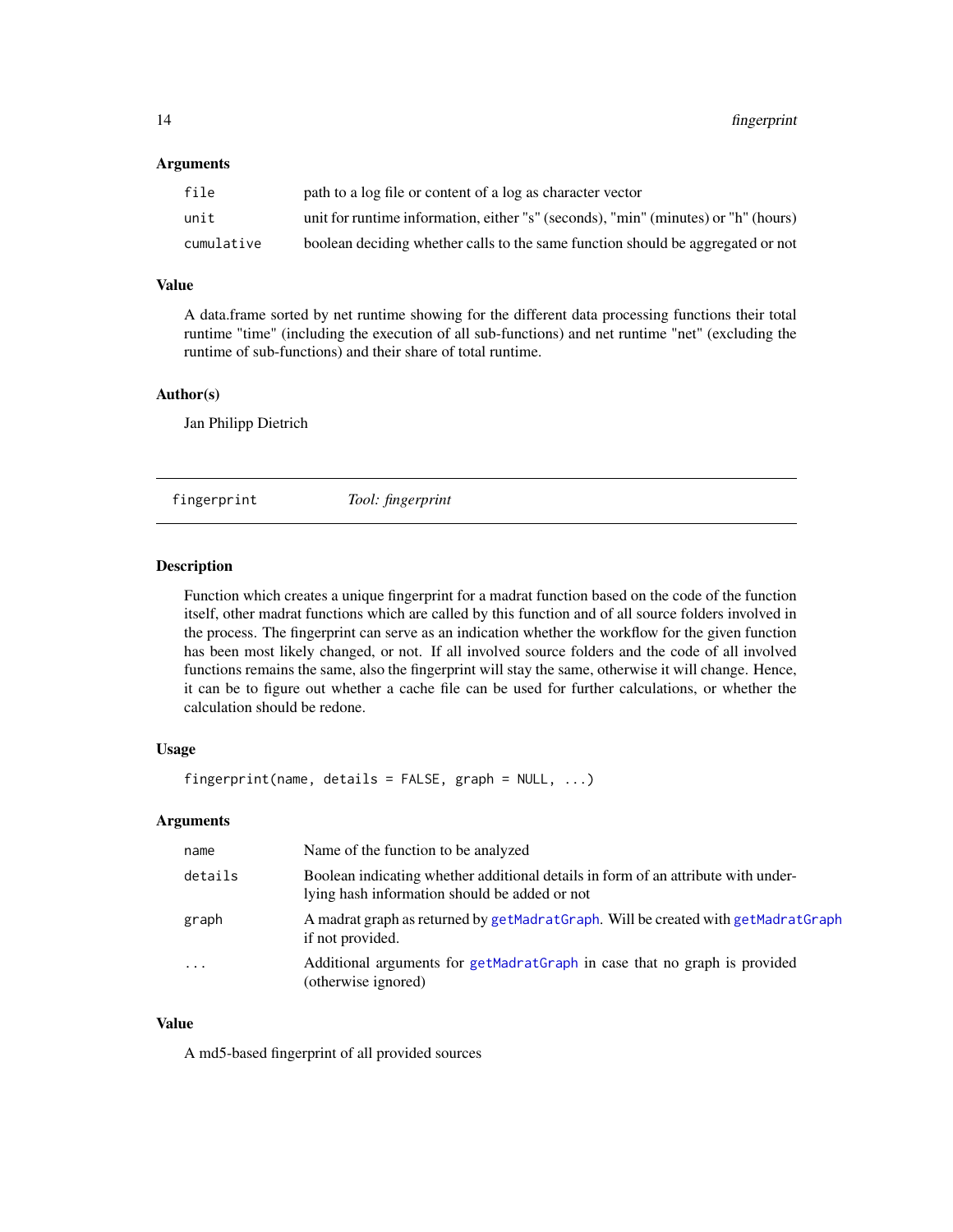### <span id="page-14-0"></span>fullEXAMPLE 15

#### Note

For a better performance only the first 300 bytes of each file and the corresponding file size is hashed. As the fingerprint function only takes madrat-based functions into account (e.g. readfunctions or calc-functions), but does ignore all other functions there might be cases where calculations actually changed, but the fingerprint is still the same. In a similar fashion it is possible that the fingerprint changes even though the workflow stayed the same (as the dependencies are sometimes overestimated).

#### Author(s)

Jan Philipp Dietrich, Pascal Führlich

#### See Also

[readSource](#page-28-1)

## Examples

madrat:::fingerprint("toolGetMapping", package = "madrat")

fullEXAMPLE *fullExample*

#### Description

Example for class of fullX functions. Can be used as template for a new function or for testing the basic functionality

#### Usage

 $fullEXAMPLE(rev = 0, dev = "")$ 

#### Arguments

| rev | data revision which should be used/produced. Format must be compatible to<br>numeric_version.                                                                                                                                        |
|-----|--------------------------------------------------------------------------------------------------------------------------------------------------------------------------------------------------------------------------------------|
| dev | development suffix to distinguish development versions for the same data revi-<br>sion. This can be useful to distinguish parallel lines of development. setConfig<br>(e.g. for setting the mainfolder if not already set properly). |

## Author(s)

Jan Philipp Dietrich

#### See Also

[readSource](#page-28-1),[getCalculations](#page-15-1),[calcOutput](#page-7-1),[setConfig](#page-32-1)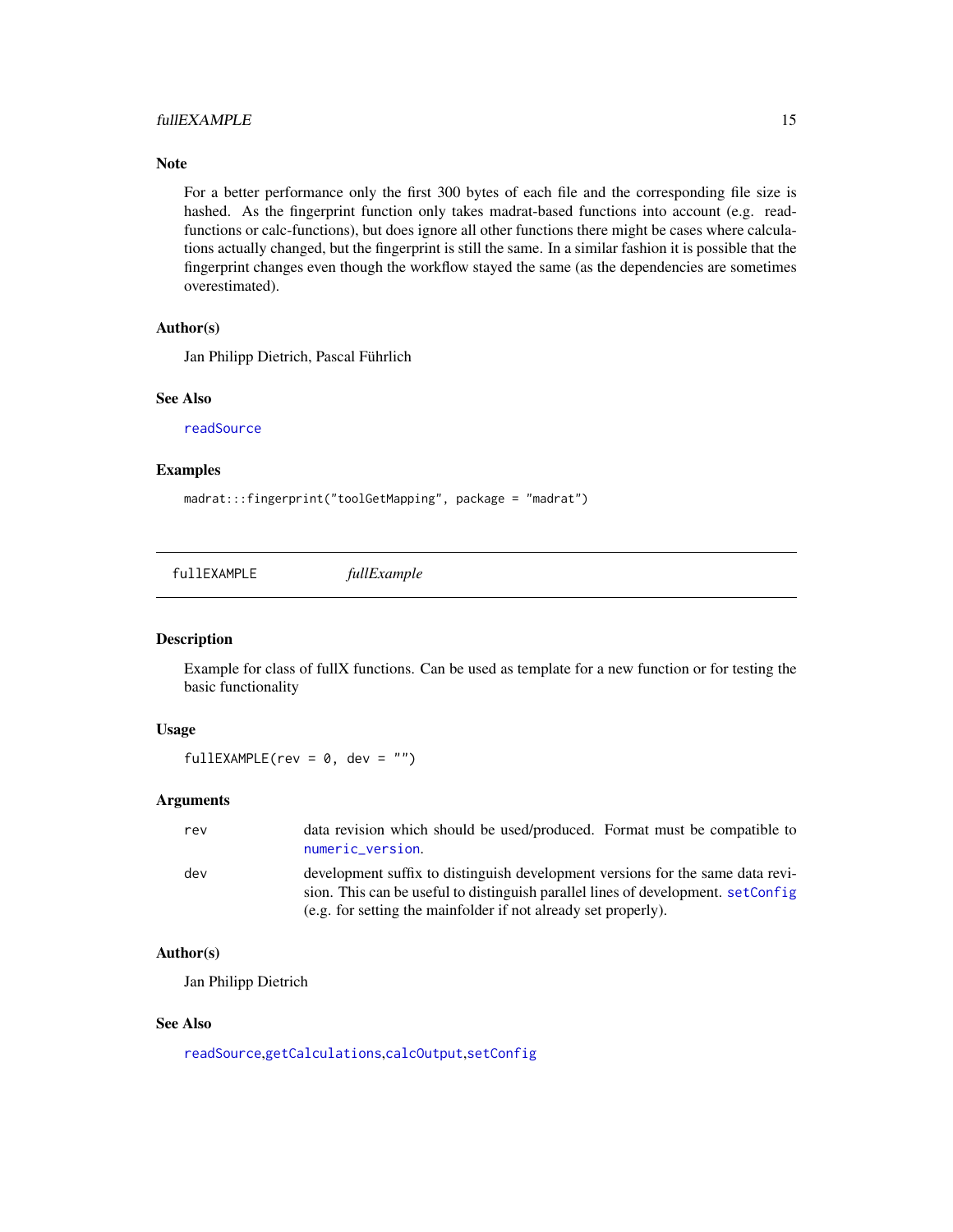## Examples

```
## Not run:
retrieveData("example", rev = "2.1.2", dev = "test", regionmapping = "regionmappingH12.csv")
## End(Not run)
```
<span id="page-15-1"></span>getCalculations *getCalculations*

## Description

This function can be used to retrieve a list of currently available sources and outputs (based on the availability of corresponding conversion functions in the loaded data data processing packages.)

## Usage

```
getCalculations(
  prefix = "calc",
  packages = getConfig("packages"),
  globalenv = getConfig("globalenv")
\mathcal{L}
```
#### Arguments

| prefix    | Type of calculations, vector of types or search term (e.g. "readlcalc"). Avail-<br>able options are "download" (source download), "read" (source read), "correct"<br>(source corrections), "convert" (source conversion to ISO countries), "calc" (fur-<br>ther calculations), and "full" (collections of calculations) |
|-----------|-------------------------------------------------------------------------------------------------------------------------------------------------------------------------------------------------------------------------------------------------------------------------------------------------------------------------|
| packages  | A character vector with packages for which the available Sources/Calculations<br>should be returned                                                                                                                                                                                                                     |
| globalenv | Boolean deciding whether sources/calculations in the global environment should<br>be included or not                                                                                                                                                                                                                    |

## Value

A data frame containing all currently available outputs of all loaded data processing packages including its name, its function call and its package origin.

## Author(s)

Jan Philipp Dietrich

## See Also

[readSource](#page-28-1), [setConfig](#page-32-1)

<span id="page-15-0"></span>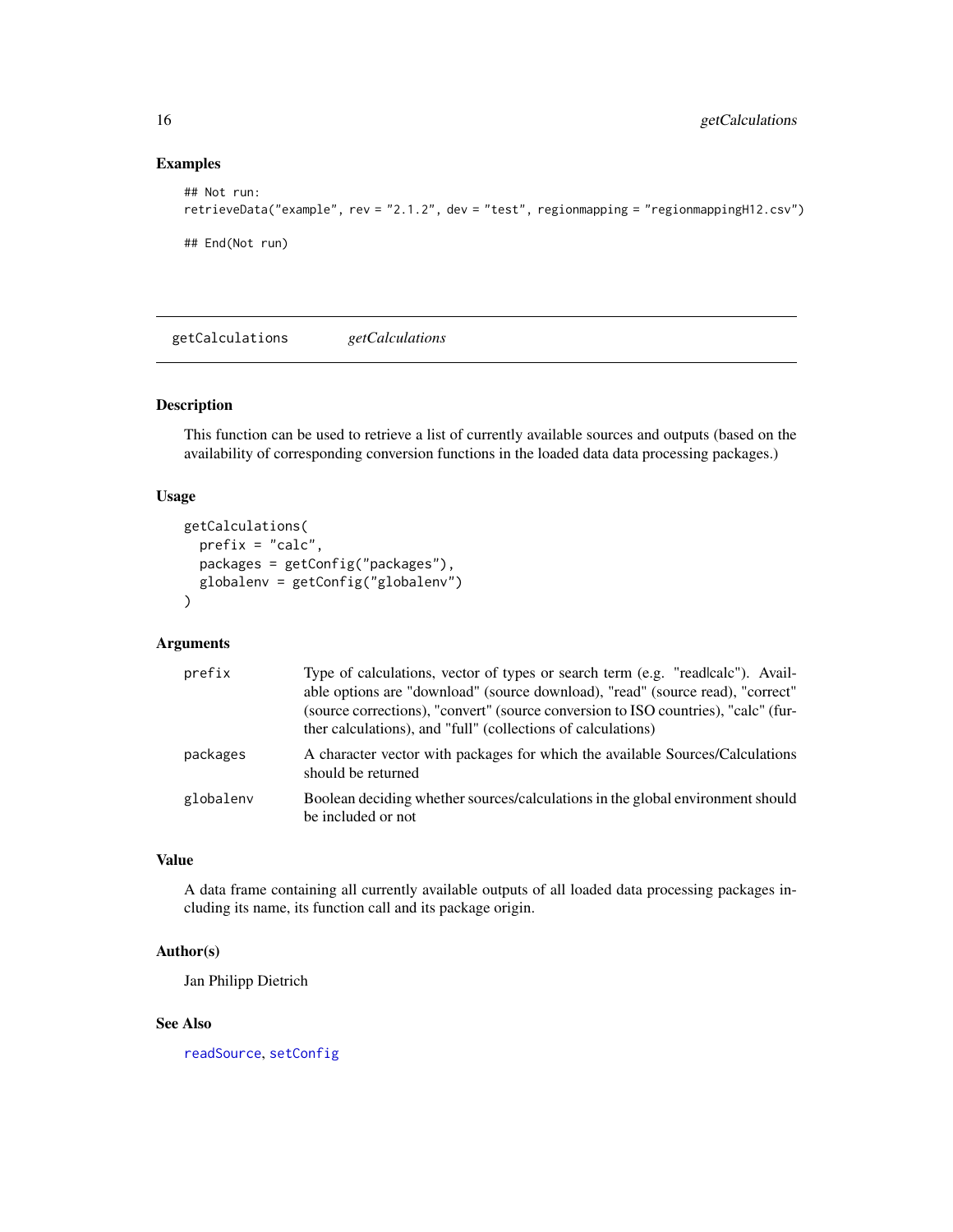#### <span id="page-16-0"></span>getCode and the set of the set of the set of the set of the set of the set of the set of the set of the set of the set of the set of the set of the set of the set of the set of the set of the set of the set of the set of t

## Examples

```
print(getCalculations())
print(getCalculations("read"))
```
getCode *getCode*

## Description

Extract function code from madrat-style functions in specified packages

## Usage

```
getCode(
  packages = installedMadratUniverse(),
  globalenv = getConfig("globalenv")
)
```
## Arguments

| packages  | A character vector with packages for which the available Sources/Calculations<br>should be returned  |
|-----------|------------------------------------------------------------------------------------------------------|
| globalenv | Boolean deciding whether sources/calculations in the global environment should<br>be included or not |

## Value

A named vector with condensed function code

## Author(s)

Jan Philipp Dietrich

## See Also

[getMadratGraph](#page-20-1)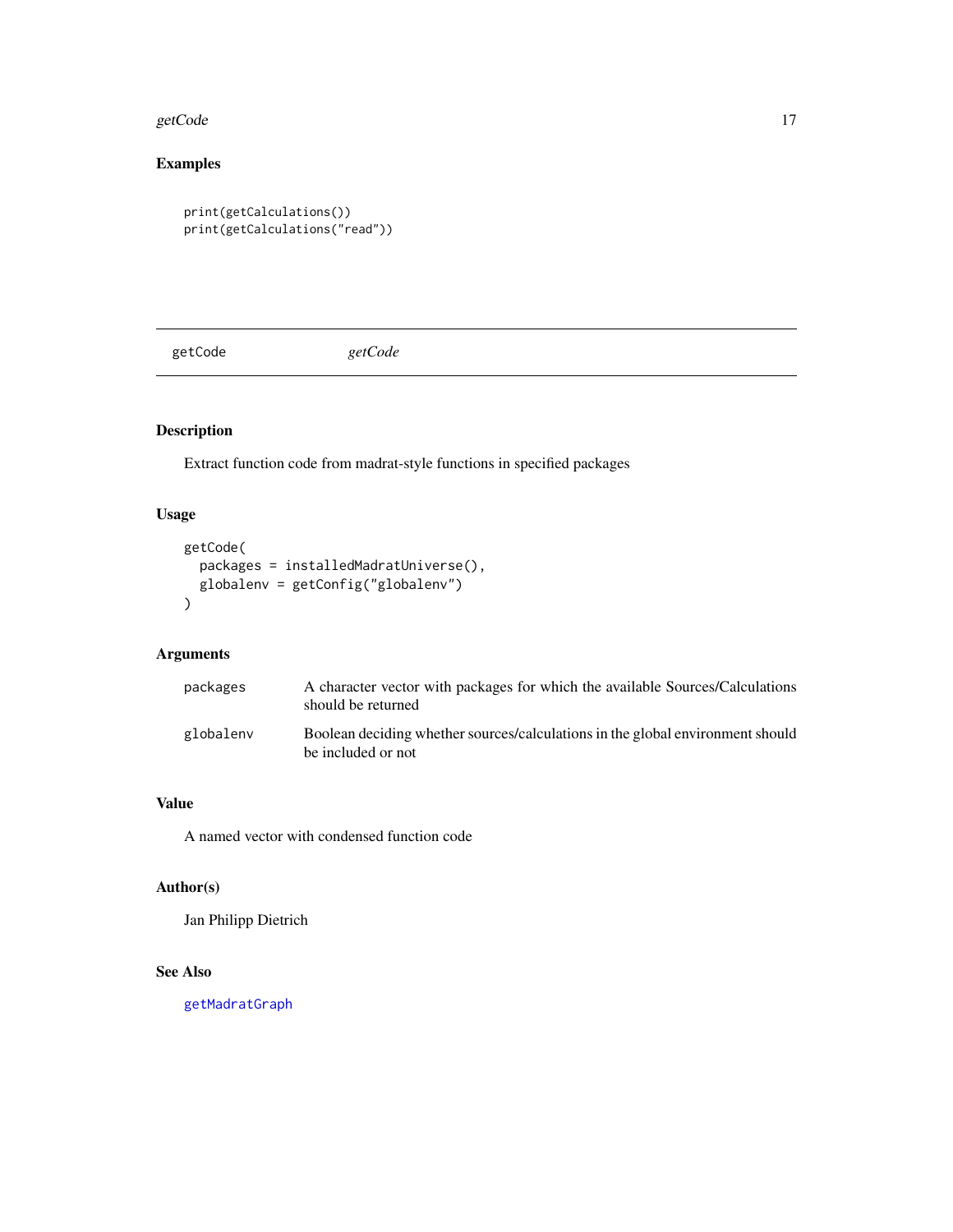<span id="page-17-1"></span><span id="page-17-0"></span>getConfig *getConfig*

## Description

This function returns the madrat config which is currently loaded. If no configuration has been loaded so far the configuration will be initialized with default settings or system settings (if available).

## Usage

```
getConfig(option = NULL, raw = FALSE, verbose = TRUE, print = FALSE)
```
## Arguments

| option  | The option for which the setting should be returned. If set to NULL all options<br>are returned.                                                                                                                                                                                                             |
|---------|--------------------------------------------------------------------------------------------------------------------------------------------------------------------------------------------------------------------------------------------------------------------------------------------------------------|
| raw     | If set to FALSE some settings will be calculated, e.g. if the cache folder is set to<br>FALSE the full path will be calculated using the main folder, or if the verbosity<br>is not set the default verbosity will be returned. If raw is set to TRUE settings<br>are returned as they are currently stored. |
| verbose | boolean deciding whether status information/updates should be shown or not                                                                                                                                                                                                                                   |
| print   | if TRUE and verbose is TRUE a configuration overview will also get printed                                                                                                                                                                                                                                   |

#### Value

A config list with all settings currently set for the madrat package

## Author(s)

Jan Philipp Dietrich

## See Also

[setConfig](#page-32-1), [initializeConfig](#page-24-1)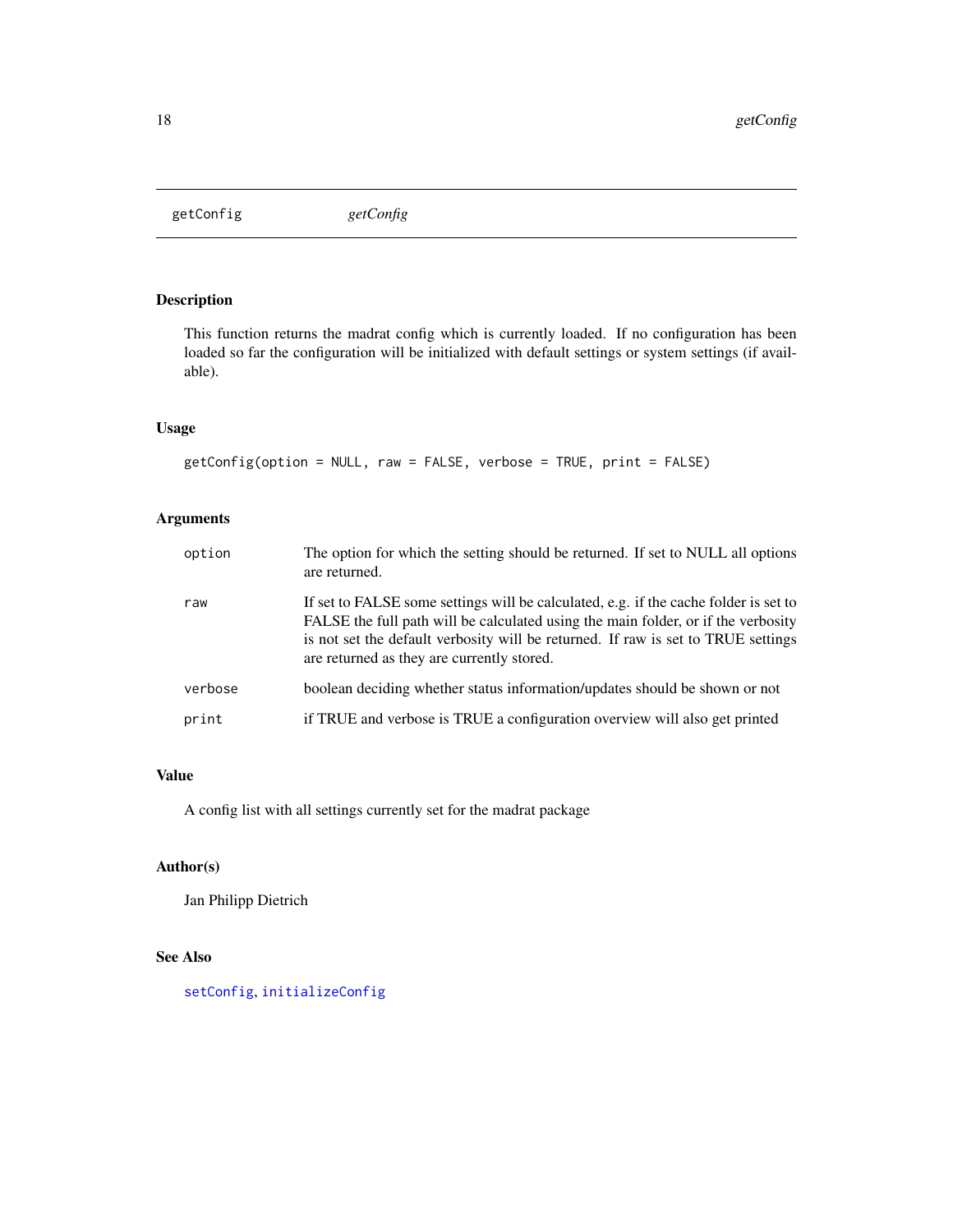<span id="page-18-0"></span>getDependencies *getDependencies*

## Description

Returns information about dependencies of a madrat-based calc- read- or full-function.

## Usage

```
getDependencies(
  name,
  direction = "in",
  graph = NULL,
  type = NULL,
  self = FALSE,
  ...
)
```
## Arguments

| name      | name of the function to be analyzed                                                                                                                                                                                                                                                                                                                                                                                                                                                                                                                                                                                                                                     |
|-----------|-------------------------------------------------------------------------------------------------------------------------------------------------------------------------------------------------------------------------------------------------------------------------------------------------------------------------------------------------------------------------------------------------------------------------------------------------------------------------------------------------------------------------------------------------------------------------------------------------------------------------------------------------------------------------|
| direction | Character string, either "in", "out", "both", "full", "din" or "dout". If "in" all<br>sources feeding into the function are listed. If "out" consumer of the function<br>are listed. If "both" the union of "in" and "out" is returned. If "full" the full<br>network this function is connected to is shown, including indirect connections<br>to functions which neither source nor consume the given function but serve as<br>sources to other consumer functions. "din" and "dout" (short for "direct in" and<br>"direct out") behave like "in" and "out" but only show direct calls in or from the<br>function (ignoring the network of functions attached to it). |
| graph     | A madrat graph as returned by getMadratGraph. Will be created with getMadratGraph<br>if not provided.                                                                                                                                                                                                                                                                                                                                                                                                                                                                                                                                                                   |
| type      | type filter. Only dependencies of that type will be returned. Currently available<br>types are "calc", "read" and "tool"                                                                                                                                                                                                                                                                                                                                                                                                                                                                                                                                                |
| self      | boolean defining whether the function itself, which is analyzed, should be in-<br>cluded in the output, or not                                                                                                                                                                                                                                                                                                                                                                                                                                                                                                                                                          |
| .         | Additional arguments for getMadratGraph in case that no graph is provided<br>(otherwise ignored)                                                                                                                                                                                                                                                                                                                                                                                                                                                                                                                                                                        |

## Author(s)

Jan Philipp Dietrich

## See Also

[getCalculations](#page-15-1), [getMadratGraph](#page-20-1), [getMadratInfo](#page-21-1)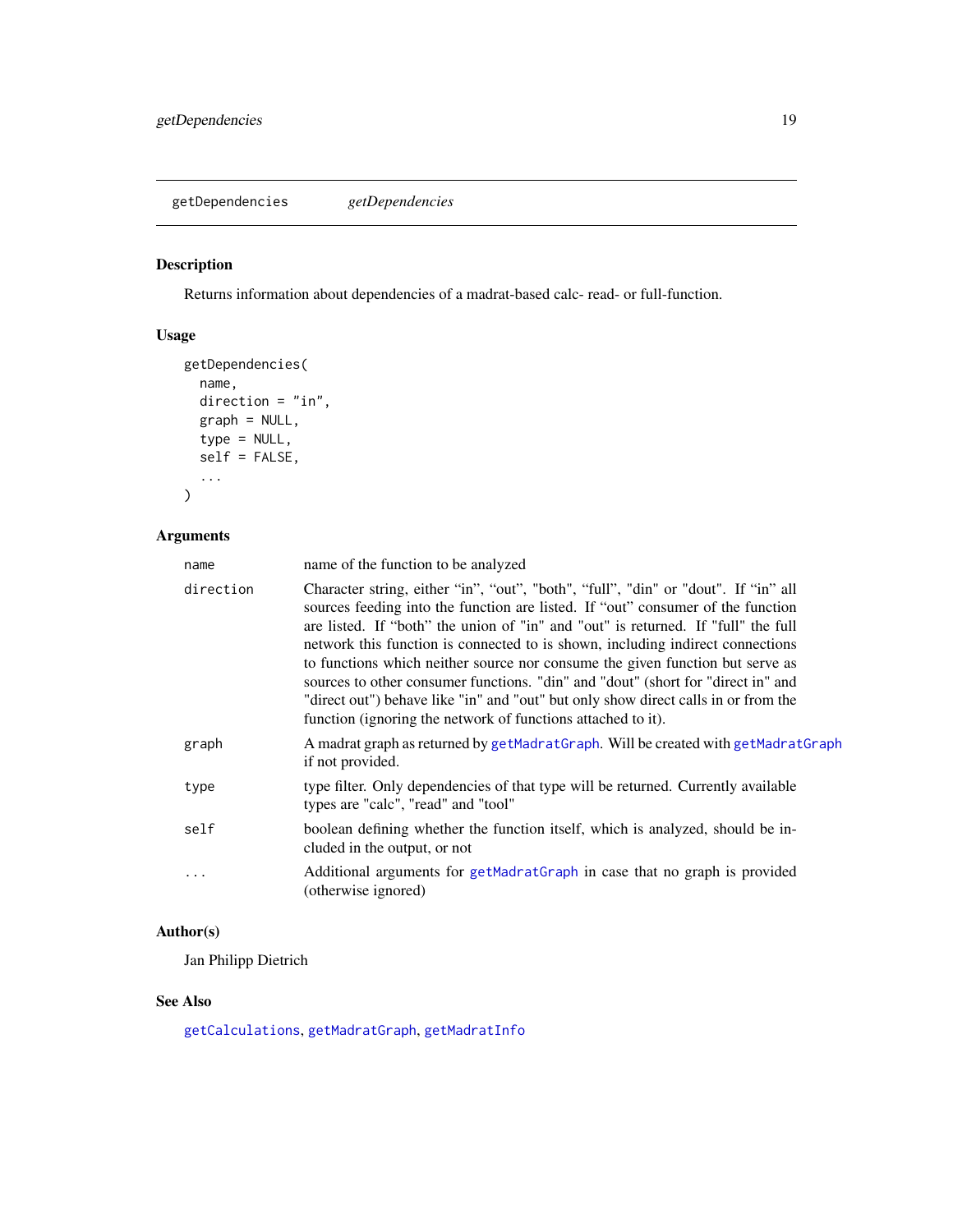<span id="page-19-1"></span><span id="page-19-0"></span>

## Description

Function which returns the ISO list which is used as default for the input data preparation. It contains the countries to which all source data has to be up- or downscaled to.

## Usage

```
getISOlist(type = "all")
```
## Arguments

type Determines what countries should be returned. "all" returns all countries, "important" returns all countries which are above the population threshold set in the configuration and "dispensable" returns all countries which are below the threshold.

#### Value

vector of default ISO country codes.

## Note

Please always use this function instead of directly referring to the data object as the format in this data list might change in the future!

#### Author(s)

Jan Philipp Dietrich

#### See Also

[getSources](#page-23-1), [getCalculations](#page-15-1)

```
head(getISOlist())
head(getISOlist("dispensable"))
```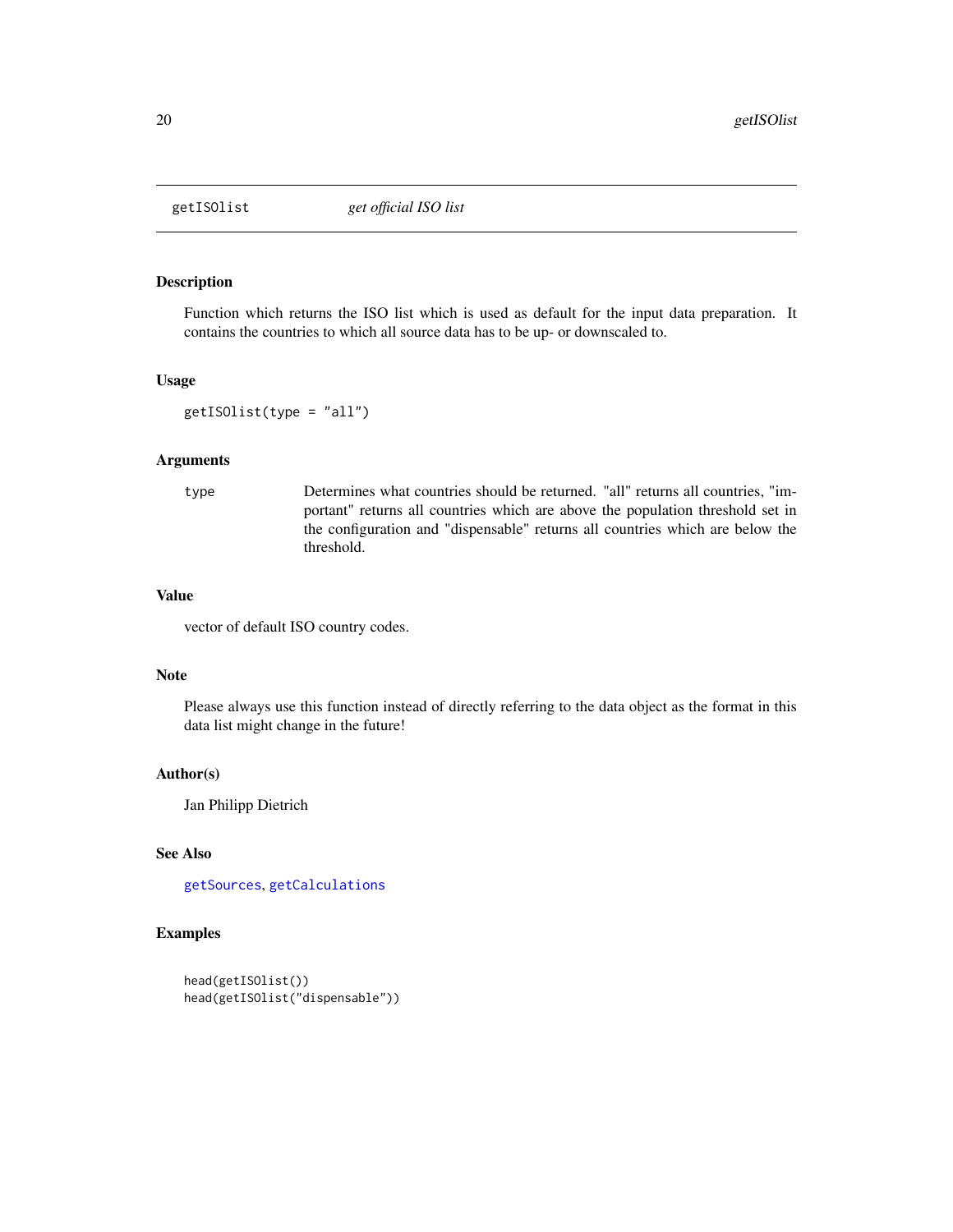## <span id="page-20-1"></span><span id="page-20-0"></span>Description

Function returns the madrat graph of all linkages of full, calc, and read functions of the given madrat based packages. Linkages to subfunctions of read functions (i.e. download, correct or convert functions) are not listed separately, but collectively referred to through the corresponding read function.

#### Usage

```
getMadratGraph(
 packages = installedMadratUniverse(),
  globalenv = getConfig("globalenv")
)
```
#### Arguments

| packages  | A character vector with packages for which the available Sources/Calculations<br>should be returned  |
|-----------|------------------------------------------------------------------------------------------------------|
| globalenv | Boolean deciding whether sources/calculations in the global environment should<br>be included or not |

## Value

A data frame with 4 columns: from (source function), from\_package (package the source function originates from), to (function which is using the source), to\_package (package of the using function)

## Author(s)

Jan Philipp Dietrich

#### See Also

[getCalculations](#page-15-1), [getConfig](#page-17-1)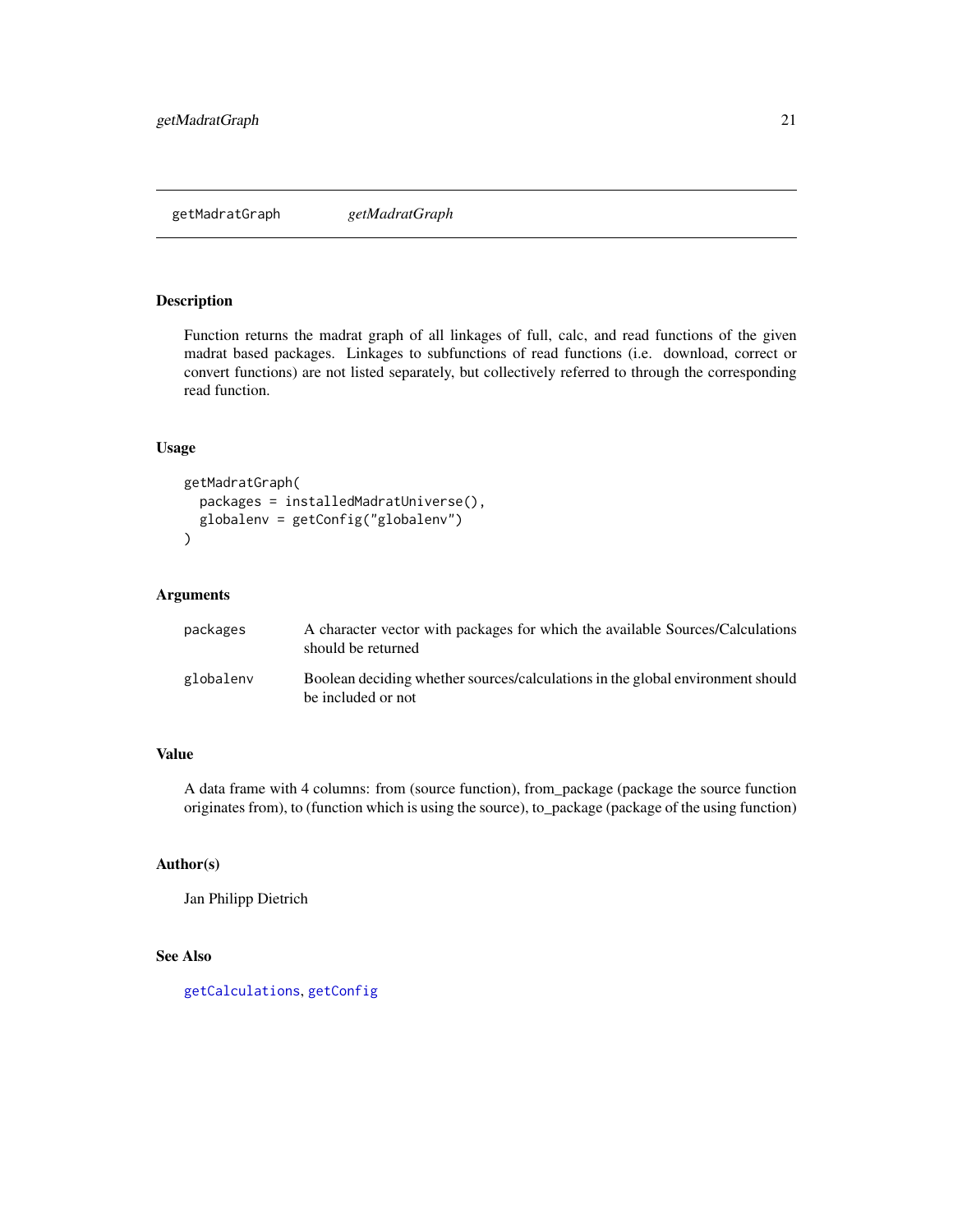<span id="page-21-1"></span><span id="page-21-0"></span>getMadratInfo *getMadratInfo*

## Description

Collects and returns detailed information about the currently loaded network of madrat functions.

#### Usage

```
getMadratInfo(graph = NULL, cutoff = 5, extended = FALSE, ...)
```
## Arguments

| graph     | A madrat graph as returned by getMadratGraph. Will be created with getMadratGraph<br>if not provided. |
|-----------|-------------------------------------------------------------------------------------------------------|
| cutoff    | Integer introducing a cutoff of items to be returned for outputs which can be-<br>come quite verbose. |
| extended  | Will add additional outputs which has been removed from standard output due<br>to limited usefulness. |
| $\ddotsc$ | Additional arguments for getMadratGraph in case that no graph is provided<br>(otherwise ignored)      |

## Author(s)

Jan Philipp Dietrich

#### See Also

[getCalculations](#page-15-1), [getMadratGraph](#page-20-1)

<span id="page-21-2"></span>getMainfolder *getMainfolder*

## Description

Functions checks for a global setting of the mainfolder (either by setting the environment variable "MADRAT\_MAINFOLDER" or by setting the R option with the same name). If none of these is available the user will be asked for a directory. If this is not provided a temporary folder will be used.

#### Usage

```
getMainfolder(verbose = TRUE, .testmode = FALSE)
```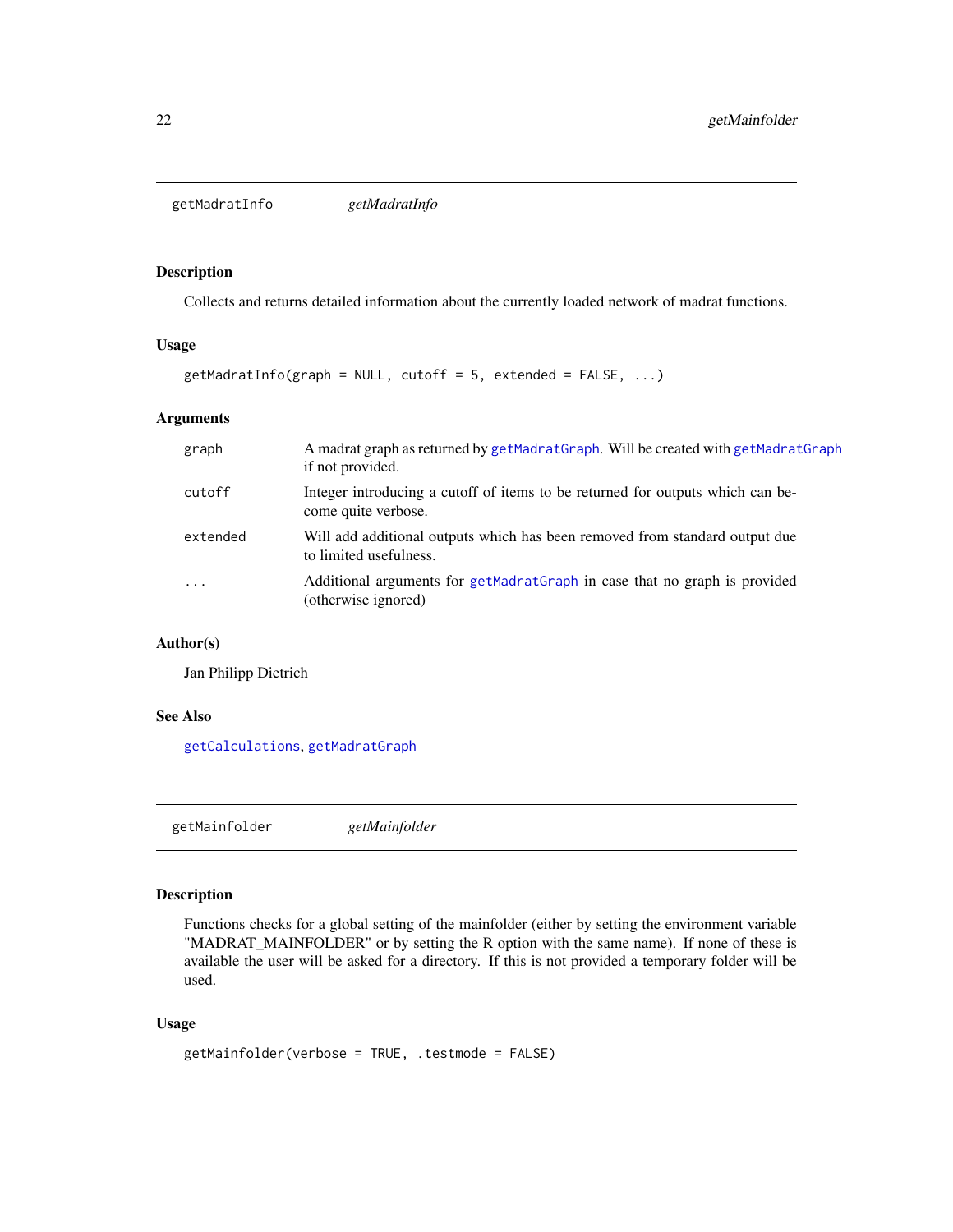## <span id="page-22-0"></span>Arguments

| verbose   | boolean deciding whether status information/updates should be shown or not    |
|-----------|-------------------------------------------------------------------------------|
| .testmode | boolean switch only relevant for internal testing (will simulate user inputs) |

## Author(s)

Jan Philipp Dietrich

## See Also

[initializeConfig](#page-24-1), [getConfig](#page-17-1), [setConfig](#page-32-1)

<span id="page-22-1"></span>getNonDefaultArguments

*getNonDefaultArguments*

## Description

Given a function and an argument list, identify which arguments are different from their default.

#### Usage

```
getNonDefaultArguments(call, args = NULL)
```
## Arguments

| call | A function name as a string or symbol. Passing a vector of functions is possible, |
|------|-----------------------------------------------------------------------------------|
|      | but is only intended for corresponding read/correct/convert functions. If mul-    |
|      | tiple functions in a vector define arguments with the same name but different     |
|      | default values only the default defined in the first function is considered.      |
| args | A list of named arguments used to call the given function(s). If duplicates of    |
|      | arguments exists the first occurrence of the argument will be used.               |

## Value

A subset of args that is used by the function/s and is different from default values.

#### Author(s)

Jan Philipp Dietrich

## See Also

[cacheArgumentsHash](#page-2-1), [toolstartmessage](#page-50-1)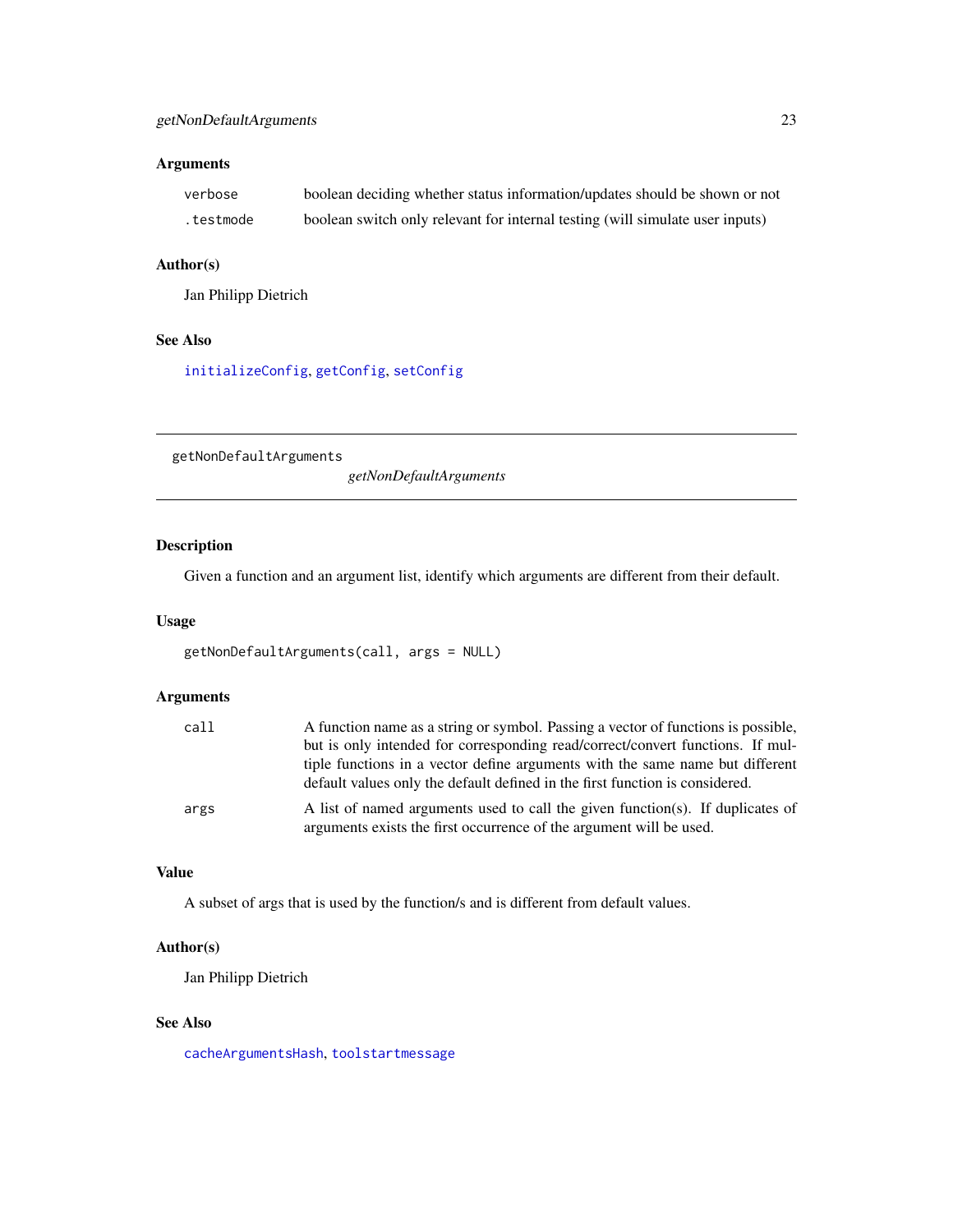#### Examples

```
madrat:::getNonDefaultArguments("madrat:::readTau", args = list(subtype = "historical"))
madrat:::getNonDefaultArguments("madrat:::readTau", args = list(subtype = "paper"))
calls <- c(madrat:::readTau, madrat:::convertTau)
madrat:::getNonDefaultArguments(calls, args = list(subtype = "historical"))
```
<span id="page-23-1"></span>getSources *getSources*

## Description

These functions can be used to retrieve a list of currently available sources and outputs (based on the availability of corresponding conversion functions in the loaded data data processing packages.)

#### Usage

```
getSources(
  name = NULL,type = NULL,
  packages = getConfig("packages"),
  globalenv = getConfig("globalenv")
)
```
#### Arguments

| name      | name of function for which sources should get returned. If not specified, all<br>sources in the specified environment are returned                                                                                                                                                |
|-----------|-----------------------------------------------------------------------------------------------------------------------------------------------------------------------------------------------------------------------------------------------------------------------------------|
| type      | Type of source, either set to "read", "convert", "correct", "download" or NULL.<br>If specified, a vector containing the sources with the corresponding function type<br>are returned, otherwise a data frame with all sources and their available function<br>types is returned. |
| packages  | A character vector with packages for which the available Sources/Calculations<br>should be returned                                                                                                                                                                               |
| globalenv | Boolean deciding whether sources/calculations in the global environment should<br>be included or not                                                                                                                                                                              |

## Value

A vector or data.frame containing all corresponding sources

#### Note

Please be aware that these functions only check the availability of corresponding functions of the package, not whether the functions will properly work.

<span id="page-23-0"></span>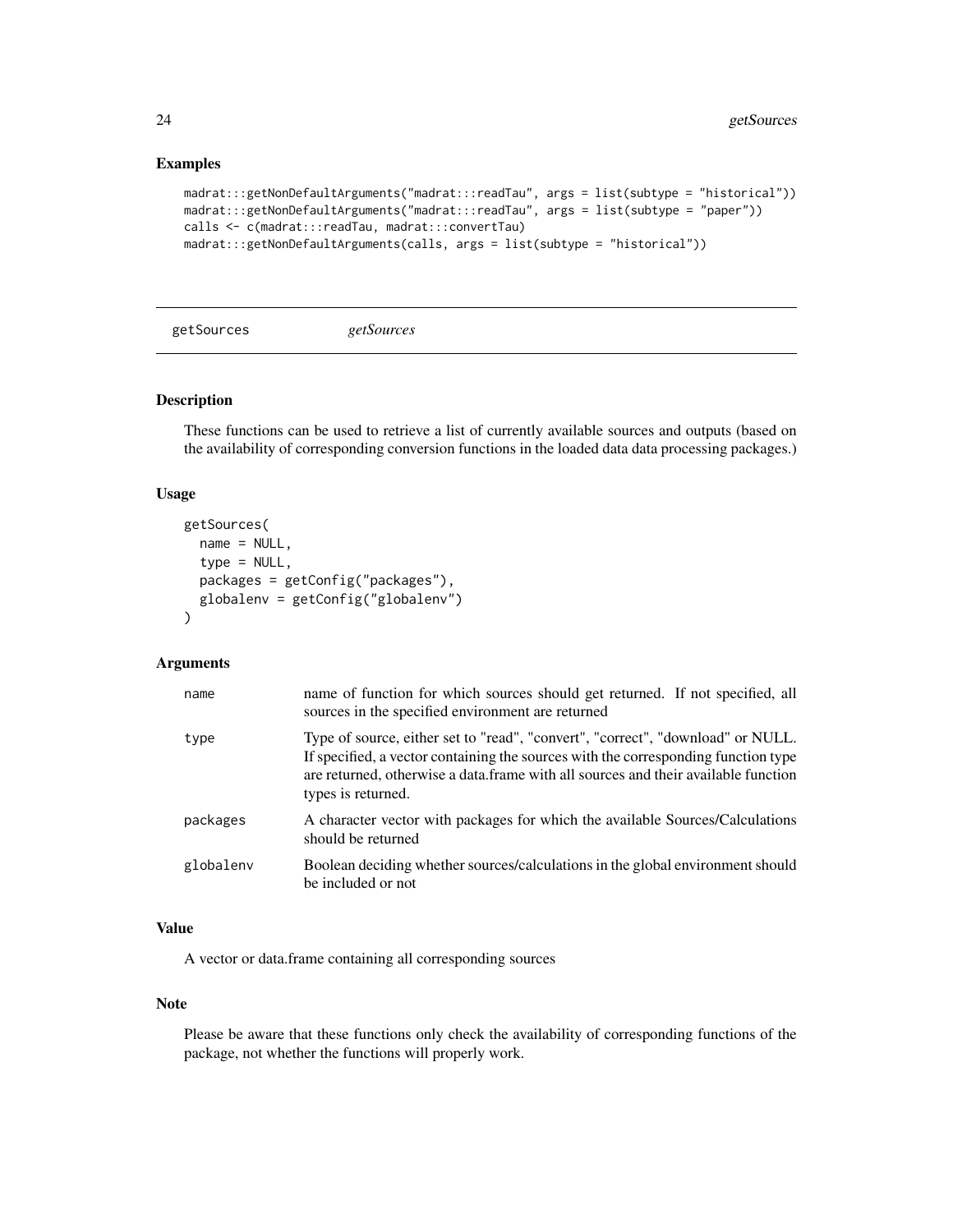## <span id="page-24-0"></span>initializeConfig 25

## Author(s)

Jan Philipp Dietrich

## See Also

[readSource](#page-28-1), [setConfig](#page-32-1)

## Examples

print(getSources())

<span id="page-24-1"></span>initializeConfig *initializeConfig*

## Description

Checks whether configuration already has been set. If not, it will be initialized with default settings or (if available) system settings.

## Usage

```
initializeConfig(verbose = TRUE)
```
## Arguments

verbose boolean deciding whether status information/updates should be shown or not

## Author(s)

Jan Philipp Dietrich

## See Also

[getMainfolder](#page-21-2), [getConfig](#page-17-1), [setConfig](#page-32-1)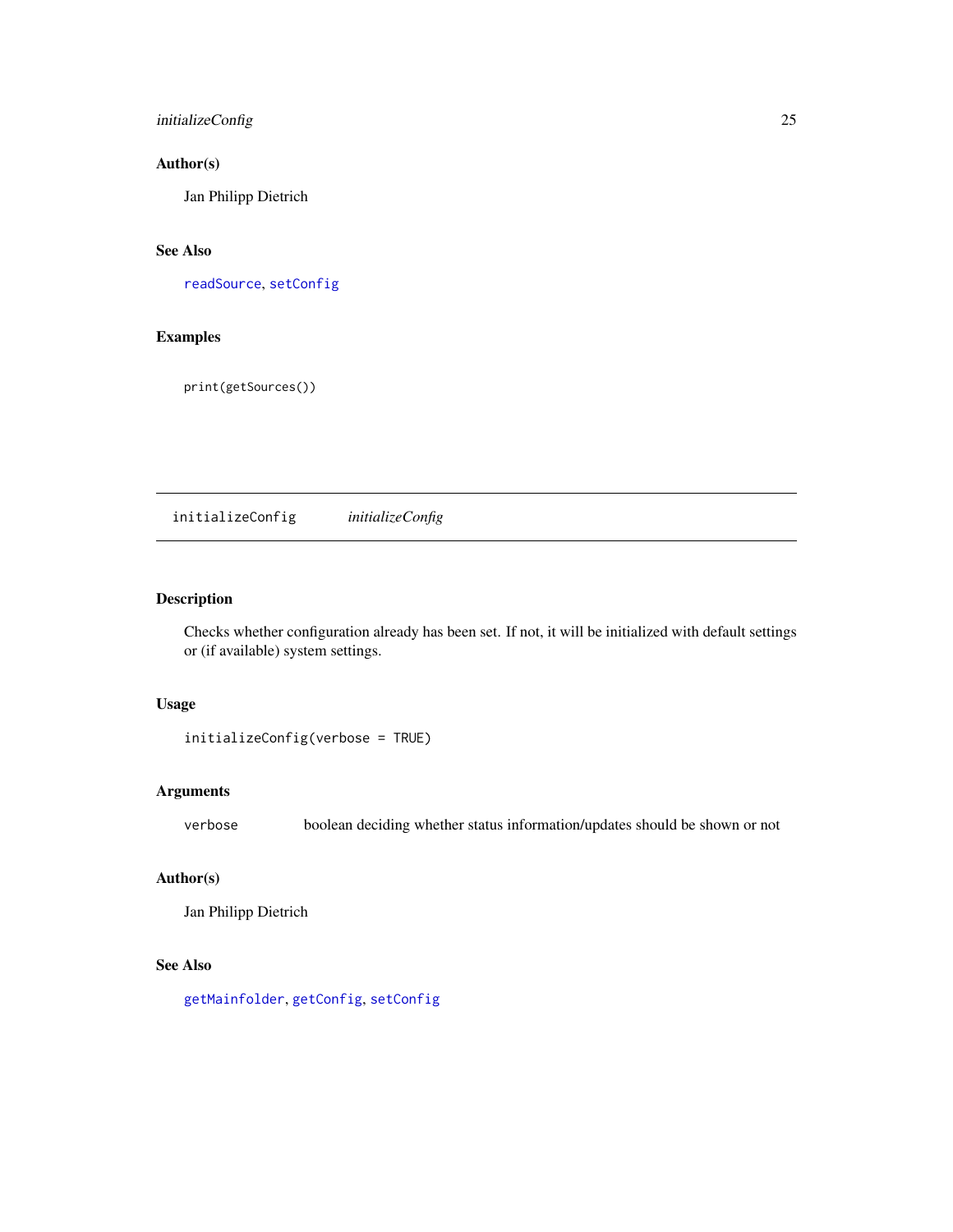<span id="page-25-0"></span>installedMadratUniverse

*installedMadratUniverse*

## Description

Returns a name vector of installed packages which supposedly belong to the madrat universe. They are currently derived as the union of all loaded madrat packages and all packages with a name starting with "mr" or "ms" (as the usual indicator for madrat-packages and madrat-support-packages).

#### Usage

```
installedMadratUniverse()
```
#### Value

A name vector of installed packages which supposedly belong to the madrat universe

## Author(s)

Jan Philipp Dietrich

#### See Also

[setConfig](#page-32-1)

#### Examples

## Not run: installedMadratUniverse()

## End(Not run)

madapply *madapply*

## Description

This function is defunct and will be completely removed soon.

#### Usage

madapply(...)

#### Arguments

... placeholder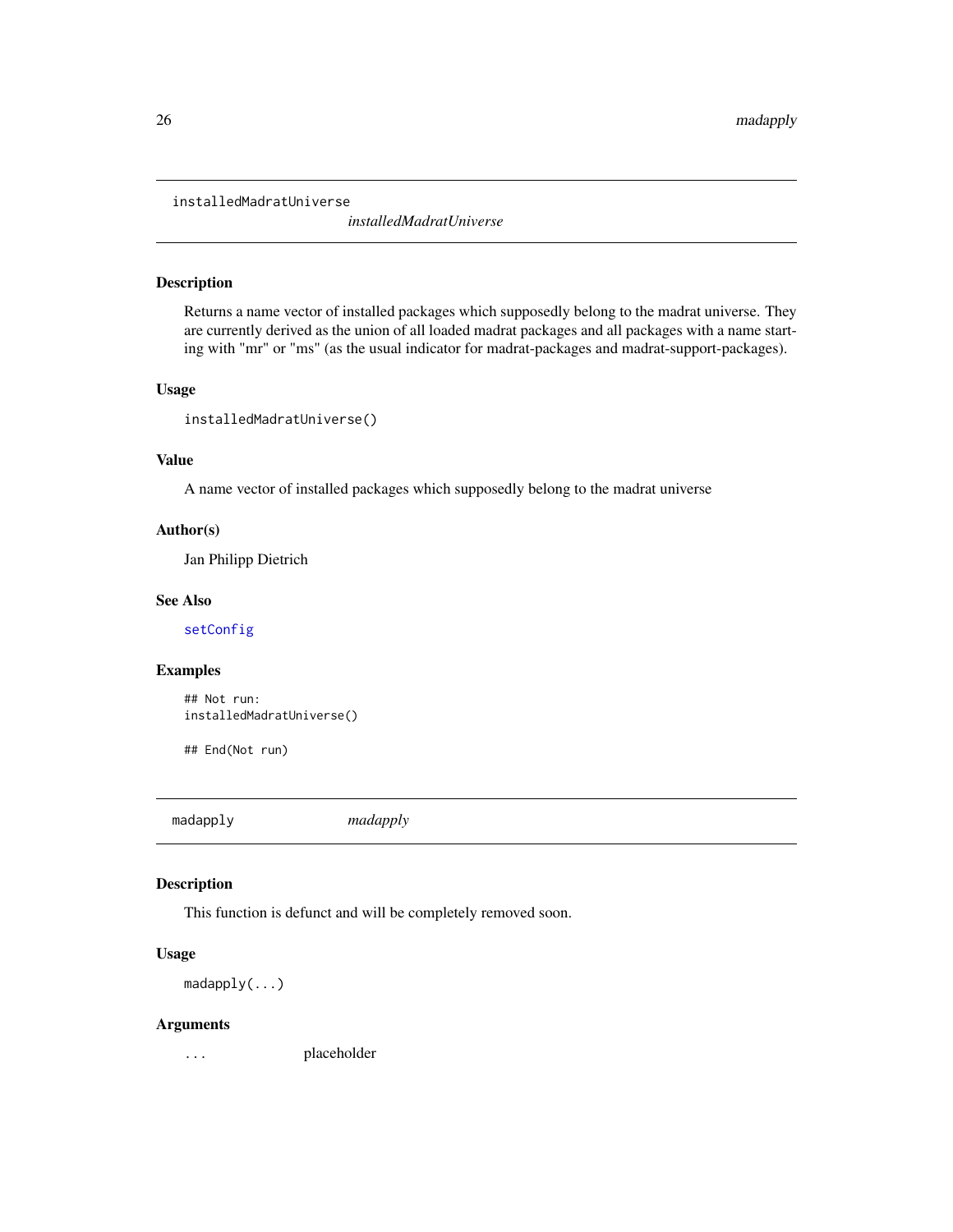## <span id="page-26-0"></span>madlapply 27

## Author(s)

Jan Philipp Dietrich

madlapply *madlapply*

## Description

This function is defunct and will be completely removed soon.

#### Usage

madlapply(...)

## Arguments

... placeholder

#### Author(s)

Jan Philipp Dietrich

## Description

Function to extract metadata information of a data set hosted at GFZ dataservices (https://dataservices.gfzpotsdam.de/portal/).

#### Usage

metadataGFZ(doi)

## Arguments

doi DOI of a data set hosted at GFZ dataservices

## Value

a list with entries "license", "citation", "authors" and "year"

## Author(s)

Jan Philipp Dietrich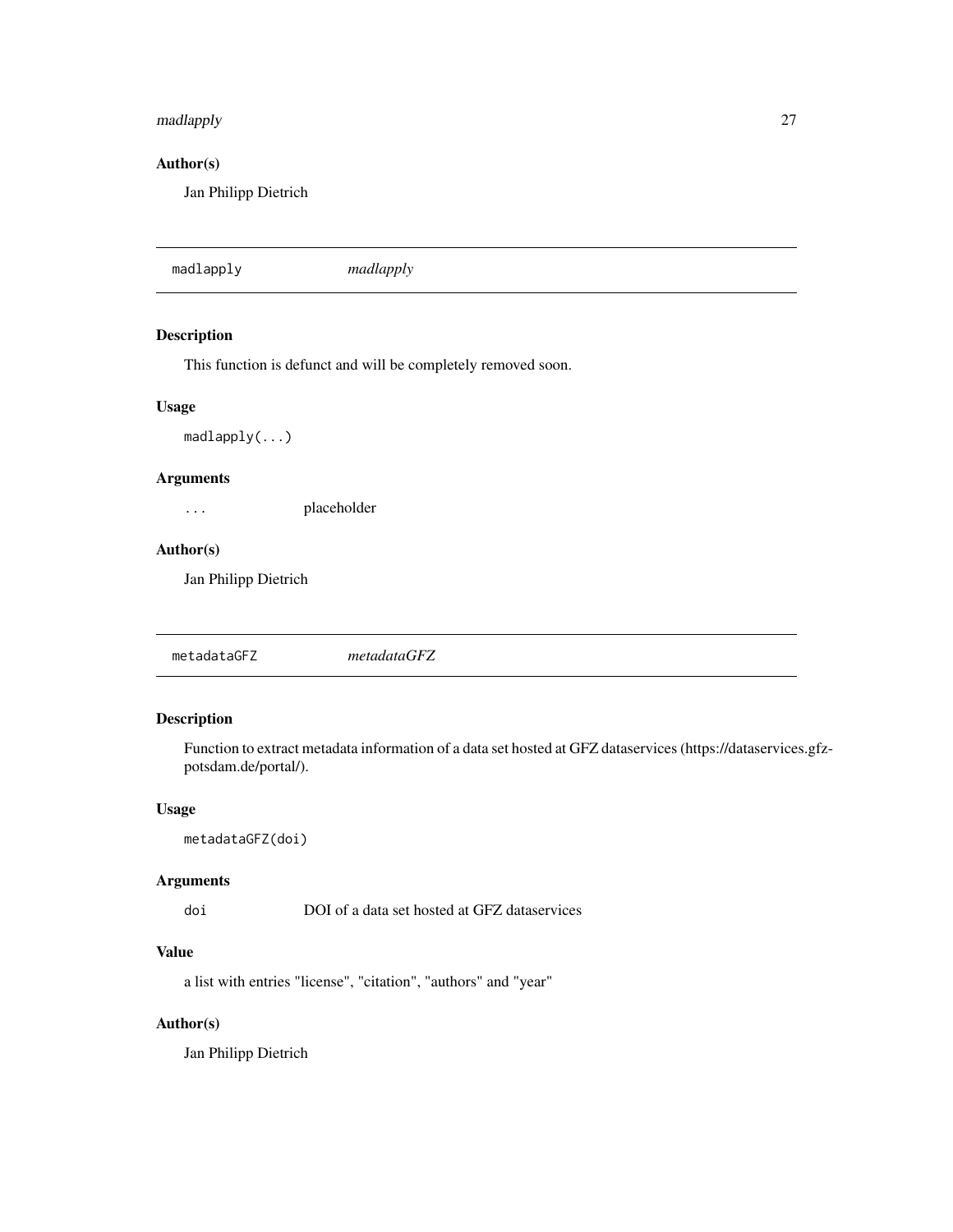## See Also

[toolstartmessage](#page-50-1), [vcat](#page-54-1)

## Examples

## Not run: metadataGFZ("10.5880/pik.2019.004")

## End(Not run)

prepFunctionName *prepFunctionName*

## Description

Function to prepare a function call for a given type and prefix

## Usage

prepFunctionName(type, prefix = "calc", ignore = NULL, error\_on\_missing = TRUE)

## Arguments

| type             | name of calculation/source                                                                                                                                                                                                                                         |  |
|------------------|--------------------------------------------------------------------------------------------------------------------------------------------------------------------------------------------------------------------------------------------------------------------|--|
| prefix           | Type of calculations. Available options are "download" (source download),<br>"read" (source read), "correct" (source corrections), "convert" (source conver-<br>sion to ISO countries), "calc" (further calculations), and "full" (collections of<br>calculations) |  |
| ignore           | vector of arguments which should be ignored (not be part of the function call)                                                                                                                                                                                     |  |
| error_on_missing |                                                                                                                                                                                                                                                                    |  |
|                  | boolean deciding whether a missing type should throw an error or return NULL                                                                                                                                                                                       |  |

#### Value

A function call as character to the specified function with corresponding package as attribute

## Author(s)

Jan Philipp Dietrich

#### See Also

[readSource](#page-28-1), [setConfig](#page-32-1)

<span id="page-27-0"></span>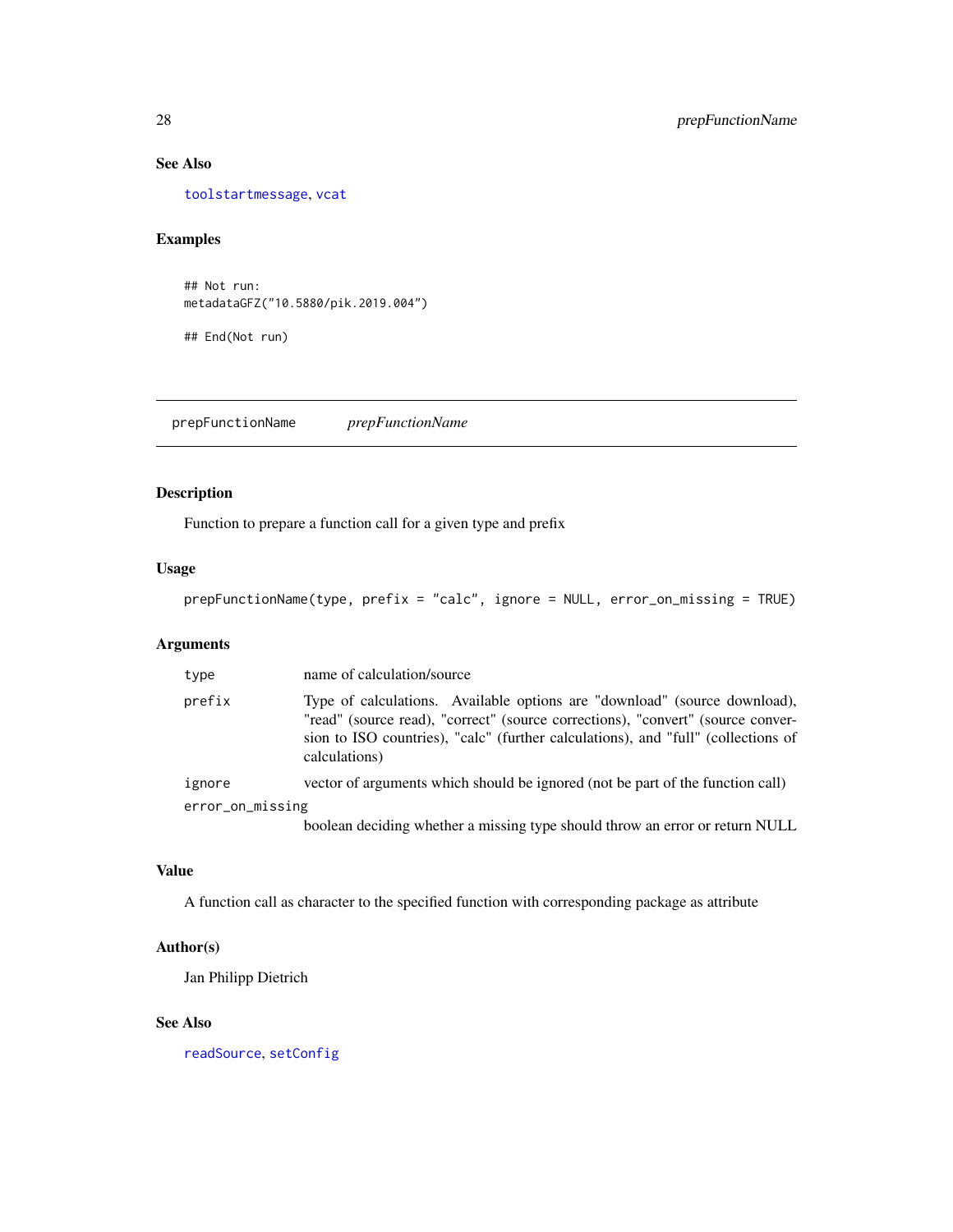#### <span id="page-28-0"></span>readSource 29

## Examples

```
print(madrat:::prepFunctionName("Tau","read"))
print(madrat:::prepFunctionName("TauTotal","calc"))
print(madrat:::prepFunctionName("EXAMPLE","full"))
```
<span id="page-28-1"></span>readSource *readSource*

#### Description

Read in a source file and convert it to a MAgPIE object. The function is a wrapper for specific functions designed for the different possible source types.

## Usage

readSource(type, subtype = NULL, convert = TRUE)

#### Arguments

| type    | source type, e.g. "IEA". A list of all available source types can be retrieved with<br>function getSources.                                                                                 |
|---------|---------------------------------------------------------------------------------------------------------------------------------------------------------------------------------------------|
| subtype | For some sources there are subtypes of the source, for these source the subtype<br>can be specified with this argument. If a source does not have subtypes, subtypes<br>should not be set.  |
| convert | Boolean indicating whether input data conversion to ISO countries should be<br>done or not. In addition it can be set to "only correct" for sources with a separate<br>correctXXX-function. |

## Value

magpie object with the temporal and data dimensionality of the source data. Spatial will either agree with the source data or will be on ISO code country level depending on your choice for the argument "convert".

## Author(s)

Jan Philipp Dietrich, Anastasis Giannousakis, Lavinia Baumstark

## See Also

[setConfig](#page-32-1), ' [downloadSource](#page-11-1), [readTau](#page-29-1)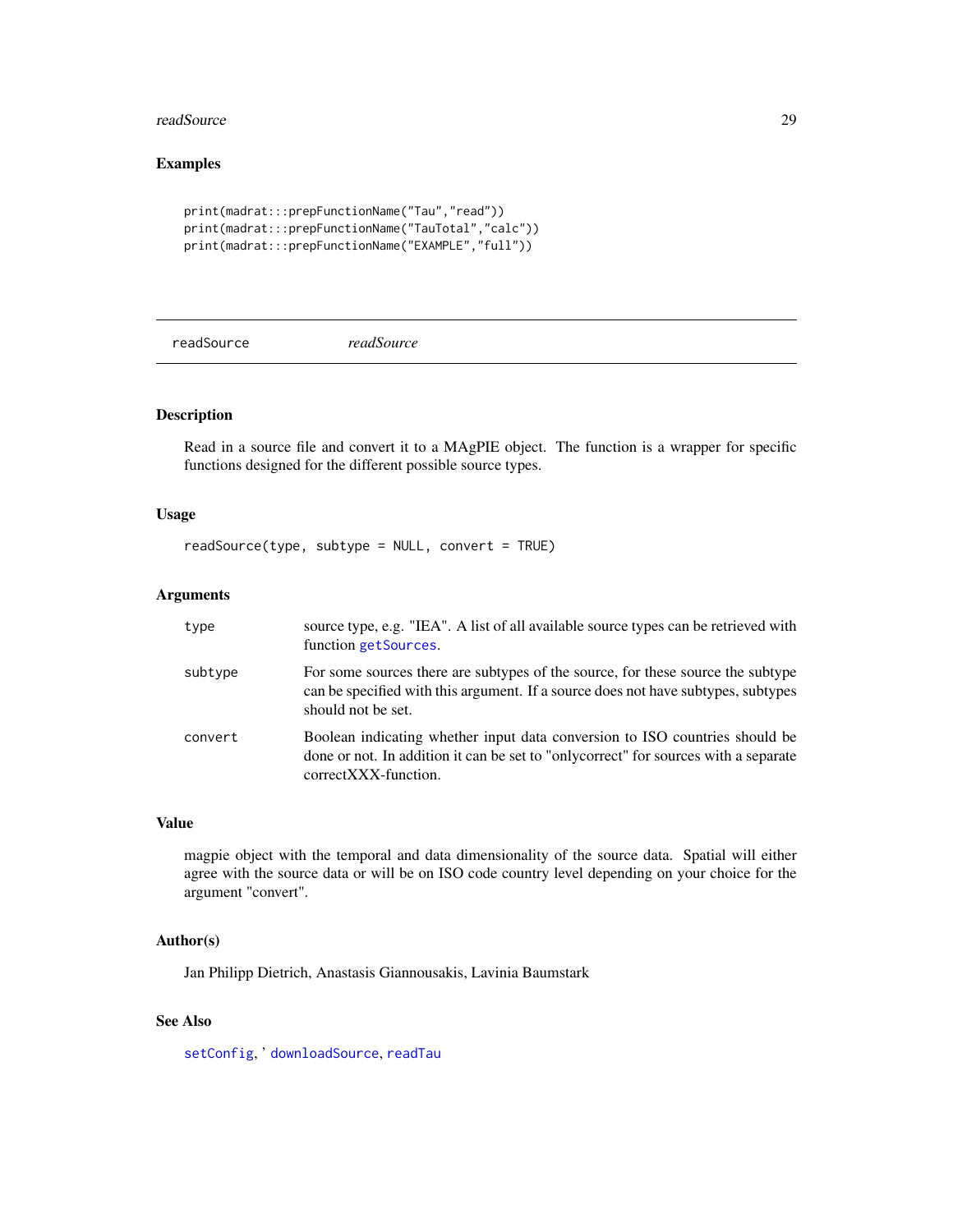<span id="page-29-0"></span>30 readTau and the set of the set of the set of the set of the set of the set of the set of the set of the set of the set of the set of the set of the set of the set of the set of the set of the set of the set of the set o

## Examples

```
## Not run:
a <- readSource("Tau", "paper")
## End(Not run)
```
<span id="page-29-1"></span>readTau *Read Tau*

## Description

Read-in landuse intensity data (tau) following the methodology published in Dietrich J.P., Schmitz C., Mueller C., Fader M., Lotze-Campen H., Popp A., Measuring agricultural land-use intensity - A global analysis using a model-assisted approach, Ecological Modelling, Volume 232, 10 May 2012, Pages 109-118, ISSN 0304-3800, 10.1016/j.ecolmodel.2012.03.002.

#### Usage

```
readTau(subtype = "paper")
```
#### Arguments

| subtype | Type of Tau data that should be read. Available types are:                    |
|---------|-------------------------------------------------------------------------------|
|         | • paper: numbers as they are reported in the paper (cellular, crop-specific)  |
|         | • historical: historic tau values on iso country level for total tau factor.  |
|         | This numbers were calculated by taking FAO yields and norming it to the       |
|         | 1995 tau values of the paper (faoyields *tau 95/mean (faoyields [1995:2005])) |

#### Value

Tau data and weights as MAgPIE object in original resolution

#### Author(s)

Jan Philipp Dietrich

#### See Also

[readSource](#page-28-1)

## Examples

## Not run: a <- readSource("Tau")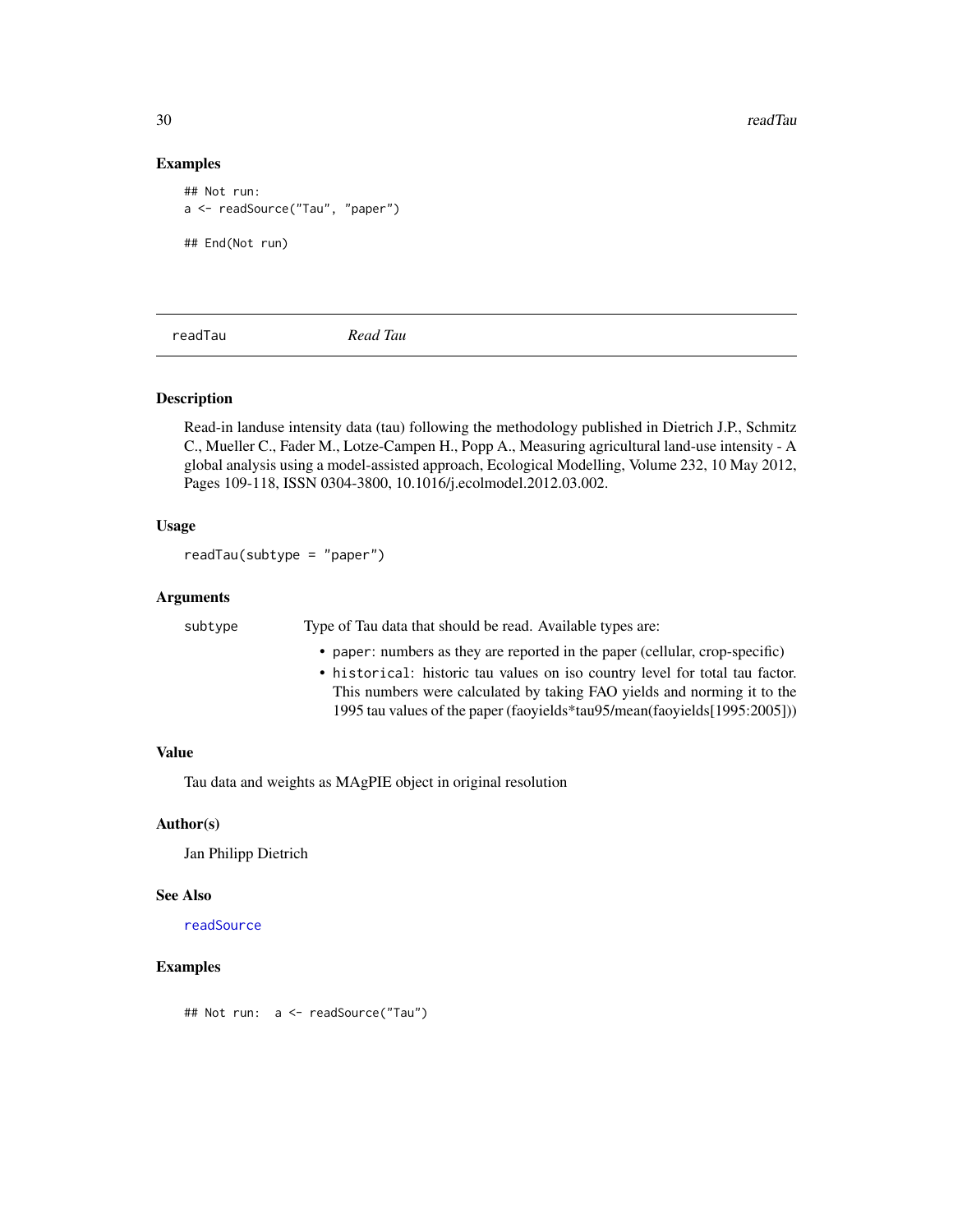<span id="page-30-1"></span><span id="page-30-0"></span>

#### Description

Given a regionmapping (mapping between ISO countries and regions) the function calculates a regionscode which is basically the md5sum of a reduced form of the mapping. The regionscode is unique for each regionmapping and can be used to clearly identify a given regionmapping. In addition several checks are performed to make sure that the given input is a proper regionmapping

## Usage

```
regionscode(mapping = NULL, label = FALSE, strict = TRUE)
```
## Arguments

| mapping | Either a path to a mapping or an already read-in mapping as data.frame. If set to<br>NULL (default) the regionscode of the region mapping set in the madrat config<br>will be returned.                                                                                                                                                                                                                                                                                                                                                             |
|---------|-----------------------------------------------------------------------------------------------------------------------------------------------------------------------------------------------------------------------------------------------------------------------------------------------------------------------------------------------------------------------------------------------------------------------------------------------------------------------------------------------------------------------------------------------------|
| label   | logical deciding whether the corresponding label of a regionscode should be<br>returned instead of the regionscode.                                                                                                                                                                                                                                                                                                                                                                                                                                 |
| strict  | If set to TRUE region mappings with mapping to ISO countries with exactly 2<br>columns or more than 2 colums (if the first colum contains irrelevant informa-<br>tion which will be deleted automatically) will be accepted. In this case data will<br>be transformed and even cases with different ordering will yield the same re-<br>gionscode. If set to FALSE all these checks will be ignored and the regionscode<br>will be just computed on the object as it is. Please be aware the regionscode will<br>differ with strict mode on or off! |

## Value

A md5-based regionscode which describes the given mapping or, if label=TRUE and a corresponding label is available, the label belonging to the regionscode

#### Author(s)

Jan Philipp Dietrich

## See Also

[toolCodeLabels](#page-38-1), [fingerprint](#page-13-1), [digest](#page-0-0)

```
file <- system.file("extdata","regionmappingH12.csv",package="madrat")
regionscode(file)
```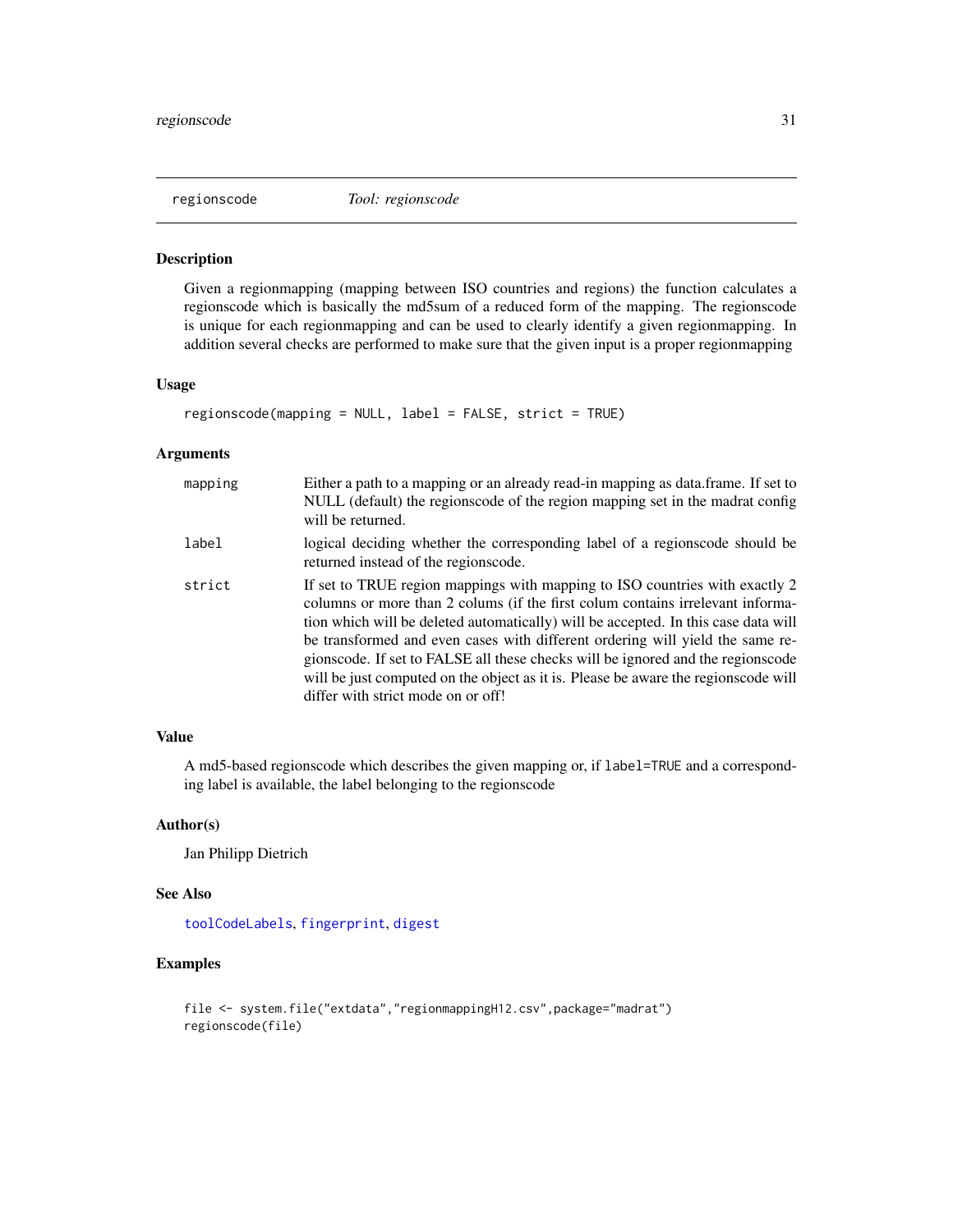<span id="page-31-0"></span>retrieveData *retrieveData*

## Description

Function to retrieve a predefined collection of calculations for a specific regionmapping.

#### Usage

```
retrieveData(model, rev = 0, dev = "", cachetype = "rev", ...)
```
## Arguments

| model     | The names of the model for which the data should be provided (e.g. "magpie").                                                                                                                                                                                         |
|-----------|-----------------------------------------------------------------------------------------------------------------------------------------------------------------------------------------------------------------------------------------------------------------------|
| rev       | data revision which should be used/produced. Format must be compatible to<br>numeric_version.                                                                                                                                                                         |
| dev       | development suffix to distinguish development versions for the same data revi-<br>sion. This can be useful to distinguish parallel lines of development.                                                                                                              |
| cachetype | defines what cache should be used. "rev" points to a cache shared by all calcu-<br>lations for the given revision and sets force cache to TRUE, "def" points to the<br>cache as defined in the current settings and does not change force cache setting.              |
| .         | (Optional) Settings that should be changed using setConfig (e.g. regionmap-<br>ping). or arguments which should be forwarded to the corresponding fullXYZ<br>function (Please make sure that argument names in full functions do not match<br>settings in setConfig!) |

## Author(s)

Jan Philipp Dietrich, Lavinia Baumstark

## See Also

[calcOutput](#page-7-1),[setConfig](#page-32-1)

```
## Not run:
retrieveData("example", rev = "2.1.1", dev = "test", regionmapping = "regionmappingH12.csv")
## End(Not run)
```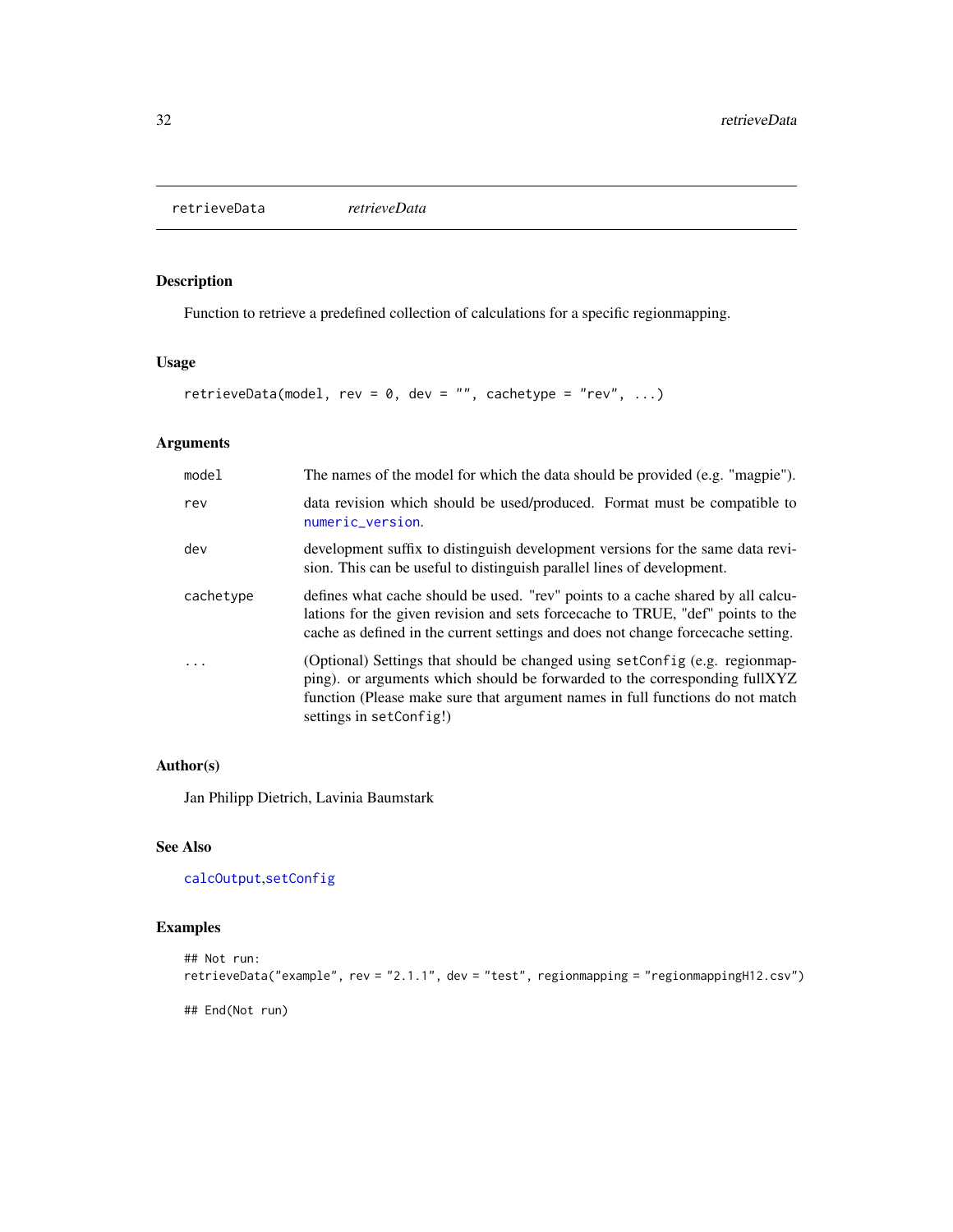<span id="page-32-0"></span>

#### Description

robustOrder: A wrapper around base::order that always uses the locale independent method = "radix". If the argument x is a character vector it is converted to utf8 first. robustSort: A convenience function using order to sort a vector using radix sort. The resulting vector will have the same encoding as the input although internally character vectors are converted to utf8 before ordering.

#### Usage

```
robustOrder(..., na.last = TRUE, decreasing = FALSE, method = "radix")
```
#### Arguments

| $\ddots$   | One or more vectors of the same length                                                                                                                                                                                    |
|------------|---------------------------------------------------------------------------------------------------------------------------------------------------------------------------------------------------------------------------|
| na.last    | If TRUE missing values are put last, if FALSE they are put first, if NA they are<br>removed                                                                                                                               |
| decreasing | If TRUE decreasing/descending order, if FALSE increasing/ascending order.<br>For the "radix" method, this can be a vector of length equal to the number of<br>arguments in  For the other methods, it must be length one. |
| method     | Default is "radix", which is locale independent. The alternatives "auto" and<br>"shell" should not be used in madrat because they are locale dependent.                                                                   |

#### Author(s)

Pascal Führlich

#### See Also

[order](#page-0-0)

<span id="page-32-1"></span>setConfig *setConfig*

#### Description

This function manipulates the current madrat configuration. In general, NULL means that the argument remains as it is whereas all other inputs will overwrite the current setting. For values which can be reset to NULL (currently only "extramappings") you can achieve a reset by setting the value to "".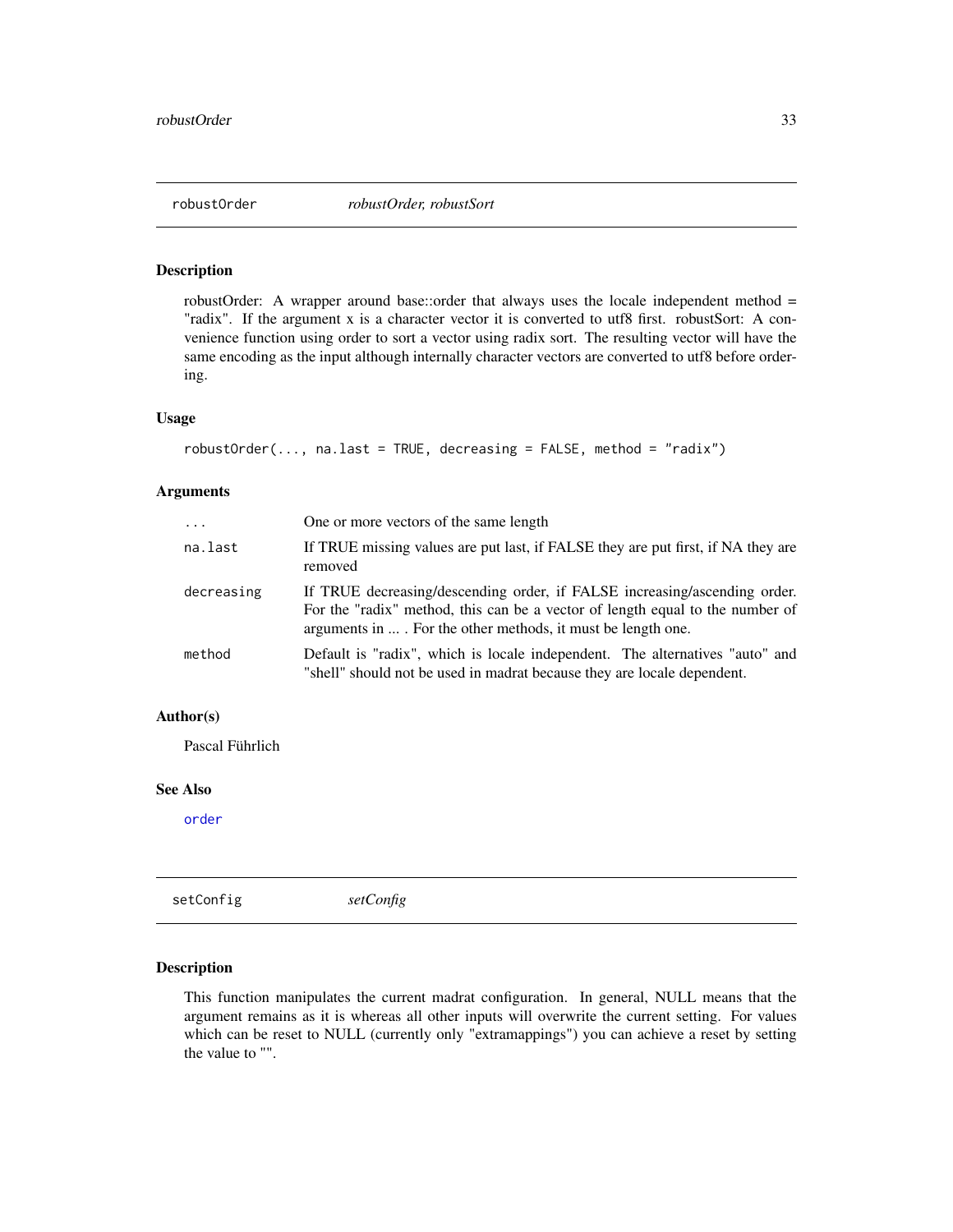34 setConfig

## Usage

```
setConfig(
  regionmapping = NULL,
  extramappings = NULL,
 packages = NULL,
  globalenv = NULL,
  enablecache = NULL,
  verbosity = NULL,
 mainfolder = NULL,
  sourcefolder = NULL,
  cachefolder = NULL,
 mappingfolder = NULL,
  outputfolder = NULL,
 pop_threshold = NULL,
  nolabels = NULL,
  forcecache = NULL,
  ignorecache = NULL,
  cachecompression = NULL,
  hash = NULL,delete_cache = NULL,
  diagnostics = NULL,
  nocores = NULL,
  debug = NULL,indentationCharacter = NULL,
  maxLengthLogMessage = NULL,
  .cfgchecks = TRUE,
  .verbose = TRUE,
  .local = FALSE
\mathcal{L}
```
## Arguments

| regionmapping | The name of the csv file containing the region mapping that should be used for<br>aggregation (e.g. "regionmappingREMIND.csv").                                                        |
|---------------|----------------------------------------------------------------------------------------------------------------------------------------------------------------------------------------|
| extramappings | Names of additional mappings supplementing the given region mapping. This<br>allows for additional aggregation levels such as subnational aggregation.                                 |
| packages      | A character vector with packages in which corresponding read and calc func-<br>tions should be searched for                                                                            |
| globalenv     | Boolean deciding whether sources/calculations in the global environment should<br>be included or not                                                                                   |
| enablecache   | Boolean deciding whether data should be read from cache if data is available<br>and the up-to-date (data will always be written to the cache regardless of this<br>setting)            |
| verbosity     | an integer value describing the verbosity of the functions $(2 = full information,$<br>$1 =$ only warnings and execution information, $0 =$ only warnings, $-1 =$ no infor-<br>mation) |
| mainfolder    | The mainfolder where all data can be found and should be written to.                                                                                                                   |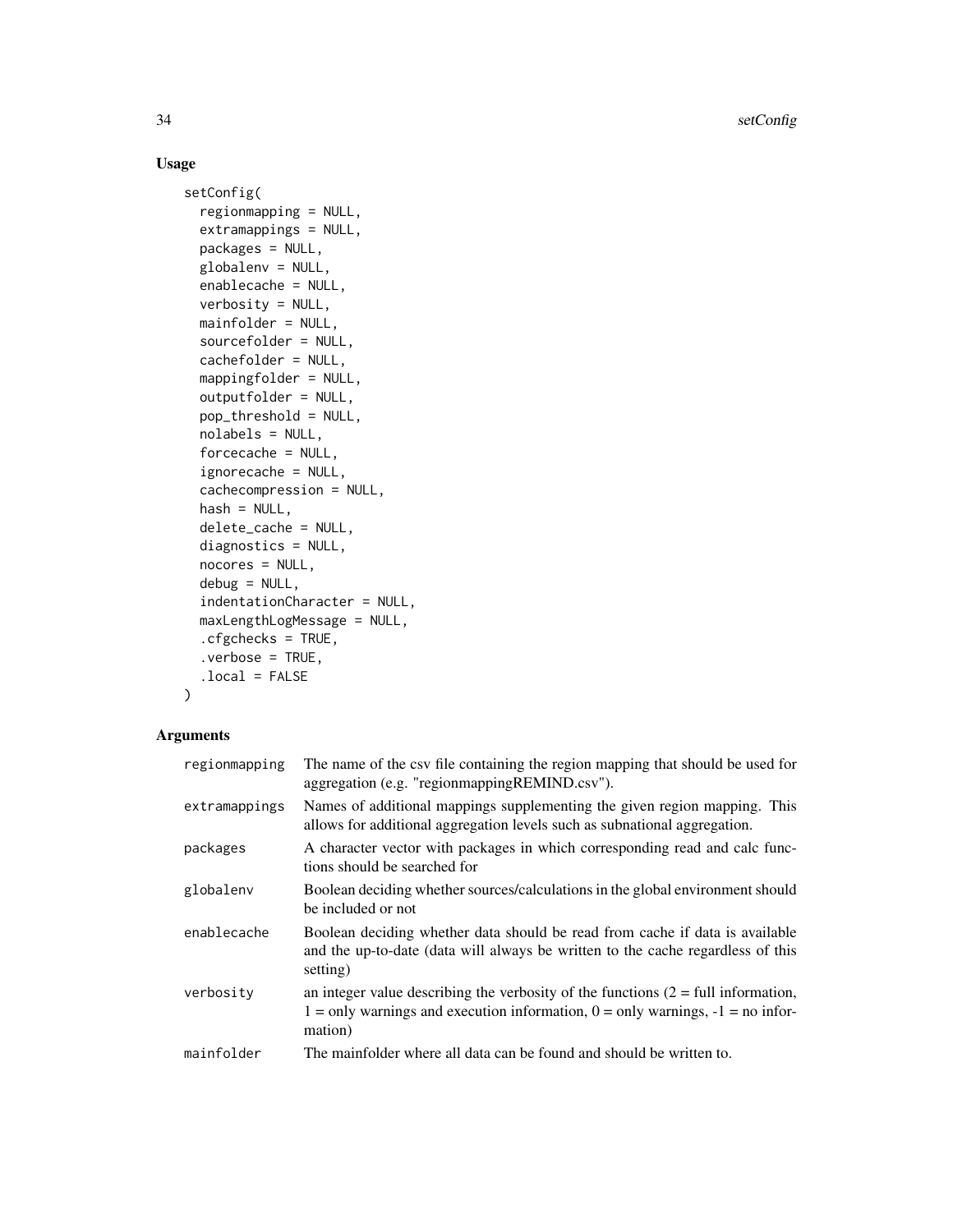<span id="page-34-0"></span>

| sourcefolder     | The folder in which all source data is stored (in sub-folders with the name of the<br>source as folder name). In the default case this argument is set to NA meaning<br>that the default folder should be used which is <mainfolder>/sources</mainfolder>                                                                                                                                                                                                                                                          |
|------------------|--------------------------------------------------------------------------------------------------------------------------------------------------------------------------------------------------------------------------------------------------------------------------------------------------------------------------------------------------------------------------------------------------------------------------------------------------------------------------------------------------------------------|
| cachefolder      | The folder in which all cache files should be written to. In the default case this<br>argument is set to NA meaning that the default folder should be used which is<br><mainfolder>/cache</mainfolder>                                                                                                                                                                                                                                                                                                             |
| mappingfolder    | A folder containing all kinds of mappings (spatial, temporal or sectoral). In the<br>default case this argument is set to NA meaning that the default folder should be<br>used which is <mainfolder>/mappings</mainfolder>                                                                                                                                                                                                                                                                                         |
| outputfolder     | The folder all outputs should be written to. In the default case this argument<br>is set to NA meaning that the default folder should be used which is <main-<br>folder&gt;/output</main-<br>                                                                                                                                                                                                                                                                                                                      |
| pop_threshold    | Population threshold in capita which determines whether the country is put into<br>the "important" or "dispensable" class in getISOlist. This distinction is used<br>for different treatment of countries in notifications to set a focus on rather critical<br>issues instead of flooding the user with information.                                                                                                                                                                                              |
| nolabels         | vector of retrieve models (e.g. "EXAMPLE" in case of "fullEXAMPLE") which<br>should NOT apply a replacement of known hashes with given code labels                                                                                                                                                                                                                                                                                                                                                                 |
| forcecache       | Argument that allows to force madrat to read data from cache if the correspond-<br>ing cache files exist. It is either a boolean to fully activate or deactivate the<br>forcing or a vector of files (e.g. readTau, calcTauTotal) or type (e.g. Tau, Tau-<br>Total) that should be read from cache in any case.                                                                                                                                                                                                    |
| ignorecache      | Argument that allows madrat to ignore the forcecache argument for the given<br>vector of files (e.g. readTau, calcTauTotal) or types (e.g. Tau, TauTotal) called<br>by calcOutput or readSource. The top level function must always be part of this<br>list.                                                                                                                                                                                                                                                       |
| cachecompression |                                                                                                                                                                                                                                                                                                                                                                                                                                                                                                                    |
|                  | logical or character string specifying whether cache files use compression. TRUE<br>corresponds to gzip compression, and character strings "gzip", "bzip2" or "xz"<br>specify the type of compression.                                                                                                                                                                                                                                                                                                             |
| hash             | specifies the used hashing algorithm. Default is "xxhash32" and all algorithms<br>supported by digest can be used.                                                                                                                                                                                                                                                                                                                                                                                                 |
| delete_cache     | Boolean deciding whether a temporary cache folder (as created by retrieveInput)<br>should be deleted after completion or not.                                                                                                                                                                                                                                                                                                                                                                                      |
| diagnostics      | file name for additional diagnostics information (without file ending). 2 log files<br>are written if a file name is provided (a compact version with the most relevant<br>information and a full version with all available details).                                                                                                                                                                                                                                                                             |
| nocores          | integer number of cores to use                                                                                                                                                                                                                                                                                                                                                                                                                                                                                     |
| debug            | Boolean which activates a debug mode. In debug mode all calculations will be<br>executed with try=TRUE so that calculations do not stop even if the previous<br>calculation failed. This can be helpful to get a full picture of errors rather than<br>only seeing the first one. In addition debug=TRUE will add the suffix "debug"<br>to the files created to avoid there use in productive runs. Furthermore, with<br>debug=TRUE calculations will be rerun even if a corresponding tgz file already<br>exists. |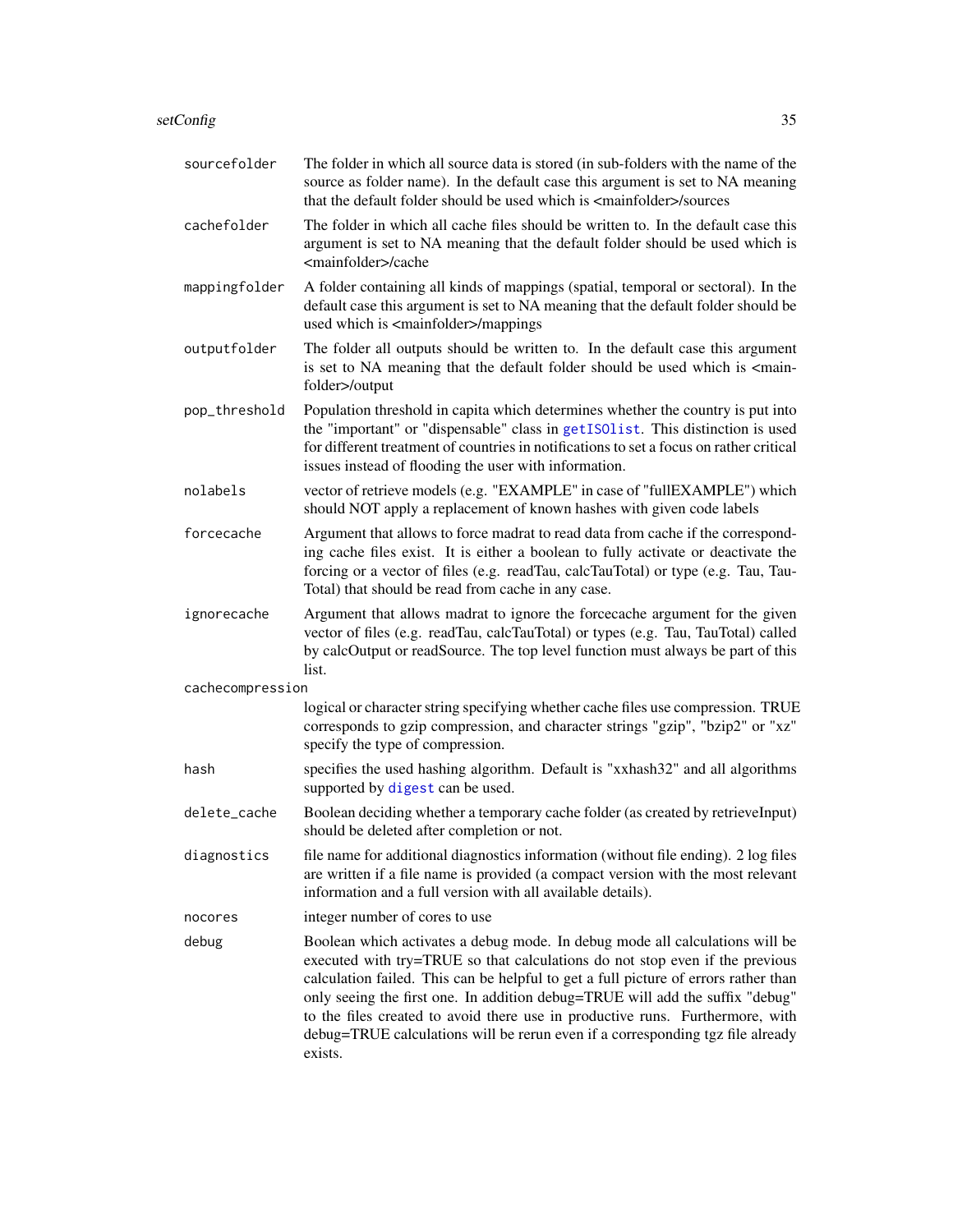<span id="page-35-0"></span>

| indentationCharacter |                                                                                                                                                                                                          |
|----------------------|----------------------------------------------------------------------------------------------------------------------------------------------------------------------------------------------------------|
|                      | character used for indenting the output of nested function calls                                                                                                                                         |
| maxLengthLogMessage  |                                                                                                                                                                                                          |
|                      | in log messages evaluated arguments are printed if the resulting message is<br>shorter than this value, otherwise arguments are shown as passed, potentially<br>with unevaluated variable names          |
| .cfgchecks           | boolean deciding whether the given inputs to setConfig should be checked for<br>consistency or just be accepted (latter is only necessary in very rare cases and<br>should not be used in regular cases) |
| verbose.             | boolean deciding whether status information/updates should be shown or not                                                                                                                               |
| .local               | boolean deciding whether options are only changed until the end of the current<br>function execution                                                                                                     |

## Author(s)

Jan Philipp Dietrich

## See Also

[getConfig](#page-17-1), [getISOlist](#page-19-1)

## Examples

```
## Not run:
setConfig(forcecache = c("readSSPall", "convertSSPall"))
```
## End(Not run)

toolAggregate *toolAggregate*

## Description

(Dis-)aggregates a magclass object from one resolution to another based on a relation matrix or mapping

## Usage

```
toolAggregate(
 x,
 rel,
 weight = NULL,from = NULL,
 to = NULL,
 dim = 1,
 wdim = NULL,
 partrel = FALSE,
```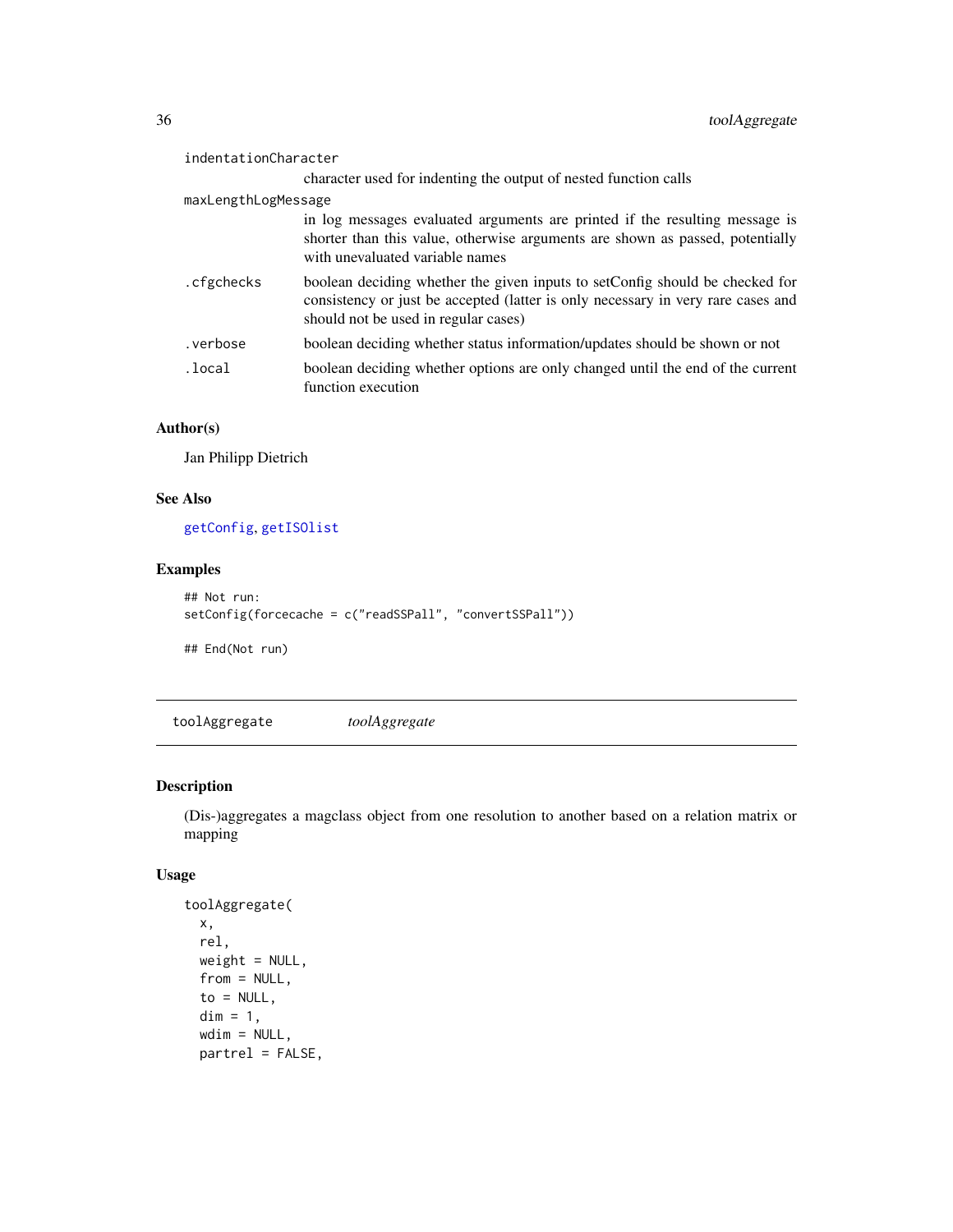## <span id="page-36-0"></span>toolAggregate 37

```
negative_weight = "warn",
  mixed_aggregation = FALSE,
  verbosity = 1\mathcal{L}
```
## Arguments

| $\pmb{\times}$    | magclass object that should be (dis-)aggregated                                                                                                                                                                                                                                                                                                                                                                |  |
|-------------------|----------------------------------------------------------------------------------------------------------------------------------------------------------------------------------------------------------------------------------------------------------------------------------------------------------------------------------------------------------------------------------------------------------------|--|
| rel               | relation matrix, mapping or file containing a mapping in a format supported by<br>toolGetMapping (currently csv, rds or rda). A mapping object consists of any<br>number of columns, where one column contains all the elements in x. These el-<br>ements are mapped to the corresponding values in another column, as described<br>below (see parameter 'from').                                              |  |
| weight            | magclass object containing weights which should be considered for a weighted<br>aggregation. The provided weight should only contain positive values, but does<br>not need to be normalized (any positive number >= 0 is allowed). Please see the<br>"details" section below for more information.                                                                                                             |  |
| from              | Name of source column to be used in rel if it is a mapping (if not set the first<br>column matching the data will be used).                                                                                                                                                                                                                                                                                    |  |
| to                | Name of the target column to be used in rel if it is a mapping (if not set the<br>column following column from will be used If column from is the last column,<br>the column before from is used). If data should be aggregated based on more<br>than one column these columns can be specified via "+", e.g. "region+global" if<br>the data should be aggregated to column regional as well as column global. |  |
| dim               | Specifying the dimension of the magclass object that should be (dis-)aggregated.<br>Either specified as an integer $(1=spatial,2=temporal,3=data)$ or if you want to<br>specify a sub dimension specified by name of that dimension or position within<br>the given dimension (e.g. 3.2 means the 2nd data dimension, 3.8 means the 8th<br>data dimension).                                                    |  |
| wdim              | Specifying the according weight dimension as chosen with dim for the aggre-<br>gation object. If set to NULL the function will try to automatically detect the<br>dimension.                                                                                                                                                                                                                                   |  |
| partrel           | If set to TRUE allows that the relation matrix does contain less entries than x<br>and vice versa. These values without relation are lost in the output.                                                                                                                                                                                                                                                       |  |
| negative_weight   |                                                                                                                                                                                                                                                                                                                                                                                                                |  |
|                   | Describes how a negative weight should be treated. "allow" means that it just<br>should be accepted (dangerous), "warn" returns a warning and "stop" will throw<br>an error in case of negative values                                                                                                                                                                                                         |  |
| mixed_aggregation |                                                                                                                                                                                                                                                                                                                                                                                                                |  |
|                   | boolean which allows for mixed aggregation (weighted mean mixed with sum-<br>mations). If set to TRUE weight columns filled with NA will lead to summation.                                                                                                                                                                                                                                                    |  |
| verbosity         | Verbosity level of messages coming from the function: $-1$ = error, $0$ = warning,<br>$1 =$ note, $2 =$ additional information, $>2 =$ no message                                                                                                                                                                                                                                                              |  |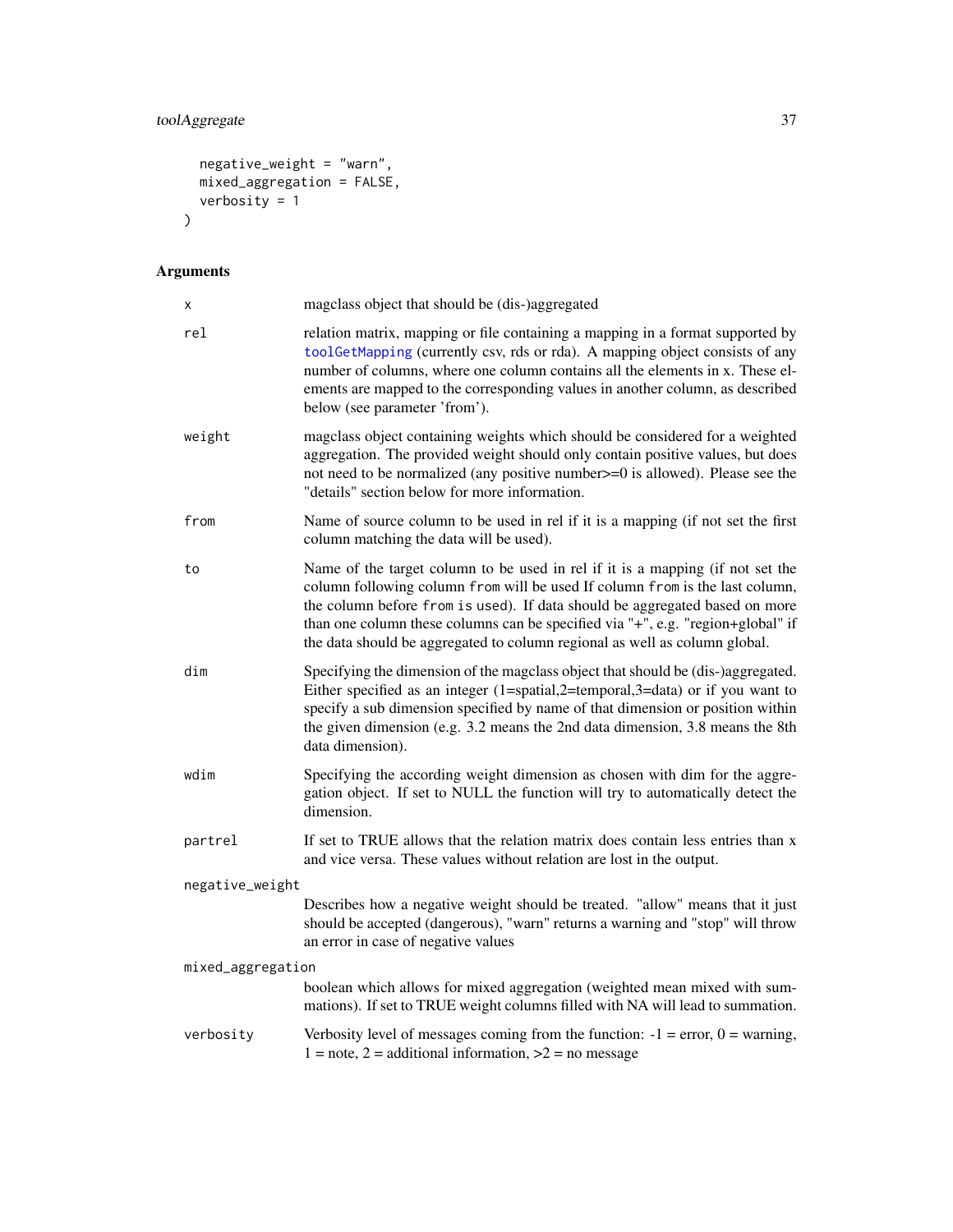## Details

Basically toolAggregate is doing nothing more than a normal matrix multiplication which is taking into account the 3 dimensional structure of MAgPIE objects. So, you can provide any kind of relation matrix you would like. However, for easier usability it is also possible to provide weights for a weighted (dis-)aggregation as a MAgPIE object. In this case rel must be a 1-0-matrix or a mapping between both resolutions. The weight needs to be provided in the higher spatial aggregation, meaning for aggregation the spatial resolution of your input data and in the case of disaggregation the spatial resolution of your output data. The temporal and data dimension must be either identical to the resolution of the data set that should be (dis-)aggregated or 1. If the temporal and/or data dimension is 1 this means that the same transformation matrix is applied for all years and/or all data columns. In the case that a column should be just summed up instead of being calculated as a weighted average you either do not provide any weight (then all columns are just summed up) or your set this specific weighting column to NA and mixed\_aggregation to TRUE.

#### Value

the aggregated data in magclass format

#### Author(s)

Jan Philipp Dietrich, Ulrich Kreidenweis

#### See Also

[calcOutput](#page-7-1)

```
# create example mapping
p <- magclass::maxample("pop")
mapping \leq data.frame(from = getRegions(p),
 region = rep(c("REG1", "REG2"), 5),
 global = "GLO")mapping
# run aggregation
toolAggregate(p, mapping)
# weighted aggregation
toolAggregate(p, mapping, weight = p)
# combined aggregation across two columns
toolAggregate(p, mapping, to = "region+global")
```
<span id="page-37-0"></span>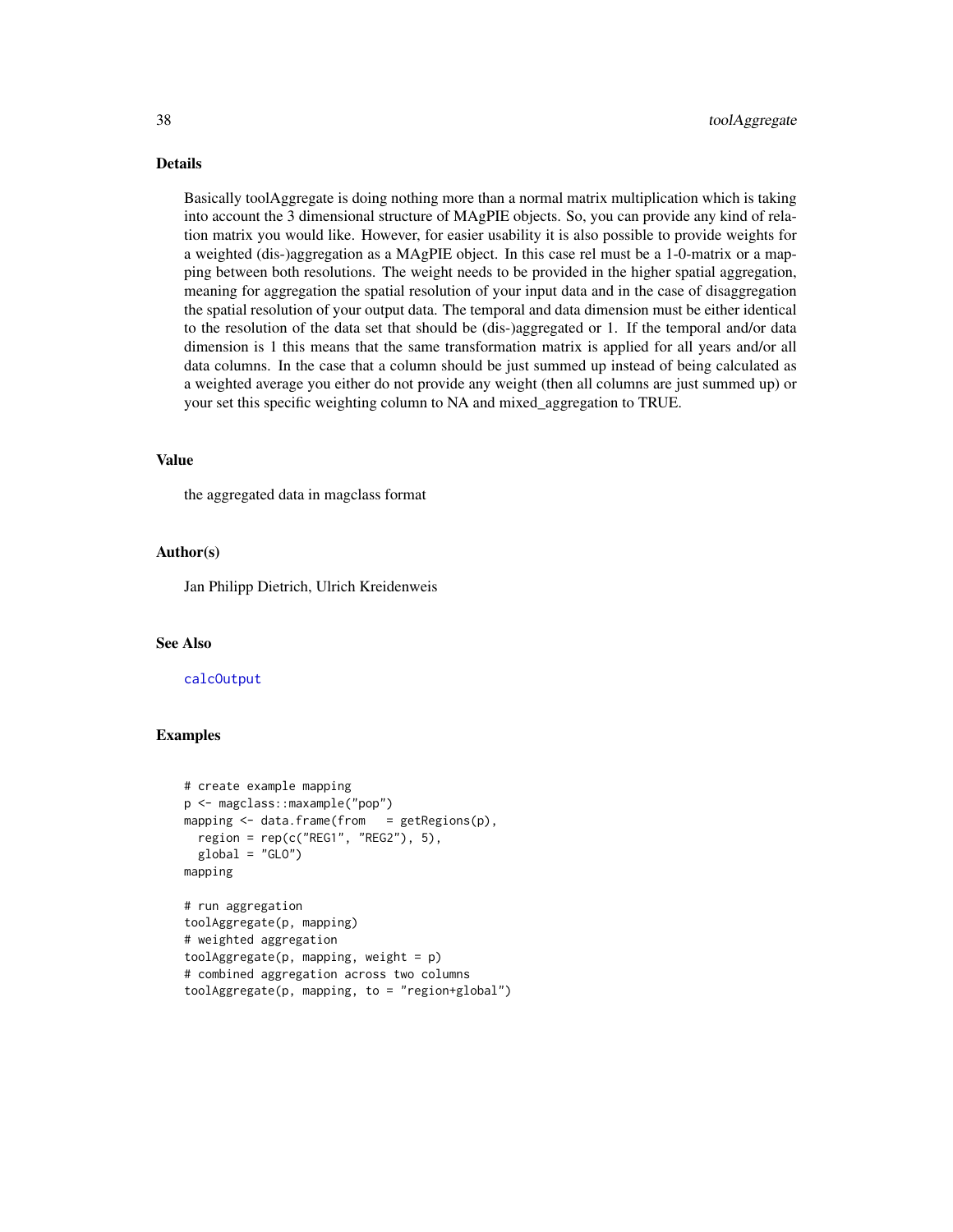<span id="page-38-1"></span><span id="page-38-0"></span>toolCodeLabels *Tool: CodeLabels*

## Description

This function replaces a hash code (e.g. regioncode) or another cryptic code with a human readable code via a given dictionary. This can be useful to make outputs better readable in cases where hash codes are already known to the user. If not entry exists in the dictionary the hash code is returned again.

#### Usage

toolCodeLabels(get = NULL, add = NULL)

## Arguments

| get | A vector of hash codes which should be replaced                                                                                                                                                                                     |
|-----|-------------------------------------------------------------------------------------------------------------------------------------------------------------------------------------------------------------------------------------|
| add | Additional entries that should be added to the dictionary. Need to be pro-<br>vided in the form of a named vector with the structure $c(\langle \text{label} \rangle = \langle \text{hash} \rangle)$ , e.g.<br>$c(h12=" 62eff8f7")$ |

#### Value

A vector with either labels (if available) or hash codes (if no label was available).

#### Author(s)

Jan Philipp Dietrich

## See Also

[regionscode](#page-30-1)

```
toolCodeLabels("62eff8f7")
```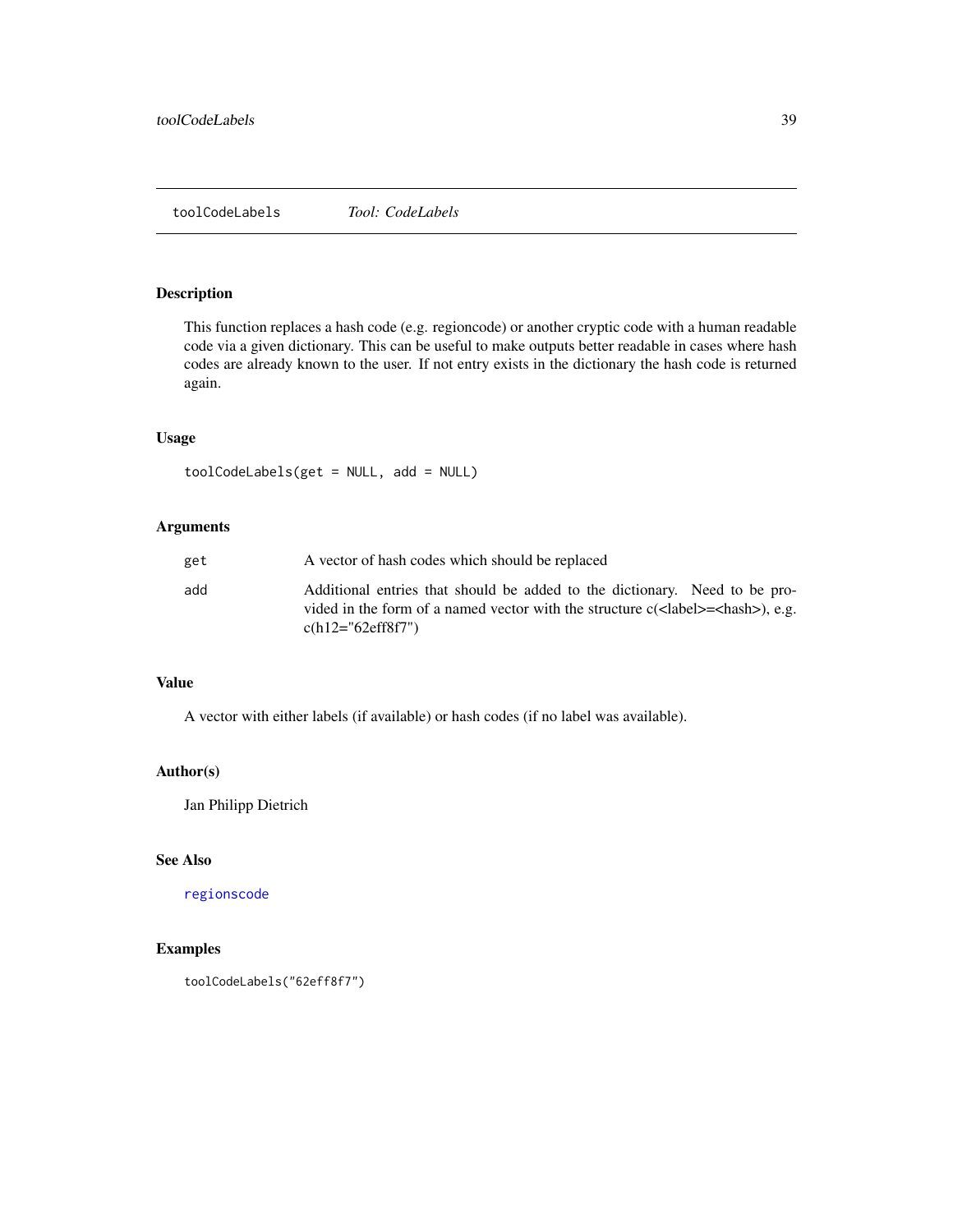<span id="page-39-0"></span>toolConditionalReplace

*toolConditionalReplace*

## Description

Sets values (NA, negative, ..) to value replaceby

#### Usage

```
toolConditionalReplace(x, conditions, replaceby = \theta)
```
## Arguments

| X          | magpie object                                                                                    |
|------------|--------------------------------------------------------------------------------------------------|
| conditions | vector of conditions for values, that should be removed e.g. "is.na()", "< 0"<br>(order matters) |
| replaceby  | value which should be used instead (can be a vector of same length as conditions<br>as well)     |

## Value

return changed input data

## Author(s)

Kristine Karstens

<span id="page-39-1"></span>toolConvertMapping *Tool: ConvertMapping*

## Description

Function which converts mapping files between formats

#### Usage

```
toolConvertMapping(name, format = "rds", type = NULL, where = "mappingfolder")
```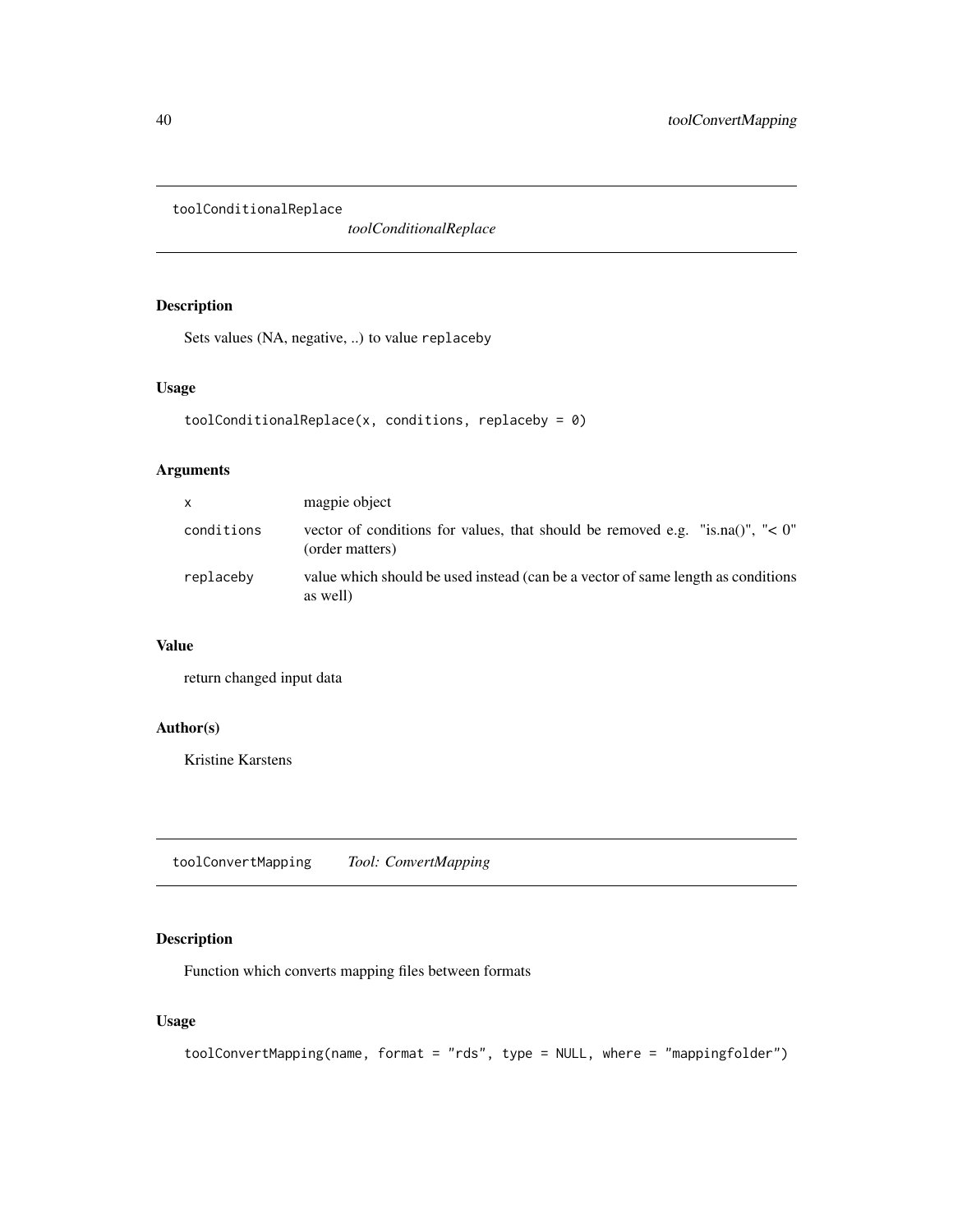## <span id="page-40-0"></span>Arguments

| name   | File name of the mapping file. Supported file types are currently csv (, or ;<br>separated), rds and rda (which needs to have the data stored with the object<br>name "data"!). |
|--------|---------------------------------------------------------------------------------------------------------------------------------------------------------------------------------|
| format | format it should be converted to. Available is "csv", "rds" or "rda".                                                                                                           |
| type   | Mapping type (e.g. "regional", "cell", or "sectoral"). Can be set to NULL if file<br>is not stored in a type specific subfolder                                                 |
| where  | location to look for the mapping, either "mappingfolder" or the name of a pack-<br>age which contains the mapping                                                               |

## Author(s)

Jan Philipp Dietrich

#### See Also

[calcOutput](#page-7-1), [toolConvertMapping](#page-39-1)

toolCountry2isocode *toolCountry2isocode*

## Description

Function used to convert country names from the long name to the ISO 3166-1 alpha 3 country code

## Usage

```
toolCountry2isocode(country, warn = TRUE, type = NULL, mapping = NULL)
```
## Arguments

| country | A vector of country names                                                             |
|---------|---------------------------------------------------------------------------------------|
| warn    | whether warnings should be printed now or in the end of the whole process as<br>notes |
| type    | deprecated and will be removed soon!                                                  |
| mapping | additional mappings as a names vector                                                 |

## Value

the ISO 3166-1 alpha 3 country code

## Author(s)

Jan Philipp Dietrich, Anastasis Giannousakis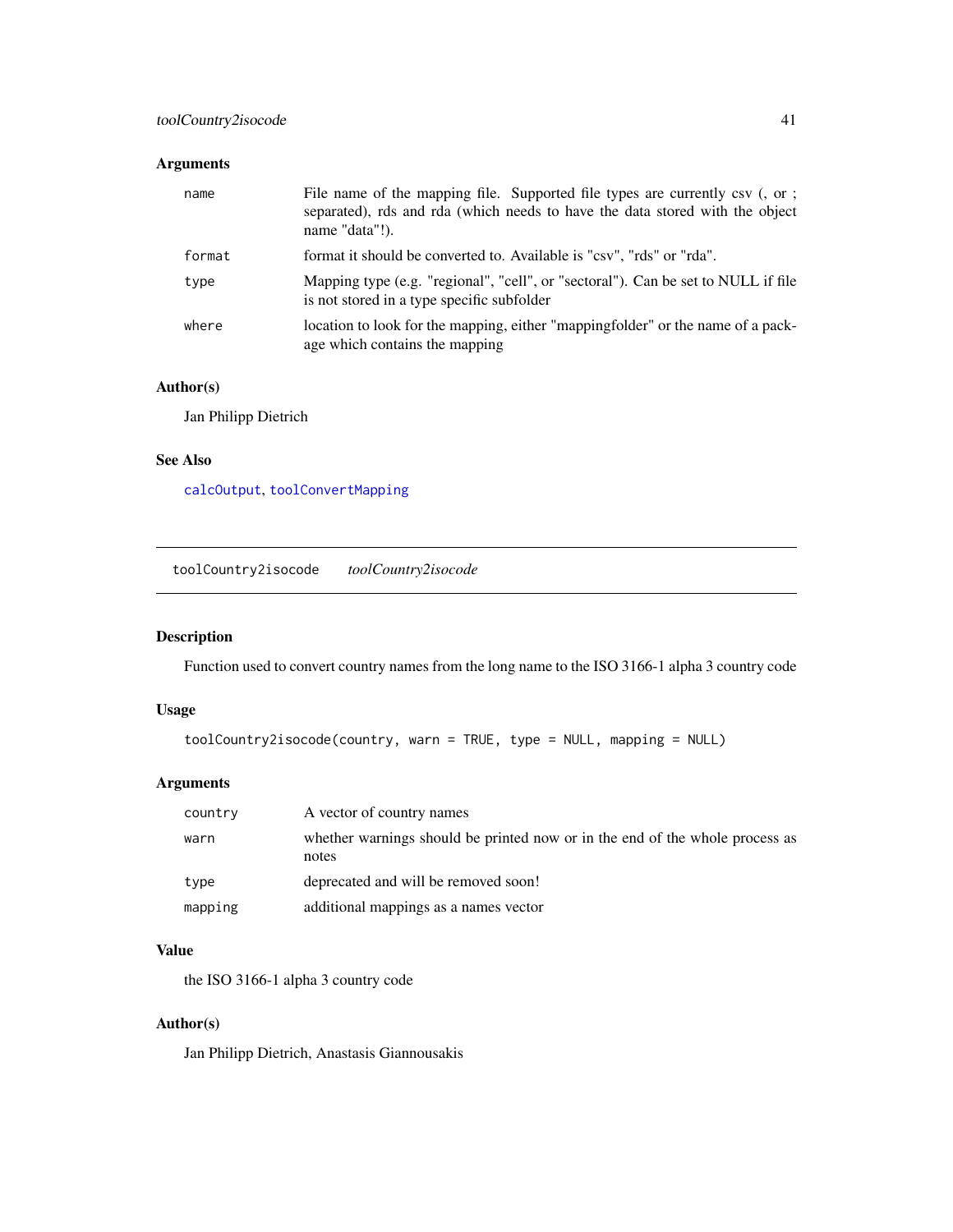## See Also

[readSource](#page-28-1),[getSources](#page-23-1)

## Examples

```
toolCountry2isocode("Germany")
toolCountry2isocode(c("Germany","Fantasyland"),mapping=c("Fantasyland"="BLA"))
```
toolCountryFill *Tool: CountryFill*

## Description

This function expects a MAgPIE object with ISO country codes in the spatial dimension. These ISO codes are compared with the official ISO code country list (stored as supplementary data in the madrat package). If there is an ISO code in the data but not in the official list this entry is removed, if an entry of the official list is missing in the data this entry is added and set to the value of the argument fill.

## Usage

```
toolCountryFill(
  x,
 fill = NA,no_remove_warning = NULL,
 overwrite = FALSE,
 verbosity = 1,
  countrylist = NULL,
  ...
)
```
## Arguments

| X                 | MAgPIE object with ISO country codes in the spatial dimension                                                                                                                                                                                                                                   |  |
|-------------------|-------------------------------------------------------------------------------------------------------------------------------------------------------------------------------------------------------------------------------------------------------------------------------------------------|--|
| fill              | Number which should be used for filling the gaps of missing countries.                                                                                                                                                                                                                          |  |
| no_remove_warning |                                                                                                                                                                                                                                                                                                 |  |
|                   | A vector of non-ISO country codes that exist in the data and that should be<br>removed by CountryFill but without creating a warning (they will be removed<br>in any case). You should use that argument if you are certain that the given<br>entries should be actually removed from the data. |  |
| overwrite         | logical deciding whether existing data should be overwritten, if there is a specific<br>mapping provided for that country, or not                                                                                                                                                               |  |

<span id="page-41-0"></span>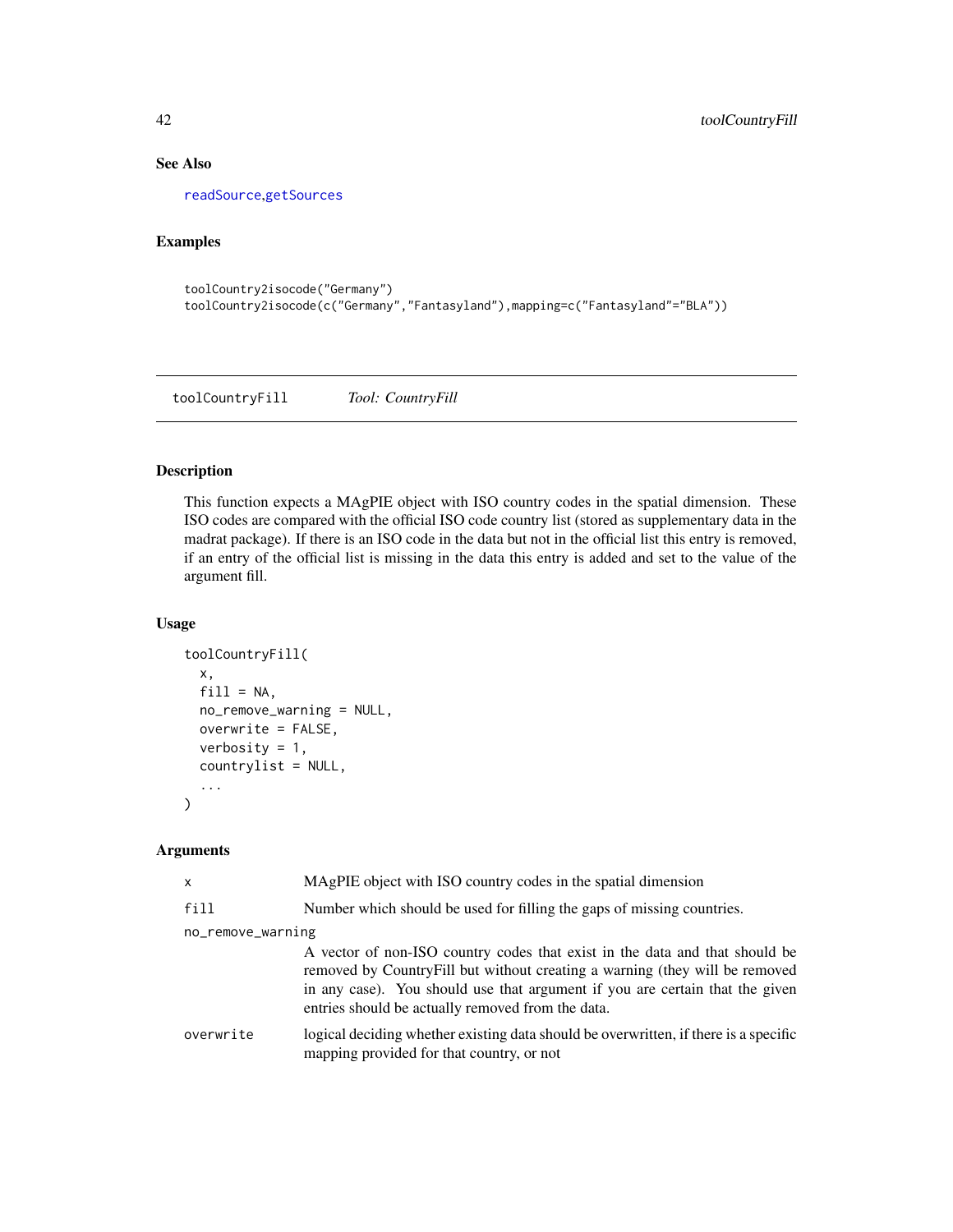<span id="page-42-0"></span>

| verbosity   | verbosity for information about filling important countries. $0 =$ warning will<br>show up (recommended if filling of important countries is not expected), $1 =$<br>note will show up in reduced log file (default), $2 =$ info will show up in ex-<br>tended log file (recommended if filling of important countries is not critical and<br>desired).                                     |
|-------------|---------------------------------------------------------------------------------------------------------------------------------------------------------------------------------------------------------------------------------------------------------------------------------------------------------------------------------------------------------------------------------------------|
| countrylist | character vector of official country names (if other than ISO)                                                                                                                                                                                                                                                                                                                              |
|             | Mappings between countries for which the data is missing and countries from<br>which the data should be used instead for these countries (e.g. " $HKG'' = "CHN"$<br>if Hong Kong should receive the value of China). This replacement usually only<br>makes sense for intensive values. Can be also provided as a argument called<br>"map" which contains a named vector of these mappings. |

## Value

A MAgPIE object with spatial entries for each country of the official ISO code country list.

## Author(s)

Jan Philipp Dietrich

## Examples

```
library(magclass)
x <- new.magpie("DEU", 1994, "bla", 0)
y <- toolCountryFill(x, 99)
```
<span id="page-42-1"></span>toolendmessage *Tool: End message*

## Description

Function writes a process end message and performs some diagnostics

## Usage

```
toolendmessage(startdata, level = NULL)
```
## Arguments

| startdata | a list containing diagnostic information provided by toolstartmessage                                                                                                                                                                                                                                              |
|-----------|--------------------------------------------------------------------------------------------------------------------------------------------------------------------------------------------------------------------------------------------------------------------------------------------------------------------|
| level     | This argument allows to establish a hierarchy of print statements. The hierarchy<br>is preserved for the next vcat executions. Currently this setting can have 4 states:<br>NULL (nothing will be changed), 0 (reset hierarchies), "+" (increase hierarchy<br>level by 1) and "-" (decrease hierarchy level by 1). |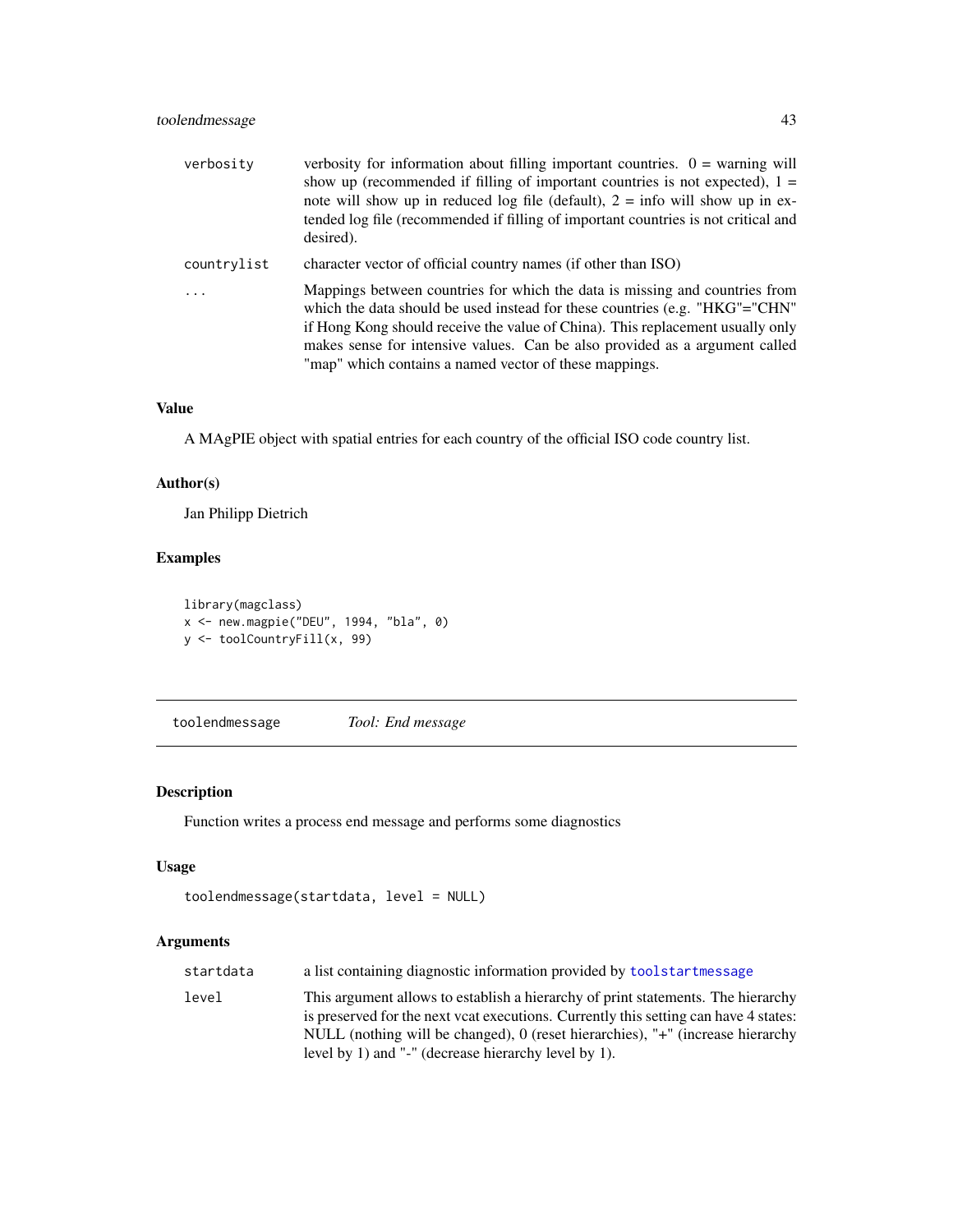#### Author(s)

Jan Philipp Dietrich

## See Also

[toolstartmessage](#page-50-1), [vcat](#page-54-1)

#### Examples

```
innerFunction <- function() {
  startinfo <- madrat:::toolstartmessage(list(argumentsToPrint = 123), "+")
  vcat(1, "inner")
  madrat:::toolendmessage(startinfo, "-")
}
outerFunction <- function() {
  startinfo <- madrat:::toolstartmessage(list(), "+")
  vcat(1, "outer")
  innerFunction()
  madrat:::toolendmessage(startinfo, "-")
}
outerFunction()
```
toolFillWithRegionAvg *Tool: FillWithRegionAvg*

## Description

This function fills missing values for countries with the (weighted) average of the respective region. The average is computed separately for every timestep. Currently only inputs with one data dimension are allowed as inputs. (If the filling should be performed over multiple data dimensions, call this function multiple times and bind the results together with magclass::mbind.)

## Usage

```
toolFillWithRegionAvg(
  x,
  valueToReplace = NA,
 weight = NULL,
  callToolCountryFill = FALSE,
  regionmapping = NULL,
 verbose = TRUE,
  warningThreshold = 0.5
)
```
<span id="page-43-0"></span>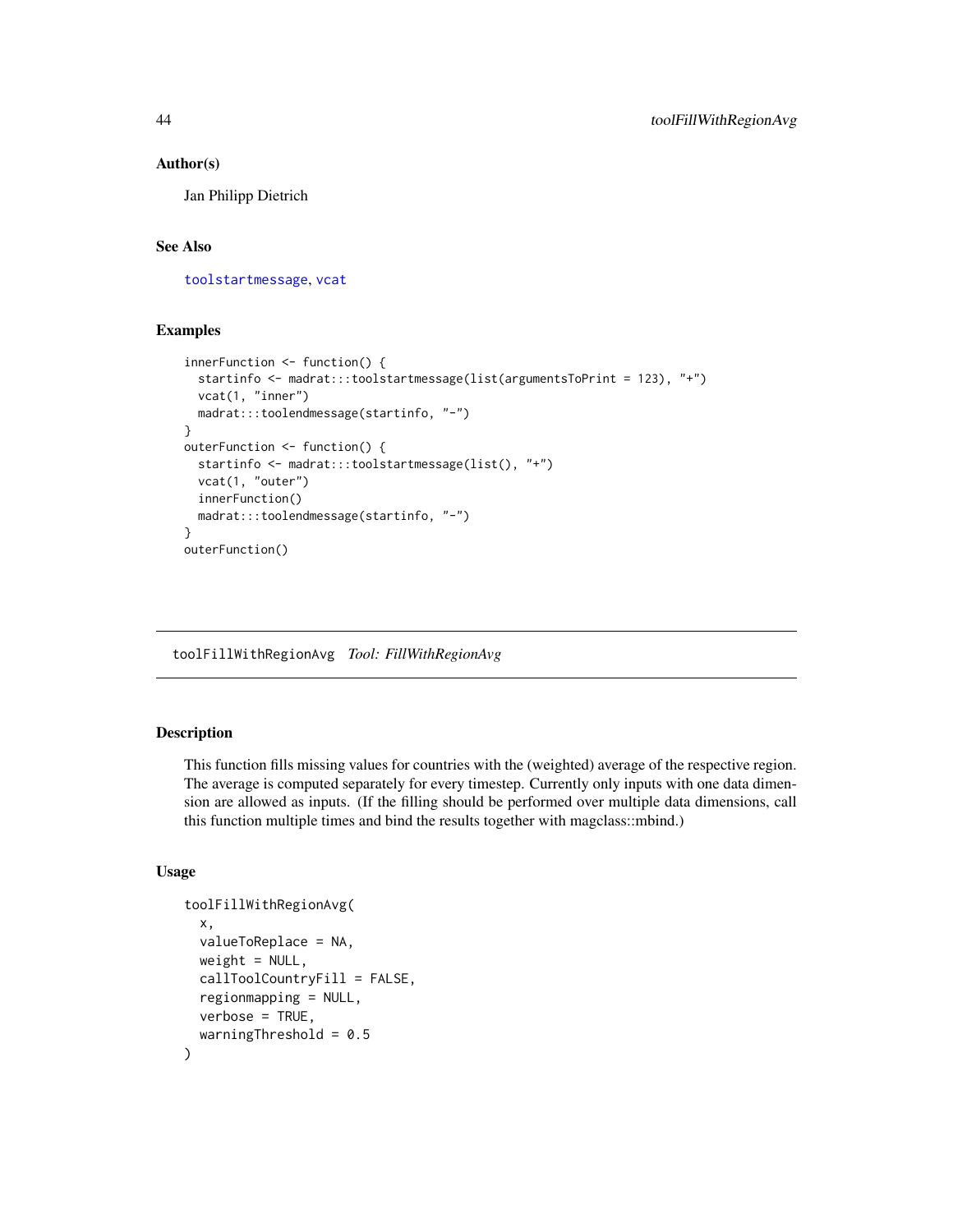#### Arguments

| X                   | MAgPIE object with country codes in the first and time steps in the second<br>dimension.                                                                                                                                     |  |
|---------------------|------------------------------------------------------------------------------------------------------------------------------------------------------------------------------------------------------------------------------|--|
|                     | valueToReplace value that denotes missing data. Defaults to NA.                                                                                                                                                              |  |
| weight              | MAgPIE object with weights for the weighted average. Must contain at least all<br>the countries and years present in x. If no weights are specified, an unweighted<br>average is performed.                                  |  |
| callToolCountryFill |                                                                                                                                                                                                                              |  |
|                     | Boolean variable indicating whether the list of countries should first be filled to<br>the official ISO code country list. Subsequently the newly added and previously<br>missing values are filled with the region average. |  |
| regionmapping       | Data frame containing the mapping between countries and regions. Expects<br>column names CountryCode and RegionCode. Uses the currently set mapping<br>if no mapping is specified.                                           |  |
| verbose             | Boolean variable indicating if the function should print out what it is doing. Can<br>generate a lot of output for a large object.                                                                                           |  |
| warningThreshold    |                                                                                                                                                                                                                              |  |
|                     | If more than this fraction of the countries in a given region and timestep have a<br>missing value, throw a warning.                                                                                                         |  |

## Details

toolFillWithRegionAvg can be used in conjunction with toolCountryFill() to first fill up the list of countries to the official ISO code country list, and then fill values with the regional average (see callToolCountryFill Option).

## Value

A MAgPIE object with the missing values filled.

## Author(s)

Bjoern Soergel, Lavinia Baumstark

```
x \leftarrow magclass::new.magpie(cells_and_regions = c("A", "B", "C", "D"), years = c(2000, 2005),
 fill = c(1, NA, 3, 4, 5, 6, NA, 8))rel \le- data.frame(CountryCode = c("A", "B", "C", "D"), RegionCode = c("R1", "R1", "R1", "R2"))
xfilled <- toolFillWithRegionAvg(x, regionmapping = rel)
```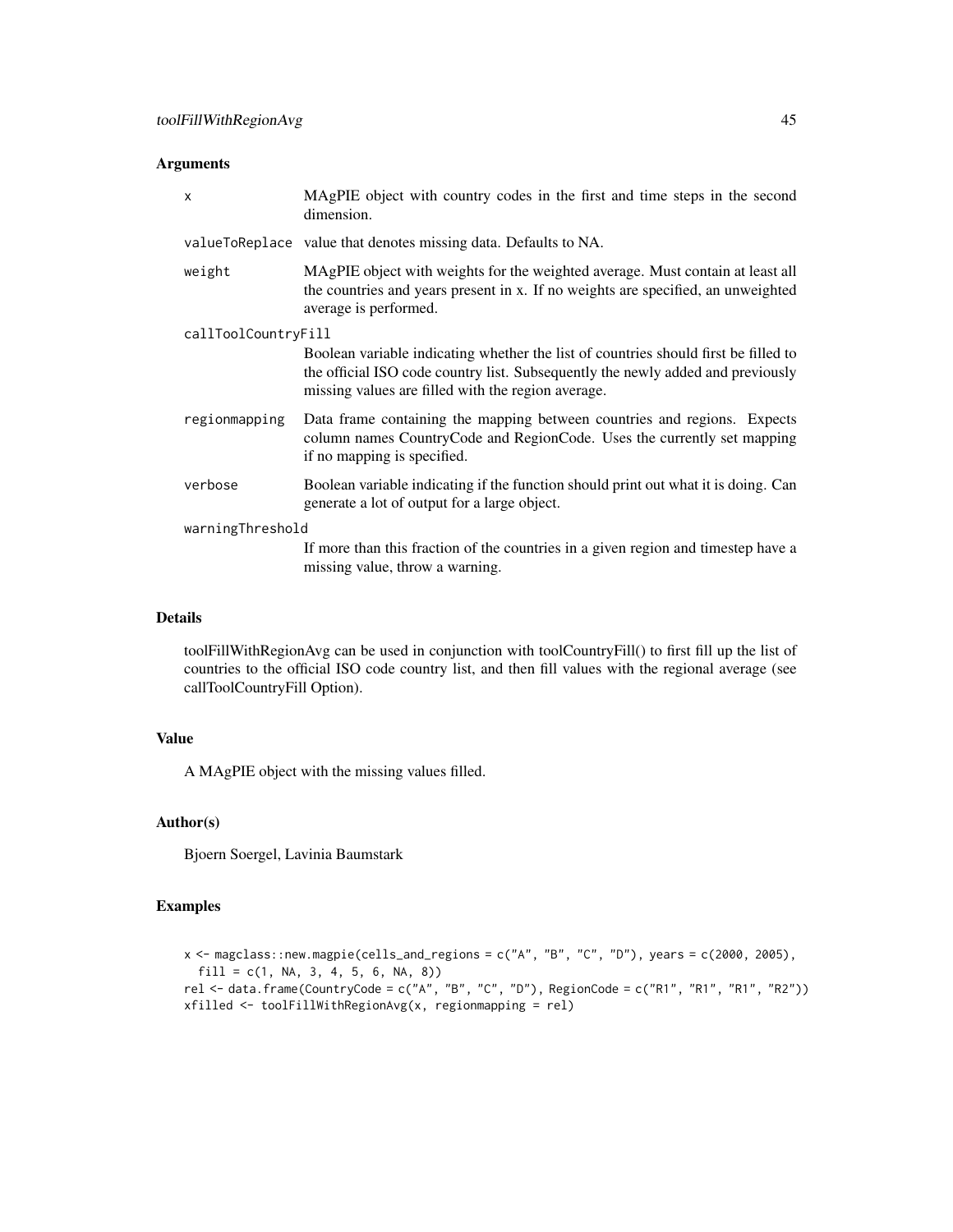<span id="page-45-0"></span>toolFillYears *toolFillYears*

## Description

Inter- and extrapolates a historical dataset for a given time period.

## Usage

toolFillYears(x, years)

## Arguments

| $\times$ | MAgPIE object to be continued.                  |
|----------|-------------------------------------------------|
| years    | vector of years as digits or in mag year format |

## Value

MAgPIE object with completed time dimensionality.

#### Author(s)

Kristine Karstens

<span id="page-45-1"></span>toolGetMapping *Tool: GetMapping*

#### Description

Function which retrieves a mapping file

## Usage

```
toolGetMapping(
  name,
  type = NULL,
 where = NULL,
 error.missing = TRUE,
 returnPathOnly = FALSE,
  activecalc = NULL
)
```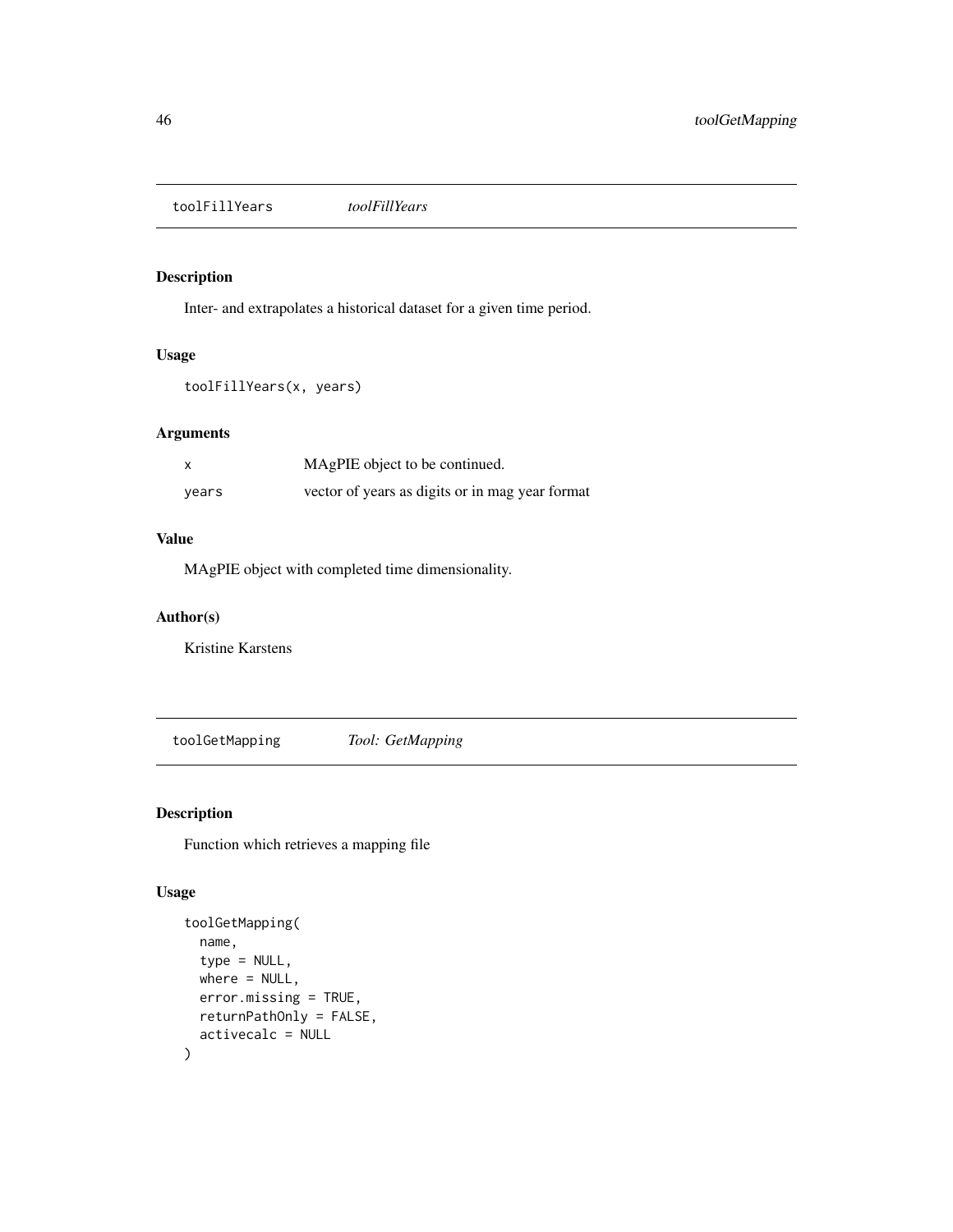## <span id="page-46-0"></span>Arguments

| name          | File name of the mapping file. Supported file types are currently csv (, or ;<br>separated), rds and rda (which needs to have the data stored with the object<br>name "data"!). Use codetoolConvertMapping to convert between both formats                                                                                    |
|---------------|-------------------------------------------------------------------------------------------------------------------------------------------------------------------------------------------------------------------------------------------------------------------------------------------------------------------------------|
| type          | Mapping type (e.g. "regional", "cell", or "sectoral"). Can be set to NULL if file<br>is not stored in a type specific subfolder                                                                                                                                                                                               |
| where         | location to look for the mapping, either "mappingfolder", "local" (if the path<br>is relative to your current directory) or the name of a package which contains<br>the mapping. If set to NULL it will first try "local", then "mappingfolder" and<br>afterwards scan all packages currently listed in getConfig("packages") |
| error.missing | Boolean which decides whether an error is returned if the mapping file does not<br>exist or not.                                                                                                                                                                                                                              |
|               | returnPathOnly If set to TRUE only the file path is returned                                                                                                                                                                                                                                                                  |
| activecalc    | If set, this argument helps to define the first package within which the mapping<br>has to be sought for. This happens via finding in which package the active calc<br>function is located.                                                                                                                                   |

## Value

the mapping as a data frame

## Author(s)

Jan Philipp Dietrich

#### See Also

[calcOutput](#page-7-1), [toolConvertMapping](#page-39-1)

## Examples

head(toolGetMapping("regionmappingH12.csv", where = "madrat"))

toolISOhistorical *Tool: ISOhistorical*

## Description

This function expects a MAgPIE object with ISO country codes in the spatial dimension. For this MAgPIE object the time of transition is calculated and for each the historic time filled by using the mapping stored as supplementary data in the madrat package. If you want to use a different mapping please specify it in the argument mapping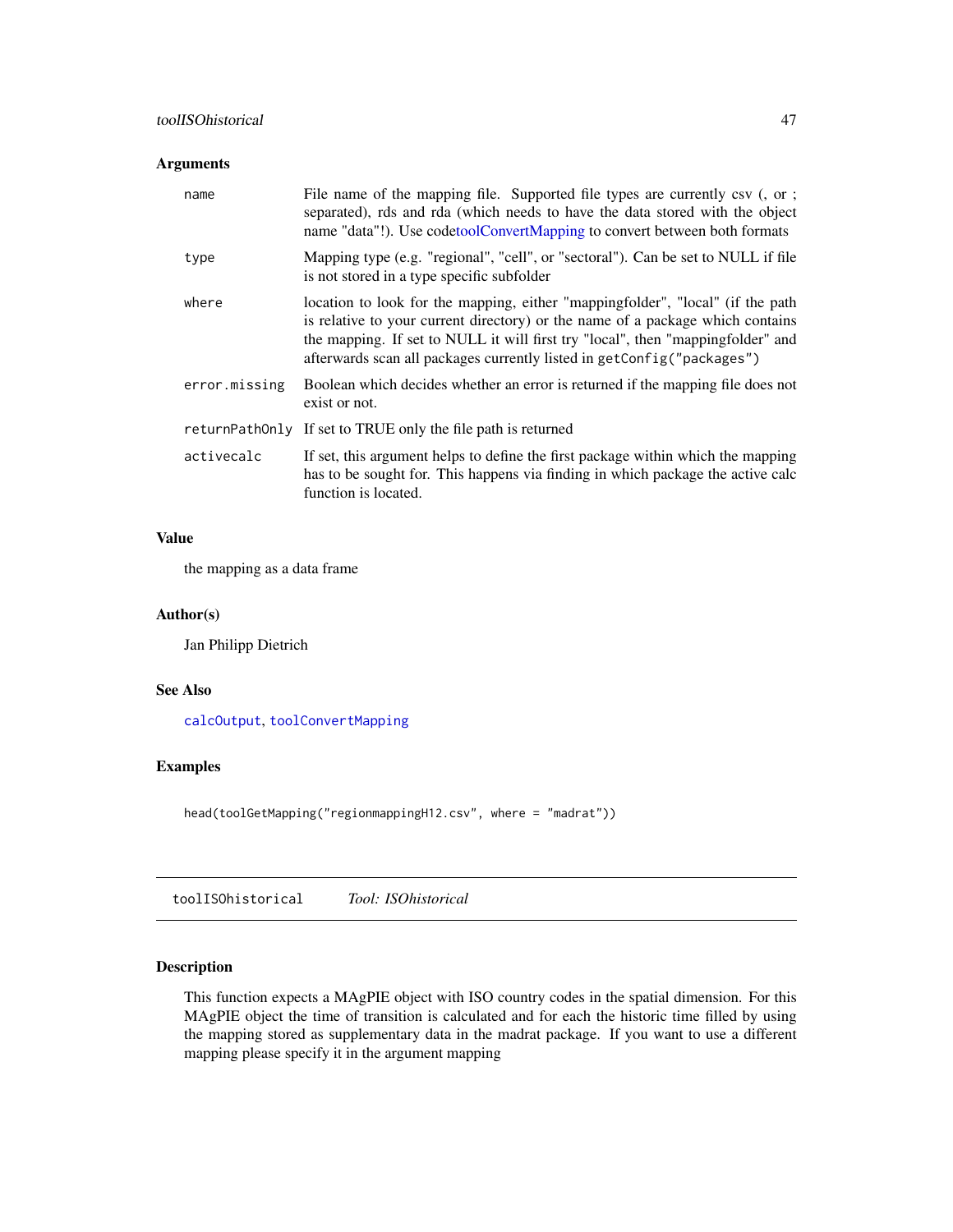## Usage

```
toolISOhistorical(
  m,
 mapping = NULL,
  additional_mapping = NULL,
 overwrite = FALSE
)
```
## Arguments

| m                  | MAgPIE object with ISO country codes in the spatial dimension                                                                                                                                                                                                                                                   |
|--------------------|-----------------------------------------------------------------------------------------------------------------------------------------------------------------------------------------------------------------------------------------------------------------------------------------------------------------|
| mapping            | mapping of historical ISO countries to the standard ISO country list. For the<br>default setting (mapping=NULL) the mapping stored as supplementary data in<br>the madrat package is used. If provided as file the mapping needs to contain<br>three columns "from SO", "to ISO" and "last Year".               |
| additional_mapping |                                                                                                                                                                                                                                                                                                                 |
|                    | vector or list of vectors to provide some specific mapping, first the old country<br>code, second the new country code and last the last year of the old country,<br>e.g. additional_mapping = $c("TTT", "TTX", "y1111")$ or additional_mapping =<br>$list(c("TTT", "TTX", "y1111"), c("TTT", "TTY", "y1111"))$ |
| overwrite          | if there are already historical data in the data source for years that are calculated<br>in this function they will not be overwritten by default. To overwrite all data<br>$(e.g. if there are meaningless "0") choose overwrite = TRUE$                                                                       |

## Value

A MAgPIE object with spatial entries for each country of the official ISO code country list. Historical time is filled up, old countries deleted

## Author(s)

Lavinia Baumstark

toolNAreplace *Tool: NA replace*

## Description

Functions removes NAs, NaNs and infinite values in x and weight

## Usage

```
toolNAreplace(x, weight = NULL, replaceby = \theta, val.rm = NULL)
```
<span id="page-47-0"></span>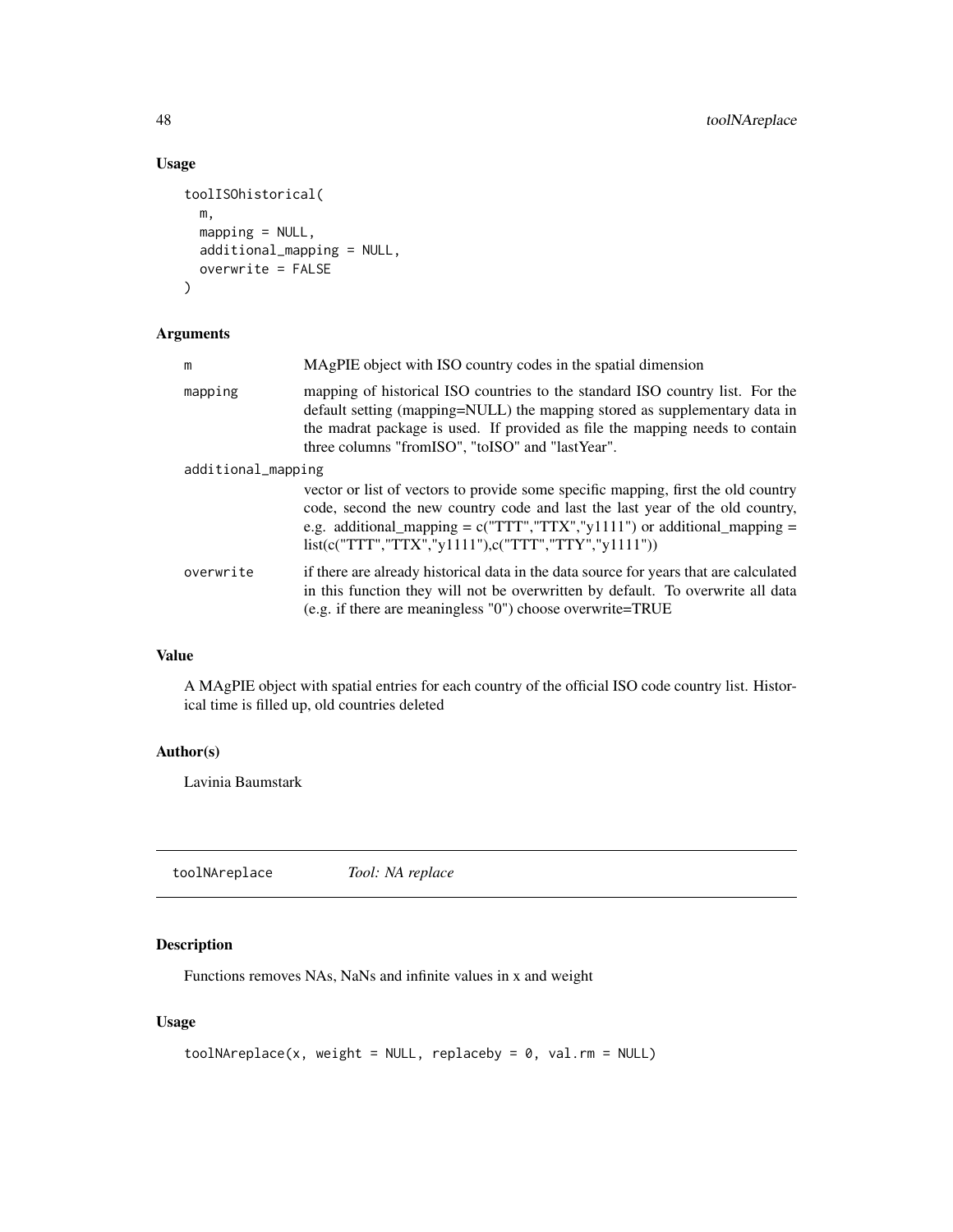## <span id="page-48-0"></span>toolOrderCells 49

#### Arguments

| $\mathsf{x}$ | data                                                                                                                                                                             |
|--------------|----------------------------------------------------------------------------------------------------------------------------------------------------------------------------------|
| weight       | aggregation weight                                                                                                                                                               |
| replaceby    | value which should be used instead of NA. Either a single value or a MAgPIE<br>object which can be expanded to the size of x (either same size or with lower<br>dimensionality). |
| val.rm       | vector of values that should in addition be removed in x                                                                                                                         |

## Value

a list containing x and weight

## Author(s)

Benjamin Bodirsky, Jan Philipp Dietrich

## See Also

[calcOutput](#page-7-1)

toolOrderCells *toolOrderCells*

## Description

reorder numbered spatial units (cells, clusters) by number. Function will return the unmodified object, if the given subdimension does not exist or does not contain cell information.

## Usage

toolOrderCells(x, dim = 1.2, na.rm = FALSE)

## Arguments

| $\mathsf{x}$ | magelass object that should be ordered                                                                                                                              |
|--------------|---------------------------------------------------------------------------------------------------------------------------------------------------------------------|
| dim          | subdimension which contains the cell information                                                                                                                    |
| na.rm        | boolean deciding how to deal with non-integer information in cellular column. If<br>FALSE, non-integer values will lead to a return of the unsorted object, if TRUE |
|              | non-integer cells will be removed from the data set and the rest will get sorted                                                                                    |

## Value

ordered data in magclass format

## Author(s)

Kristine Karstens, Jan Philipp Dietrich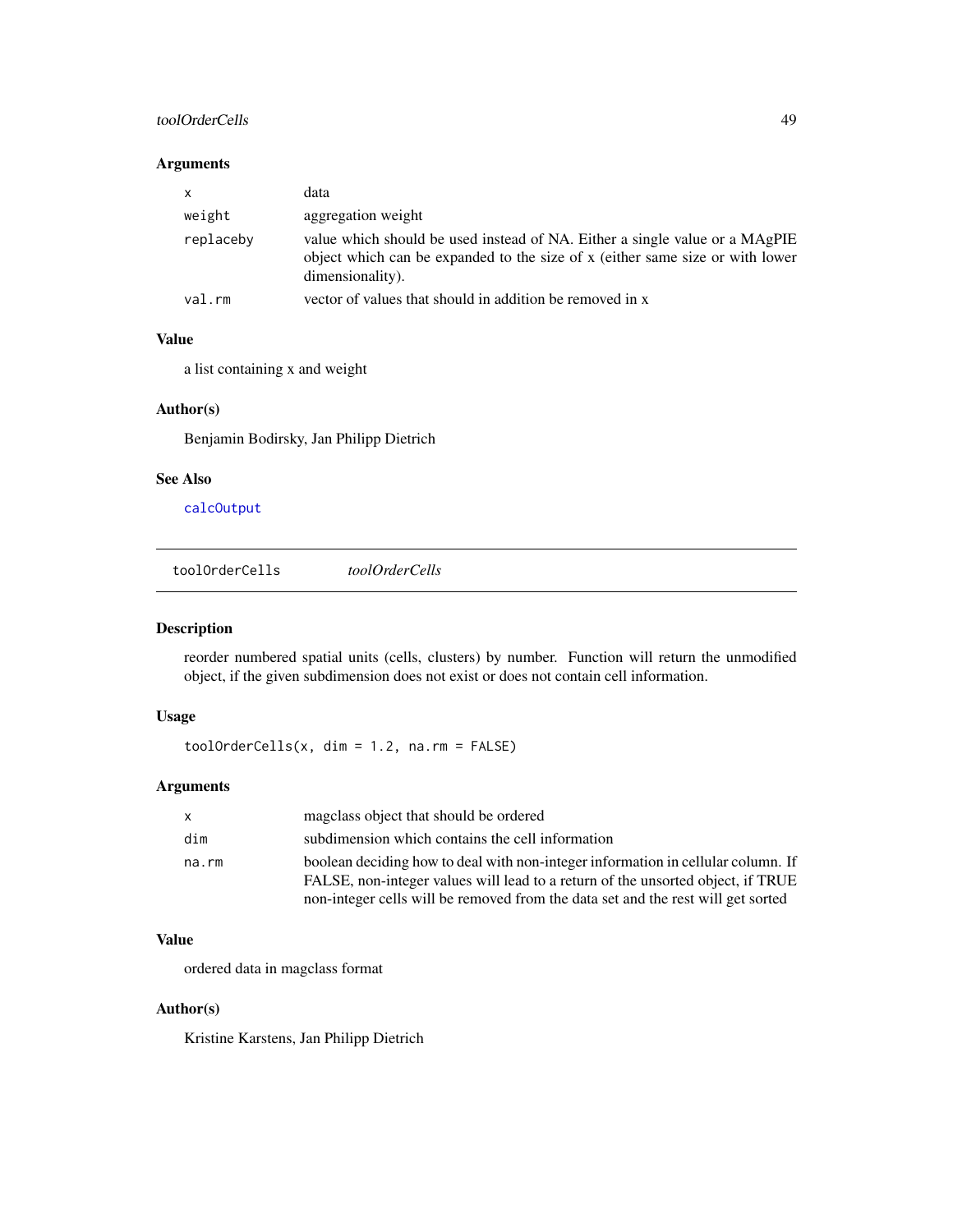<span id="page-49-0"></span>toolSplitSubtype *Tool: SplitSubtype*

## Description

This function can split a subtype string into smaller entities based on a given separator and check whether these entities exist in a reference list

## Usage

```
toolSplitSubtype(subtype, components, sep = ":")
```
## Arguments

| subtype    | A character string which can be split with the given separator into smaller enti-<br>ties                                                                                                                                                                           |
|------------|---------------------------------------------------------------------------------------------------------------------------------------------------------------------------------------------------------------------------------------------------------------------|
| components | A named list with the same length as the subtype has entities. Names of the list<br>are used as names of the entities while the content of each list element represents<br>the allowed values of that given entity. If all values are allowed use NULL as<br>entry. |
| sep        | separator to be used for splitting                                                                                                                                                                                                                                  |

## Value

A named list with the different entities of the given subtype

## Author(s)

Jan Philipp Dietrich

```
toolSplitSubtype("mymodel:myversion:myworld", list(model=c("mymodel","notmymodel"),
                                                   version=c("myversion","42"),
                                                   world="myworld"))
```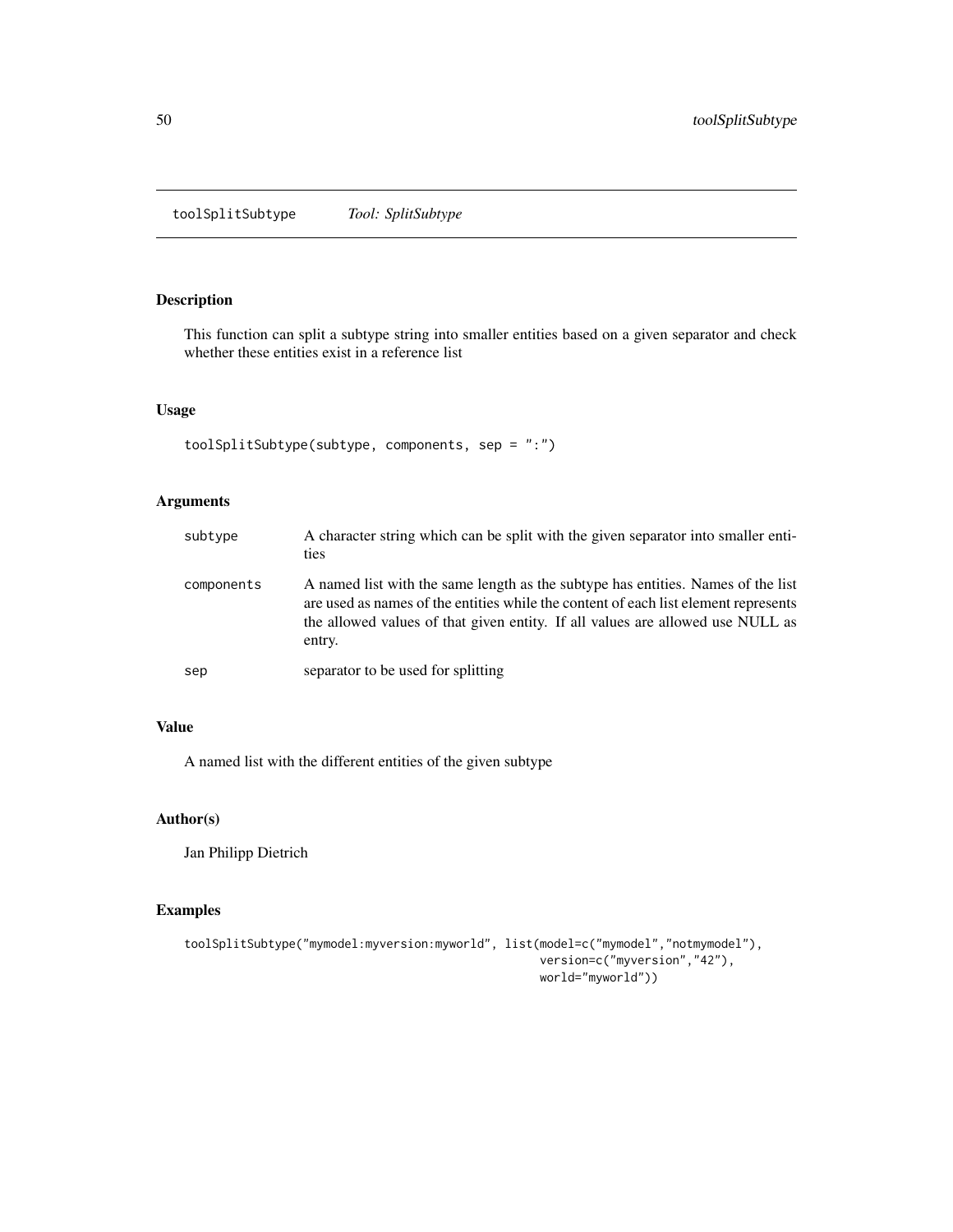<span id="page-50-1"></span><span id="page-50-0"></span>toolstartmessage *Tool: Start message*

#### Description

Function writes a process start message and performs some diagnostics

#### Usage

```
toolstartmessage(argumentValues, level = NULL)
```
#### Arguments

argumentValues list of the evaluated arguments of the calling function

level This argument allows to establish a hierarchy of print statements. The hierarchy is preserved for the next vcat executions. Currently this setting can have 4 states: NULL (nothing will be changed), 0 (reset hierarchies), "+" (increase hierarchy level by 1) and "-" (decrease hierarchy level by 1).

#### Value

a list containing diagnostic information required by [toolendmessage](#page-42-1)

#### Author(s)

Jan Philipp Dietrich, Pascal Führlich

#### See Also

[toolendmessage](#page-42-1), [vcat](#page-54-1)

```
innerFunction <- function() {
 startinfo <- madrat:::toolstartmessage(list(argumentsToPrint = 123), "+")
 vcat(1, "inner")
 madrat:::toolendmessage(startinfo, "-")
}
outerFunction <- function() {
 startinfo <- madrat:::toolstartmessage(list(), "+")
 vcat(1, "outer")
 innerFunction()
 madrat:::toolendmessage(startinfo, "-")
}
outerFunction()
```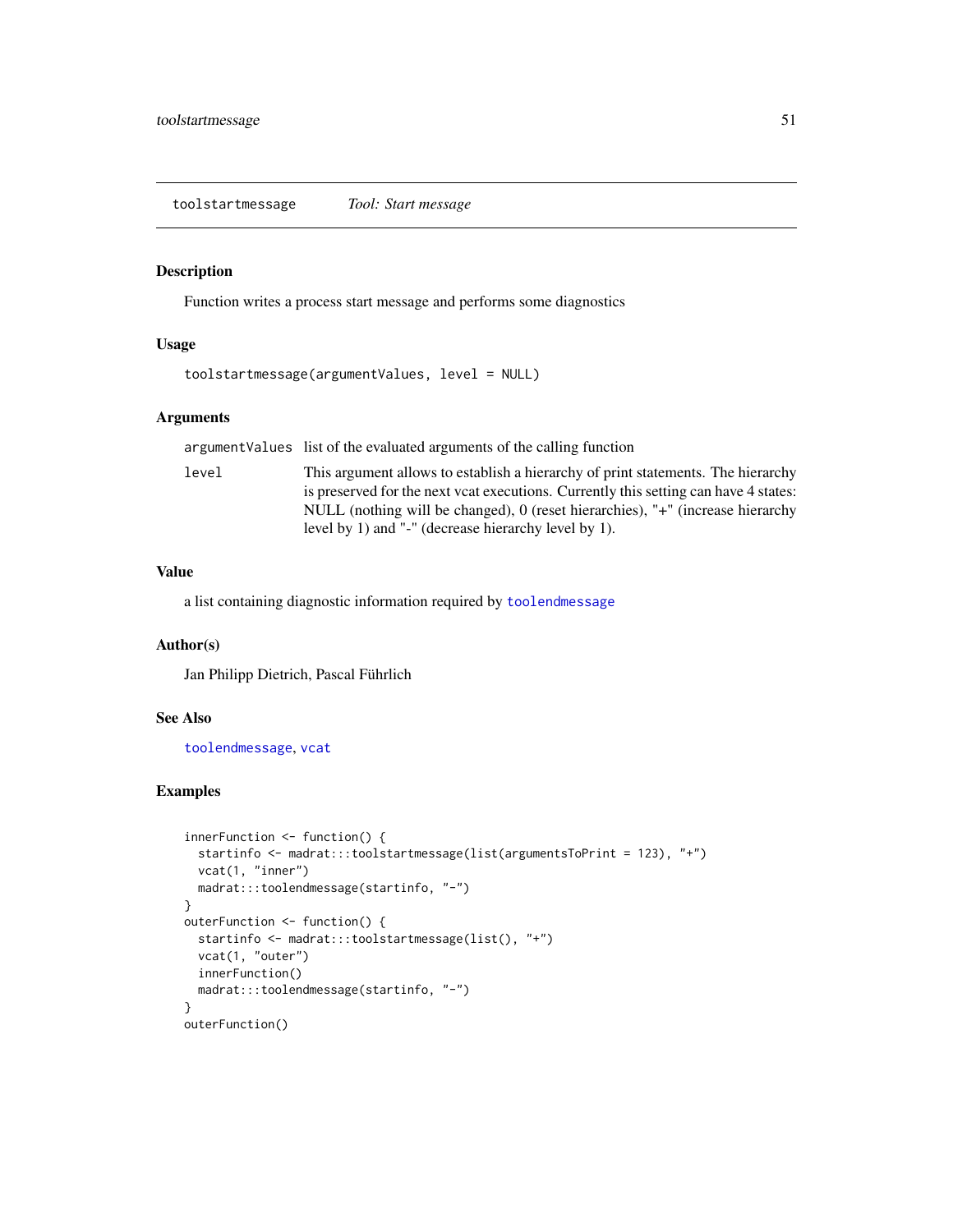<span id="page-51-0"></span>toolSubtypeSelect *Tool: SubtypeSelect*

## Description

This function is a support function for the selection of a subtype in a readX function. In addition to the subtype selection it also performs some consistency checks.

## Usage

toolSubtypeSelect(subtype, files)

## Arguments

| subtype | A chosen subtype (character)                                              |
|---------|---------------------------------------------------------------------------|
| files   | A named vector or list. The names of the vector correspond to the allowed |
|         | subtypes and the content of the vector are the corresponding file names.  |

## Value

The file name corresponding to the given subtype

## Author(s)

Jan Philipp Dietrich

## See Also

[readSource](#page-28-1)

```
files <- c(protection="protection.csv",
             production="production.csv",
             extent="forest_extent.csv")
toolSubtypeSelect("extent",files)
```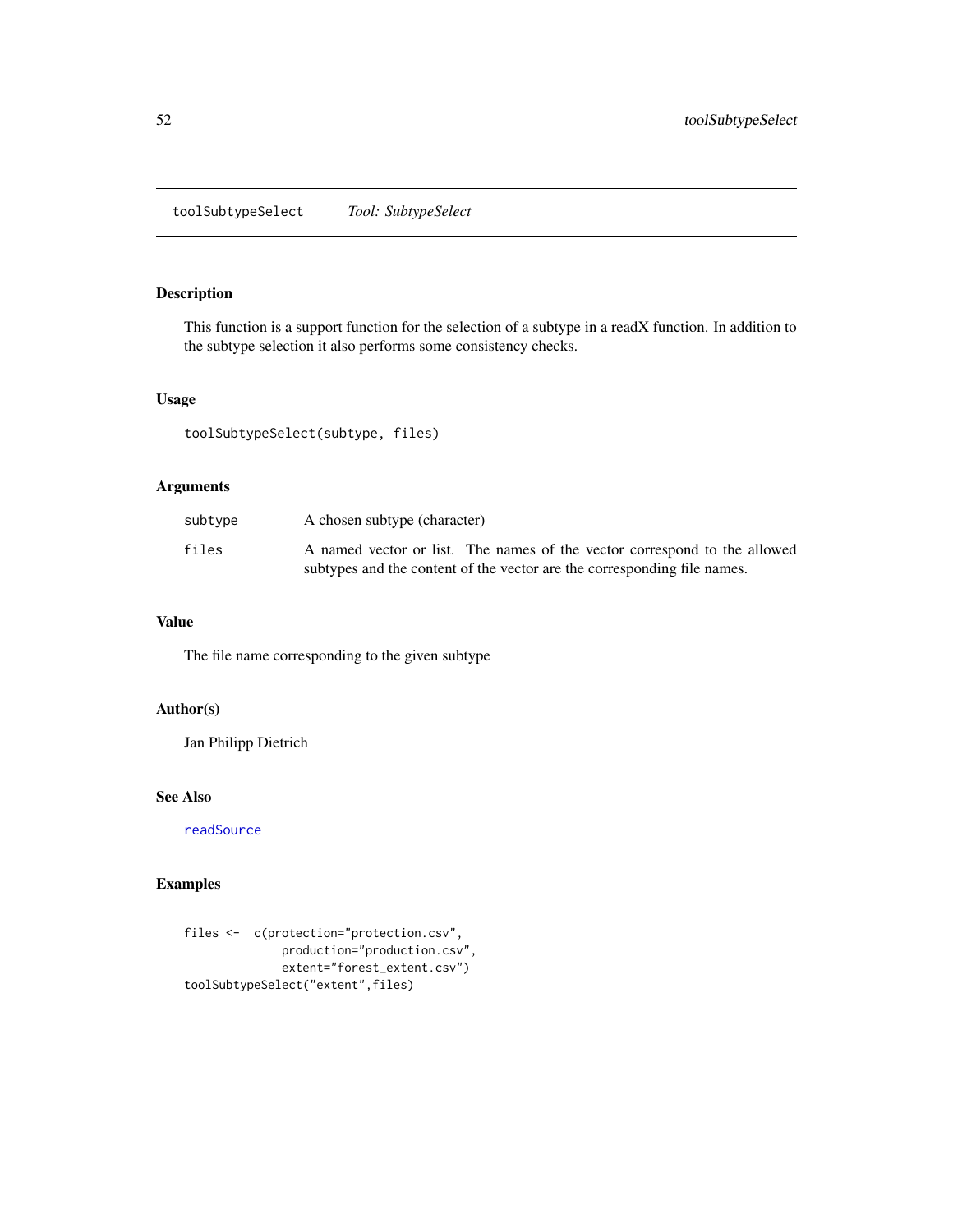<span id="page-52-0"></span>toolTimeAverage *toolTimeAverage*

## Description

average over time given an averaging range

## Usage

toolTimeAverage(x, averaging\_range = NULL, cut = TRUE, annual = TRUE)

## Arguments

| $\mathsf{x}$    | magclass object that should be averaged                                                                                                                                                                      |
|-----------------|--------------------------------------------------------------------------------------------------------------------------------------------------------------------------------------------------------------|
| averaging_range |                                                                                                                                                                                                              |
|                 | number of time steps to average (if annual=FALSE, please check consistency)                                                                                                                                  |
| cut             | if TRUE, all time steps at the start and end that can not be averaged correctly,<br>will be removed if FALSE, time steps at the start and end will be averaged with<br>high weights for start and end points |
| annual          | if TRUE checks for completeness of annual coverage in the data set if FALSE<br>no checks are performed                                                                                                       |

## Value

the averaged data in magclass format

## Author(s)

Kristine Karstens

toolTimeSpline *toolTimeSpline*

## Description

Smoothing a data set by replacing its values by its spline approximation using the given degrees of freedom.

## Usage

toolTimeSpline(x, dof = NULL)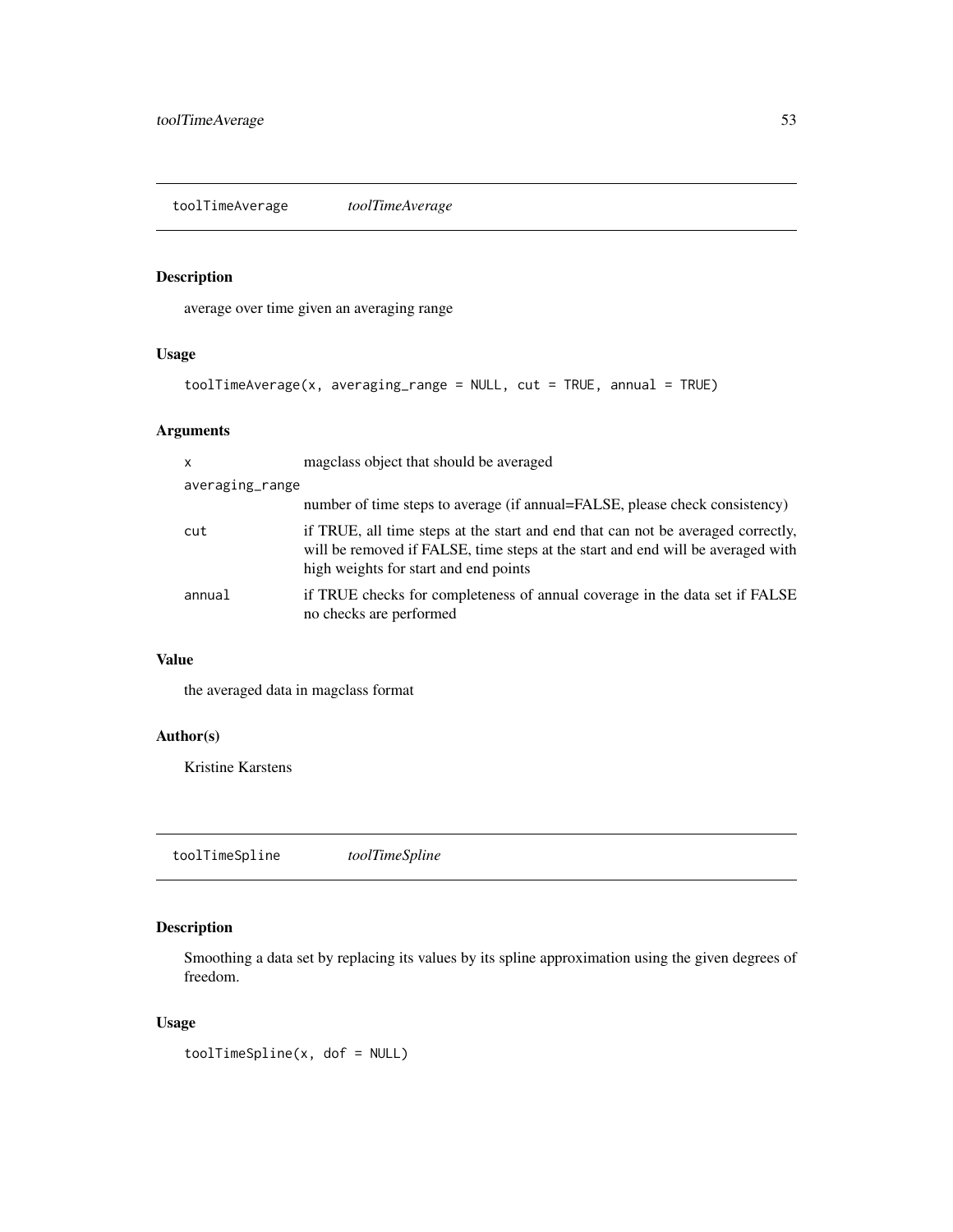<span id="page-53-0"></span>54 toolXlargest

## Arguments

| $\mathbf{x}$ | magclass object that should be smoothed via a spline approximation              |
|--------------|---------------------------------------------------------------------------------|
| dof          | degrees of freedom per 100 years (similiar to an average range), is a proxy for |
|              | the smoothness of the spline (smaller values $=$ smoother)                      |

## Value

approximated data in magclass format

#### Author(s)

Kristine Karstens, Felicitas Beier

toolXlargest *toolXlargest*

## Description

Selects the countries with the highest values in a magpie object

#### Usage

 $to$ olXlargest(x, range = 1:20, years = NULL, elements = NULL, ...)

## Arguments

| $\mathsf{x}$ | magclass object that shall be used for ranking                                             |
|--------------|--------------------------------------------------------------------------------------------|
| range        | the position of the countries in the top X which should be returned.                       |
| years        | range of years that shall be summed for ranking. If NULL, the sum of all years<br>is used. |
| elements     | range of elements that shall be summed for ranking. If NULL, all elements are<br>used.     |
| .            | further parameters will be handed on to calcOutput function type.                          |

#### Value

vector with ISO country codes

## Author(s)

Benjamin Leon Bodirsky, Jan Philipp Dietrich

## Examples

toolXlargest(maxample("pop"),range=1:3)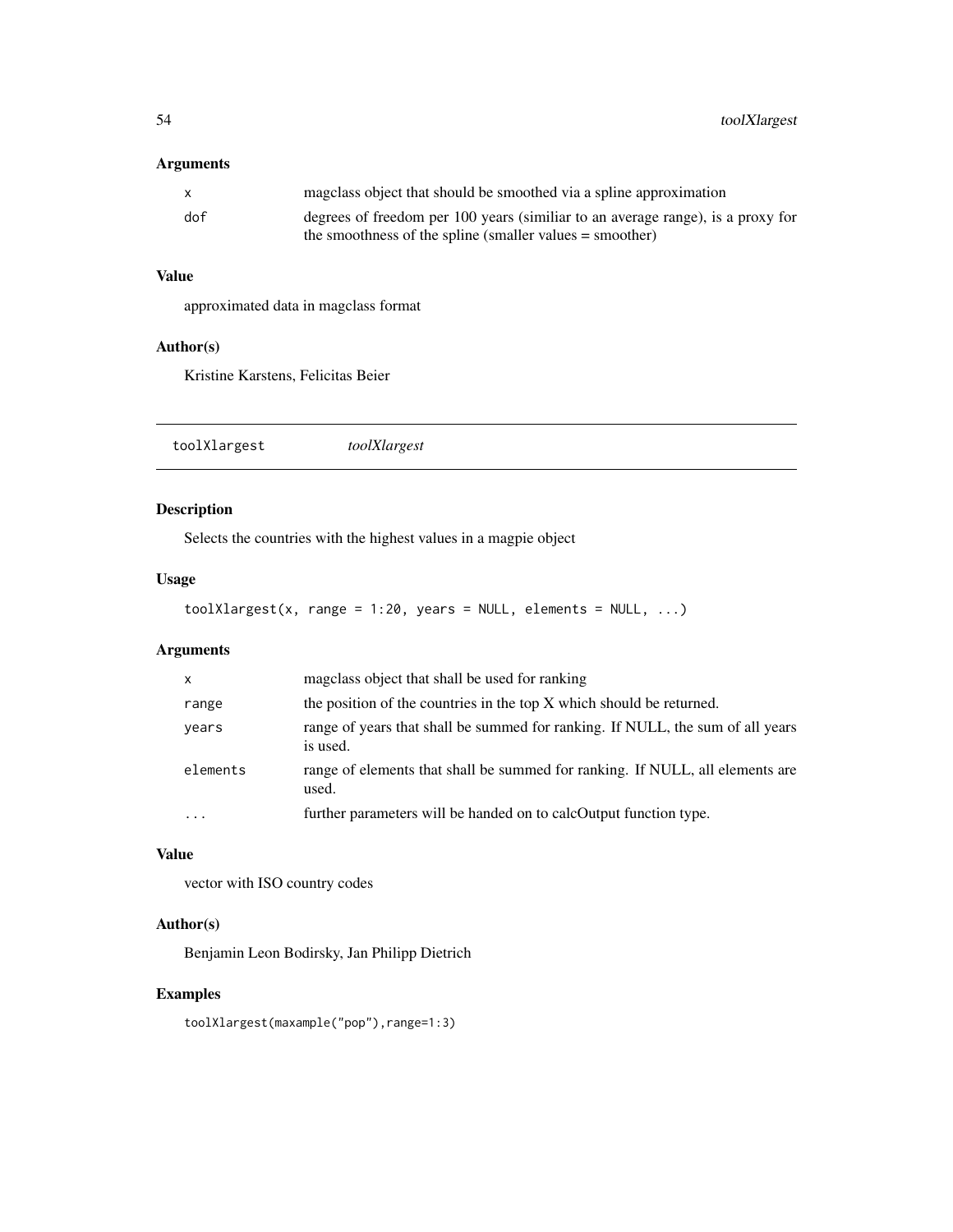<span id="page-54-1"></span><span id="page-54-0"></span>vcat *Tool: Verbosity Cat*

## Description

Function which returns information based on the verbosity setting

## Usage

vcat(verbosity, ..., level = NULL, fill = TRUE, show\_prefix = TRUE)

## Arguments

| The lowest verbosity level for which this message should be shown (verbosity $=$<br>-1 means no information at all, $0 = \text{only warnings}$ , $1 = \text{warnings}$ and execution<br>informations, $2 = \text{full information}$ . If the verbosity is set to 0 the message is<br>written as warning, if the verbosity is set higher than 0 it is written as a normal<br>cat message.  |
|-------------------------------------------------------------------------------------------------------------------------------------------------------------------------------------------------------------------------------------------------------------------------------------------------------------------------------------------------------------------------------------------|
| The message to be shown                                                                                                                                                                                                                                                                                                                                                                   |
| This argument allows to establish a hierarchy of print statements. The hierarchy<br>is preserved for the next vcat executions. Currently this setting can have 4 states:<br>NULL (nothing will be changed), 0 (reset hierarchies), "+" (increase hierarchy<br>level by 1) and "-" (decrease hierarchy level by 1).                                                                        |
| a logical or (positive) numeric controlling how the output is broken into suc-<br>cessive lines. If FALSE (default), only newlines created explicitly by "\n" are<br>printed. Otherwise, the output is broken into lines with print width equal to the<br>option width if fill is TRUE, or the value of fill if this is numeric. Non-positive<br>fill values are ignored, with a warning. |
| a logical defining whether a content specific prefix (e.g. "NOTE") should be<br>shown in front of the message or not. If prefix is not shown it will also not show<br>up in official statistics.                                                                                                                                                                                          |
|                                                                                                                                                                                                                                                                                                                                                                                           |

## Author(s)

Jan Philipp Dietrich

#### See Also

[readSource](#page-28-1)

## Examples

```
## Not run:
vcat(2, "Hello world!")
```
## End(Not run)